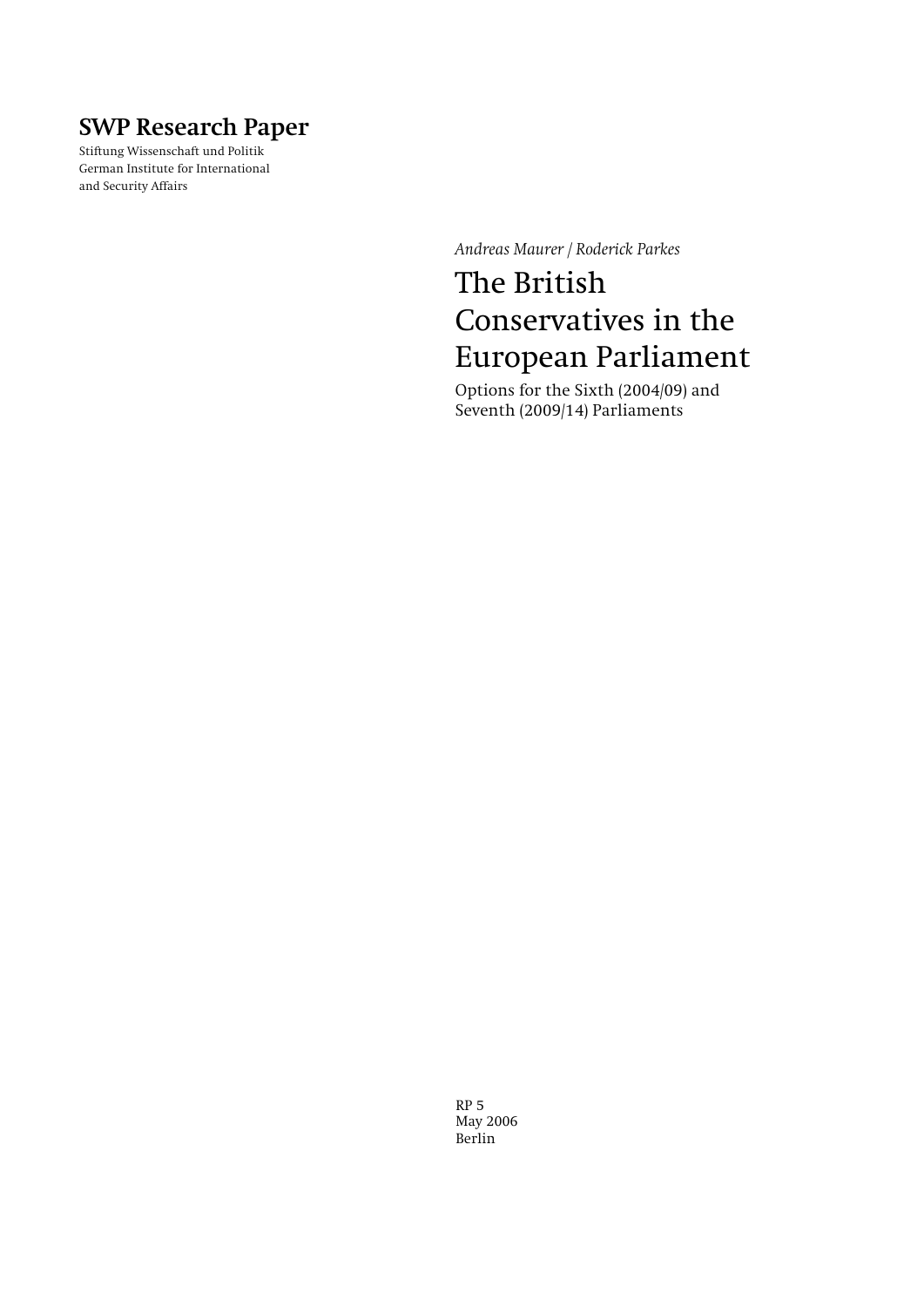#### **All rights reserved.**

© Stiftung Wissenschaft und Politik, 2006

#### **SWP**

Stiftung Wissenschaft und Politik German Institute for International and Security Affairs

Ludwigkirchplatz 3−4 10719 Berlin Germany Phone +49 30 880 07-0 Fax +49 30 880 07-100 www.swp-berlin.org swp@swp-berlin.org

ISSN 1863-1053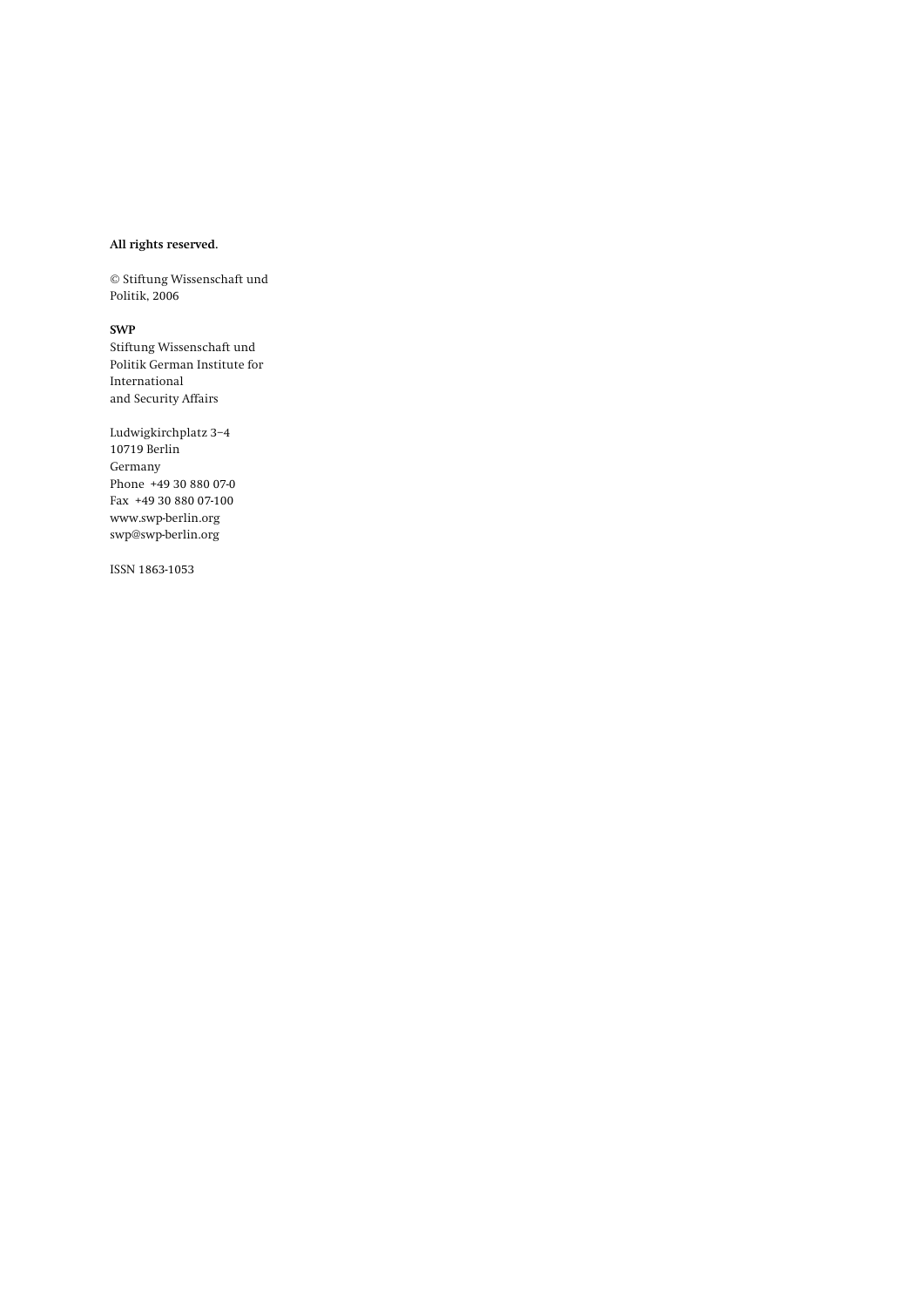## **Table of Contents**

## 5 **Problems and Findings**

- 7 **[Conservative European Policy](#page-6-0)**
- [7 Conservative party structure](#page-6-0)
- [8 Conservative preferences](#page-7-0)  [towards European integration](#page-7-0)
- 12 **[The British Conservatives in the](#page-11-0)  [Sixth European Parliament \(2004–2009\)](#page-11-0)**
- [12 The British Conservatives' evolving relationship](#page-11-0)  [with the PPE-DE](#page-11-0)
- [16 The hesitant withdrawalist:](#page-15-0)  [policy change under David Cameron](#page-15-0)
- [17 The PPE-DE's reaction](#page-16-0)
- [18 Four options for the](#page-17-0)  Sixth Parliament (2004-2009)
- 22 *Option 1: Group formation*
- 22 *[Option 2: Defection to another group](#page-21-0)*
- 25 *[Option 3: Non-attached status](#page-24-0)*
- 25 *[Option 4: Extra-parliamentary group formation](#page-24-0)*
- [26 Mr Cameron's growing control](#page-25-0)  [over policy change](#page-25-0)
- 28 **[Perspectives for and Implications of](#page-27-0)  [Conservative Activity](#page-27-0)**
- [28 The British Conservatives in the](#page-27-0)  [Seventh Parliament \(2009–2014\)](#page-27-0)
- [30 Conclusion: Implications for the](#page-29-0)  [Sixth Parliament and beyond](#page-29-0)

### **Appendix**

- [33 Acronyms](#page-32-0)
- [34 Figures](#page-33-0)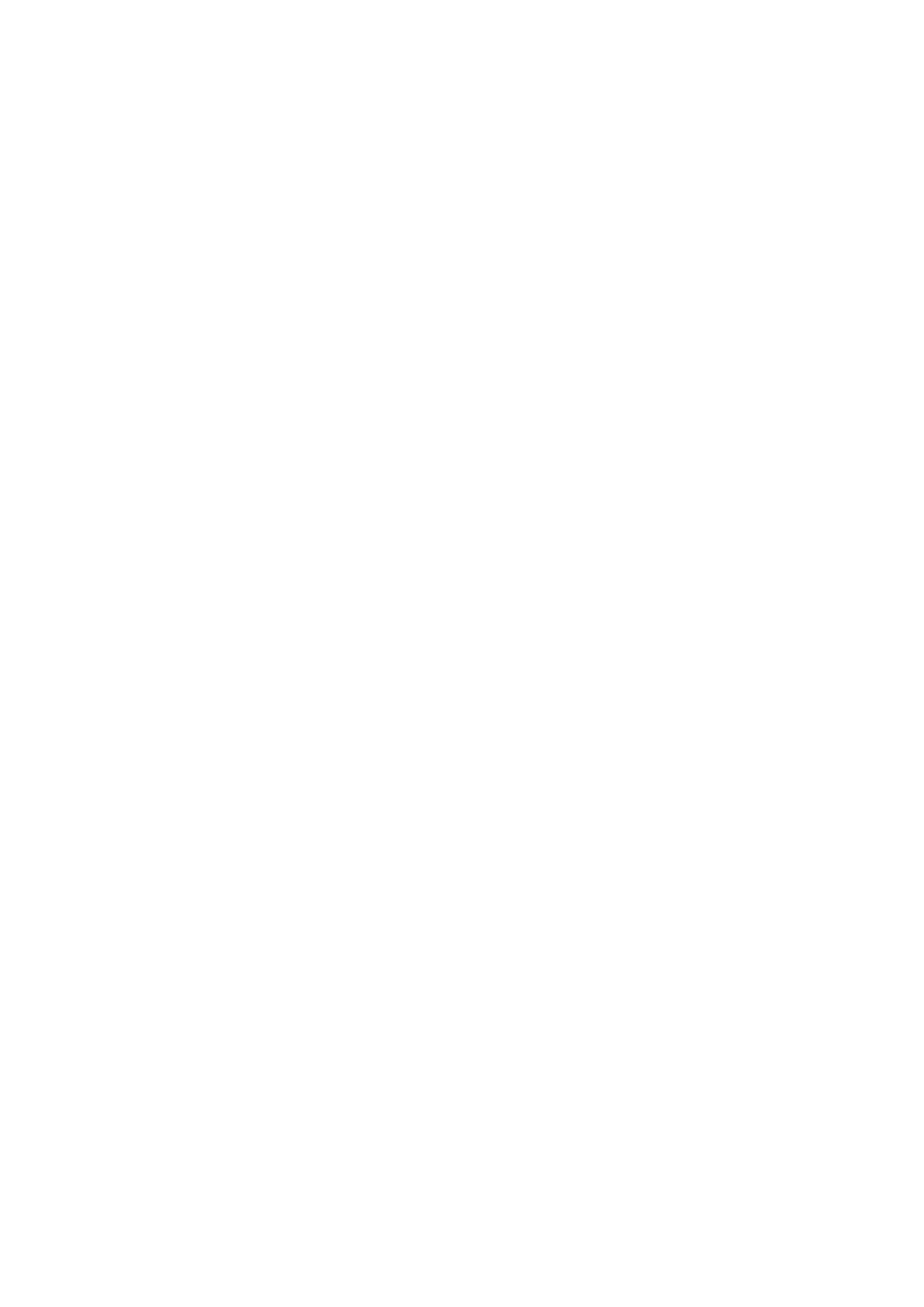#### Problems and Findings

## **The British Conservatives in the European Parliament. Options for the Sixth (2004/09) and Seventh (2009/14) Parliaments**

Seeking to reinvigorate his flagging campaign for the leadership of the British Conservative party in 2005, David Cameron promised to remove Conservative MEPs from their relationship with the European People's Party-European Democrats (PPE-DE) in the European Parliament. Having successfully appealed to the party membership and to the formidable eurosceptic faction within the national parliamentary party, the new leader of the British Conservatives now confronts the challenge of making good his pledge. Efforts have thus far focussed on founding a new grouping with other parties in the European Parliament (EP). Pundits do not rate his chances very highly: the complexity of British Conservative preferences and the matter of timing, in the middle of the EP's current legislative term, essentially rule out a number of more moderate potential partners. This has led the British Conservatives to concentrate on more radical members of the EP, who in turn may prove politically embarrassing to them and ill-suited to the formation of a stable coalition. Withdrawal from the PPE-DE would also require the British Conservatives' to give up considerable 'material' benefits (access to political office and influence over policy in the European Parliament) arising from their relationship with the PPE-DE, and would elicit resistance from some of the party's MEPs. It is therefore generally understood that the formation of a new group would prove too costly in political terms for the Conservative Party, and that Mr Cameron will cut his losses and run.

It is here argued that the efforts to withdraw the British Conservatives from the PPE-DE are strongly affected by Mr Cameron's attempts to push the party's broader policies towards more socially liberal and (to a lesser extent) more economically interventionist positions. Broader policy change has formed the chief goal of Mr Cameron's short tenure as leader. Failure to remove British Conservative MEPs from their relationship with the PPE-DE could, however, prove a considerable block to the realisation of this goal: amongst British Conservative MPs, supporters of a eurosceptic European policy—of which withdrawal from the PPE-DE would be indicative—tend to support socially *conser-*

> SWP-Berlin The British Conservatives in the European Parliament May 2006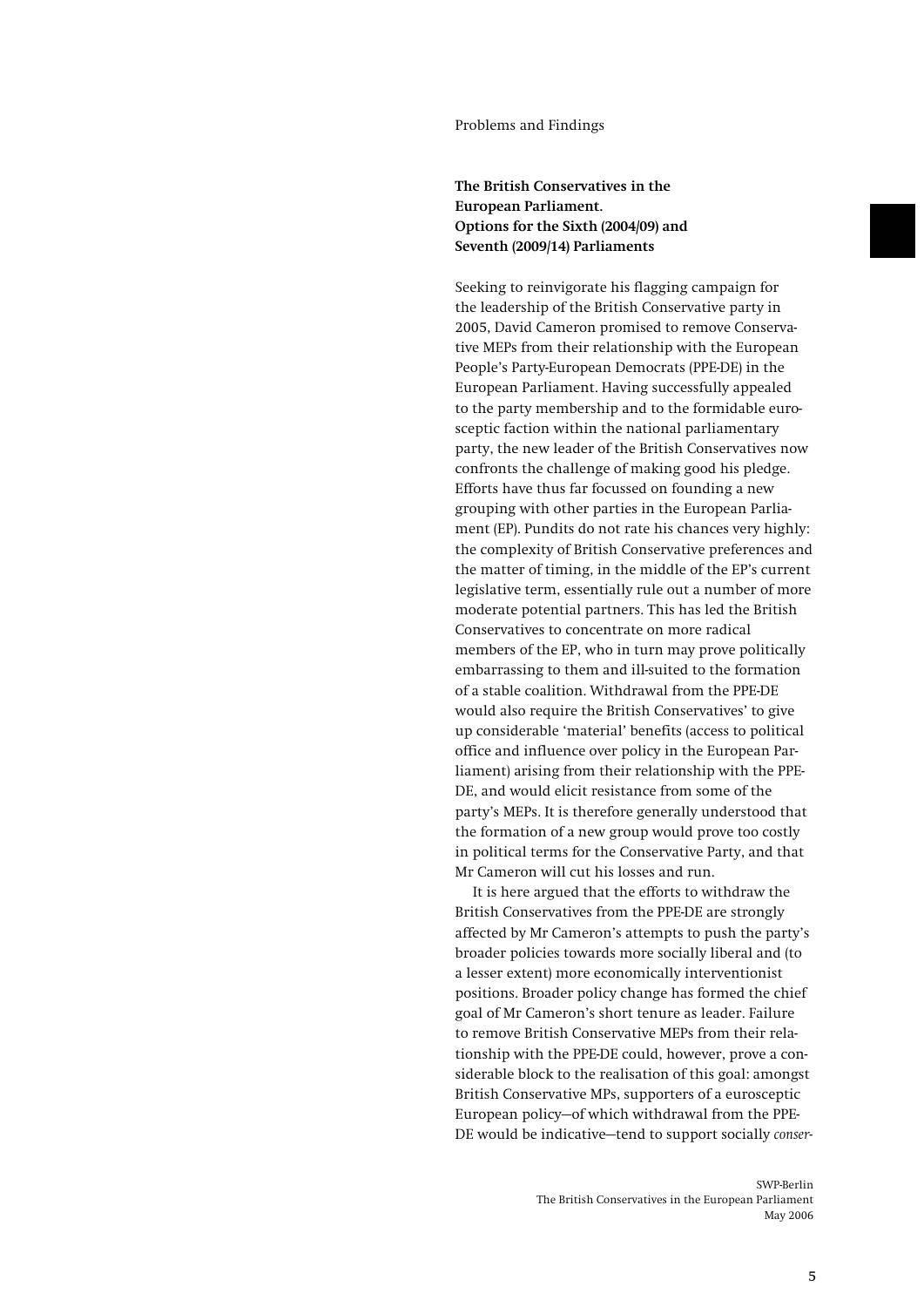*vative* and economically *non*-interventionist policies. The maintenance of the relationship with the PPE-DE would entail a failure to satisfy this section of the party and would likely harden domestic intra-party resistance to broader policy change.

The level of resistance to broader policy change amongst British Conservative MPs, or rather the leadership's capacity and readiness to manage it, are therefore important factors influencing the leadership's moves to annul the PPE-DE relationship. Should Mr Cameron calculate that he is well able to manage this resistance, he will be less ready to consider 'costly' alternatives to PPE-DE membership. By contrast, a reduced capacity to manage resistance will likely lead Mr Cameron to consider even more costly alternatives to the PPE-DE relationship in order to safeguard the process of policy change. The costs that Mr Cameron must weigh up in withdrawing from the PPE-DE include: political embarrassment caused to the party by its partners in a new grouping; concessions to be offered to potential partners in order to induce coalition formation; a lack of ideological cohesion in a new grouping; resistance from British Conservative MEPs to their change of situation.

Establishing a new grouping is not the only alternative to maintaining the PPE-DE relationship. Should the group-formation option prove too costly—and domestic resistance to policy change persist—other options are available, namely: seeking to join another grouping, adopting non-attached status, or attempting to form an extra-parliamentary group.

This research paper explores the various options available to the Conservatives, loosely setting out their costs to the party. It suggests that the Conservatives are currently rather more likely than expected to succeed at group formation, because of the importance attached by the national leadership to accomplishing the goal of broader policy change, and the circumspect approach that it has thus far adopted towards opponents of policy change: at this point, Mr Cameron is accordingly prepared to incur a relatively high price as regards the potential political embarrassment that partners may cause the party, the ideological stability of the new grouping, the concessions offered to partners and the level of resistance from its MEPs. The British Conservative leadership is thus keen to join forces with the Polish Law and Justice Party (PiS), the Czech Civic Democratic Party (ODS) and even the Latvian Fatherland and Freedom Party (TB/LNNK), as well as with a number of smaller parties, in the European Parliament, and is prepared to offer significant

#### SWP-Berlin The British Conservatives in the European Parliament May 2006

concessions to these parties (including the Presidency of the new group) in order to ensure their participation.

Yet the results of the May local elections in Britain were, generally speaking, positive for the British Conservative party, and this has permitted the leadership to assert itself *vis a vis* its opponents within the party. This may mark a watershed for the Conservative leadership in terms of its readiness to manage the resistance it faces in carrying out policy reform, and thus of the costs it is prepared to incur in withdrawing from the PPE-DE. Should this trend continue, the likelihood that the British Conservatives will withdraw from the PPE-DE within the life of this European Parliament should diminish. Present circumstances therefore lend broader significance to the timing and outcome of the Czech elections in June 2006: the participation of the Czech ODS in a new grouping in the European Parliament is in large part contingent upon the party's fortunes in the national elections. Should the ODS express support for the project in mid-June, this will add impetus to the efforts to set up a new grouping by September 2006. Should the reverse occur, it may be enough to kill the British Conservatives' efforts at withdrawal.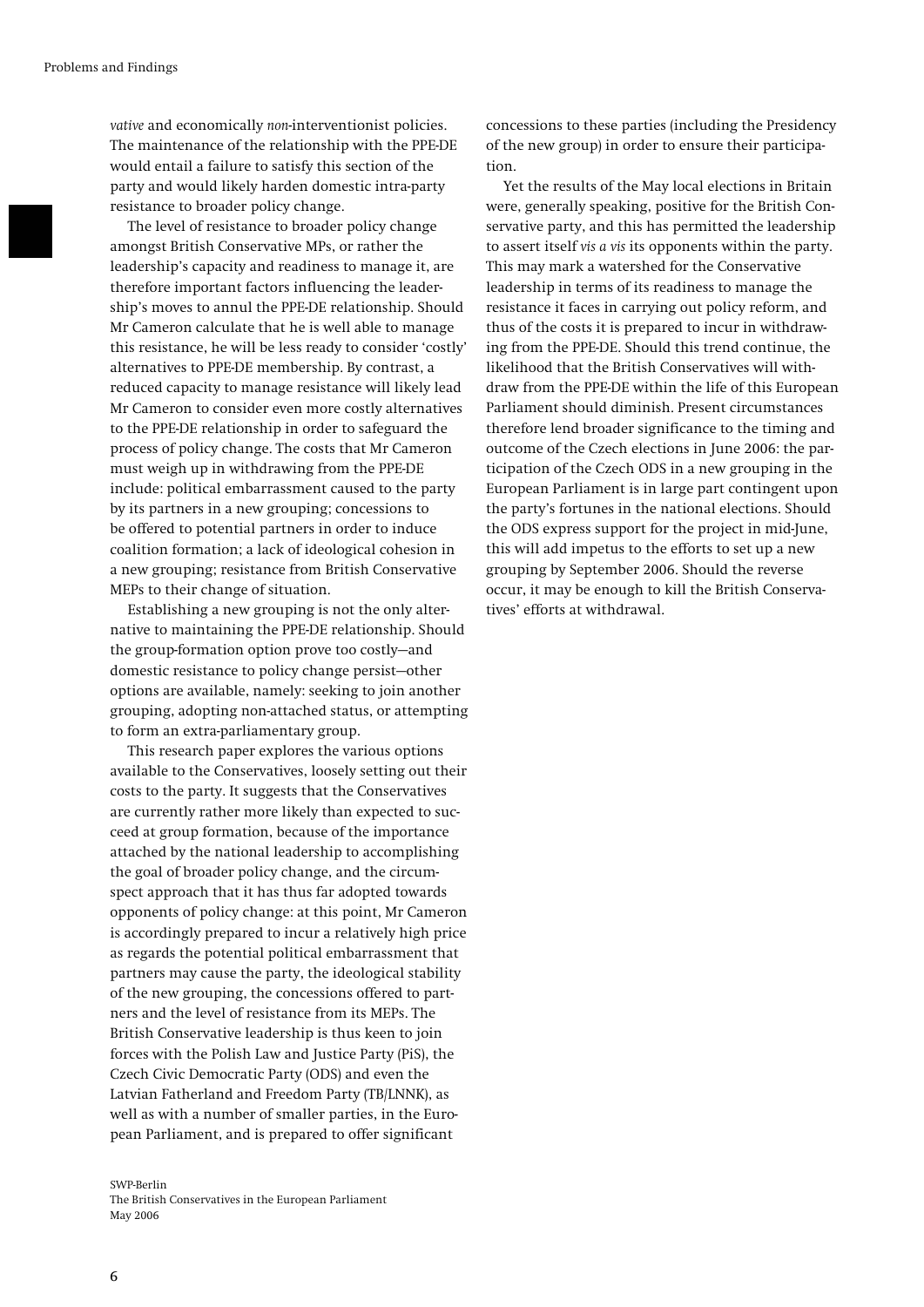## <span id="page-6-0"></span>Conservative European Policy

### **Conservative party structure**

An understanding of the interaction between party structure and actors' pursuit of their self-interest (in the case of MPs, this might include re-election, influence over policy and attainment of political office) sheds valuable light on the development of the Conservative Party's preferences as regards European integration, and in particular on the leadership's capacity to steer European policy. Of most importance to this study is the way that the party structure serves to collectivise individuals' interests. This is key to the existence of the party itself, and occurs through the use—usually by central bodies—of tools of party management, including incentives (allowing policy influence; career advancement) and sanctions (whip system of party discipline; candidate de-selection). Before examining actors' preferences, the following outlines the party structure, as well as the principal ways in which the various actors—the party leadership, MPs, MEPs and party membership—are empowered and constrained by it:

- <span id="page-6-3"></span> Broadly speaking, power in the Conservative party is centralised around the national leadership. Ordinary members of the Conservative party (unlike those of the British Liberal Democratic party and, to a lesser extent, the Labour party) have only a limited formal role in policy-making, even after recent efforts to democratise the party. Conference decisions are non-binding. $<sup>1</sup>$  $<sup>1</sup>$  $<sup>1</sup>$ </sup>
- <span id="page-6-4"></span> Career advancement is controlled by the party leadership. If we understand politicians to be partly motivated by a desire both for influence over policy and for career advancement, the Westminster model simplifies analysis by essentially fusing the two. This is particularly clear in government, where influence is centred around cabinet. $^{\rm 2}$  $^{\rm 2}$  $^{\rm 2}$  This means

<span id="page-6-2"></span><span id="page-6-1"></span>**1** For a comparison of practices in the three major British parties see: Justin Fisher, "Managing Political Parties," Report for the British Council, 2004. For an analysis of the 1998 reforms that also brought changes to party policy-making see: Jennifer Lees-Marshment and Stuart Quayle, "Empowering the Members or Marketing the Party? The Conservative Reforms of 1998," *The Political Quarterly*, 2001, pp. 204–212. **2** See: Christopher Kam, "Parliaments, Parties and MPs:

that attaining influence over policy usually requires either career advance or that actors place themselves in a position where they can exert leverage over the leadership. Bottom-up policy change has often proved a destabilising process for the party.

 The premium placed on party unity by the British electoral system<sup>[3](#page-6-3)</sup> has caused a centralisation of party management and discipline. However, it should be noted that much of the larger parties' cohesion relies upon the general pressures created by the electoral system, rather than upon the tools available to party leaders (whip system of party discipline; control of career advancement, etc).

Despite this general centralisation of power in the British Conservative party, recent reforms have acted to decentralise various aspects of the party's structure:

 The leadership election rules adopted after 1998 democratised the election process.<sup>[4](#page-6-4)</sup>

A Comparative Perspective on Backbench Dissent, Party Discipline, and Intra-Party Politics" (PhD thesis, Rochester University, 2002).

**3** In particular, the electoral system's basis on 'single member plurality' or 'first past the post' constrains MPs' opportunities to exit the party since the political landscape is dominated by a small number of large parties, and start-up costs for new parties are high. This creates a high demand amongst parliamentarians for party unity making the breakdown into factionalism particularly problematic for the party leadership. See: Francoise Boucek, "Managing factional conflict under severe constraints: John Major and British Conservatives 1992–97," PSA Conference, Leicester, 2003.

**4** A leadership election may be sparked by an incumbent's resignation, or by a no-confidence vote on the part of the Conservative Parliamentary Party. Leaderships do not enjoy the longevity associated with those systems where challenges can only be mounted at party conferences held at moderately lengthy intervals. If more than three candidates for the leadership stand, they must first be whittled down to two in a series of ballots by MPs. The two names are then put to a ballot of all party members. Prior to 1998, the process was dominated by MPs (which remains the case if only one candidate emerges). The enlargement of the Conservative 'selectorate' (those empowered to elect the leader) may bolster the leadership, making it harder for MPs to rebel against a leader and replace him/her with their preferred candidate. However, it may also undermine the level of acceptance that the leader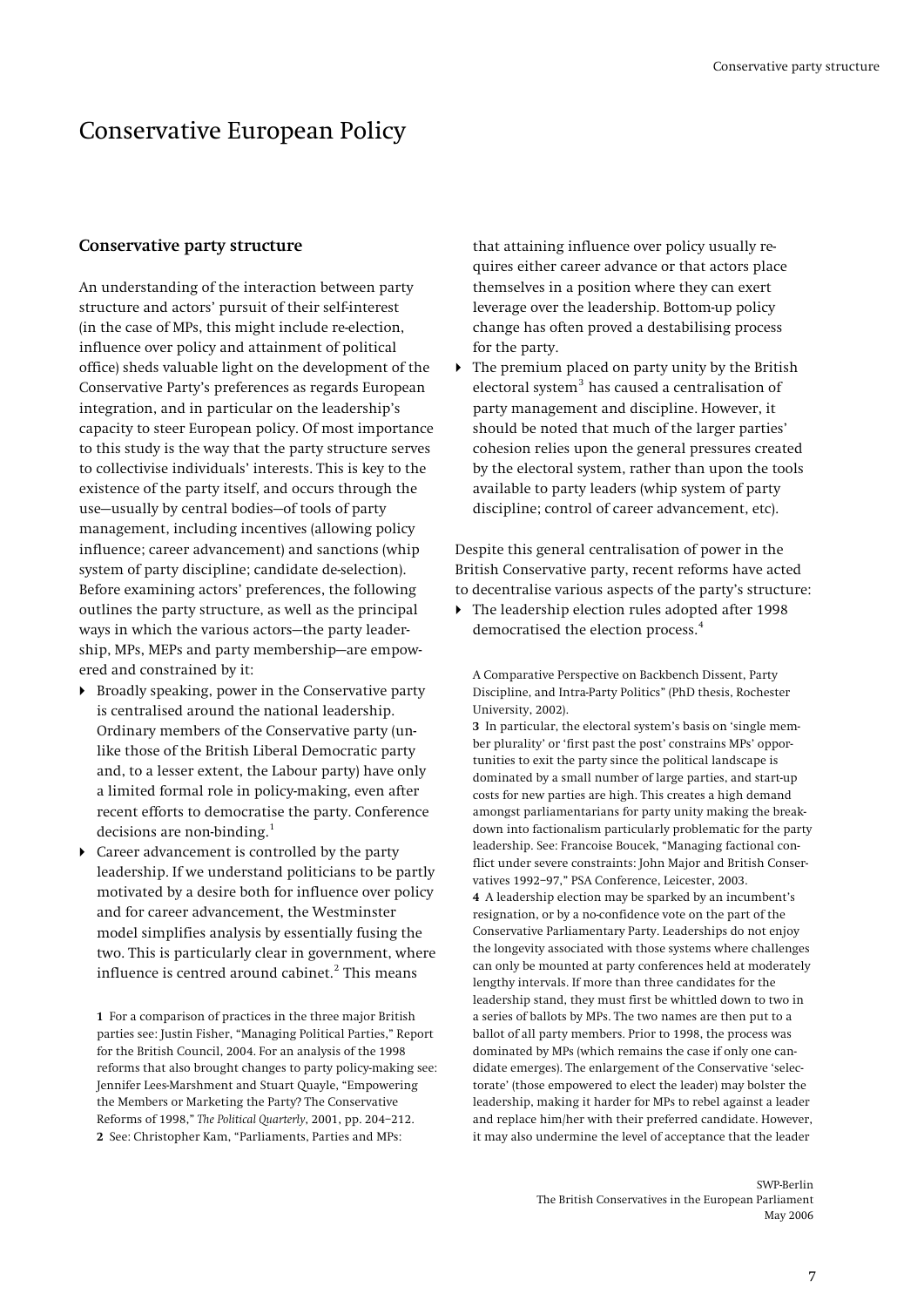<span id="page-7-0"></span> Following the 1998 reforms, Conservative candidate selection procedures for MPs have become even more decentralised, with a large degree of involve-ment from ordinary party members.<sup>[5](#page-7-1)</sup>

The structural relationship between the national and European levels of the Party is also important. Numerous re-negotiations of their alliance with the PPE have ensured the British Conservatives an increasing degree of control over their own tools of party discipline and policy-making. In comparison with other parties formally bound to European level groups, the national level of the British Conservative party subsequently exercises a large degree of control over the activities of the party's MEPs.

Candidate selection procedures for MEPs are similar to those for MPs, however decentralisation of the processes for MEPs went even further after 1998 than for MPs: incumbent MEPs did not, for example, enjoy any safeguards regarding their re-selection as can-didates for the 2004 European elections.<sup>[6](#page-7-2)</sup>

For this analysis, perhaps the most relevant structural arrangements are those which empower actors to conclude or terminate agreements with European parties; this is decided by informal convention "jointly

enjoys amongst MPs, if they believe that the selectorate has chosen the 'wrong candidate'.

<span id="page-7-1"></span>**5** It has typically been a process dominated by local party elites, but actively supervised by the central party body which vetted candidates and enjoyed a technical veto. (For a European comparison see: André Krouwel, "The Selection of Parliamentary Candidates in Western Europe: The Paradox of Democracy," ECPR Conference Paper, Mannheim, 1999, http://www.essex.ac.uk/ecpr/events/joints-essions/ paperarchive/mannheim/w2/krouwel.pdf). The 1998 reform paper "The Fresh Future" sought to democratise the party by involving more closely the party membership, and put forward the introduction of a system of "one member, one vote." Following these reforms, the procedure now requires that an initial list of candidates for election is drawn up by a central body, and is then put to regional members for selection and ordering. (See for example: UCL Constitution Unit, "Changed Voting, Changed Politics: Lessons of Britain's Experience of PR since 1997," Report, 2004.) Importantly, the kind of democratisation that occurred after 1998 may actually weaken the influence of party activists over the direction of policy thanks to the formal involvement of more passive members (See: Jonathan Hopkin, "Bringing the Members Back in? Democratizing Candidate Selection in Britain and Spain," *Party Politics*, Vol. 7, No. 3, 2001, pp. 343–361).

<span id="page-7-2"></span>**6** For an EU-wide comparison see the website of the research project: "Electoral Reform, Parliamentary Representation and the British MEP," http://www.meps.org.uk/ candidateselection.htm.

by the Leader of the Conservative Party and the Leader of the Conservatives in the European Parliament."<sup>[7](#page-7-3)</sup> In the current Parliament, this convention has been somewhat constrained: the party manifesto stated that the Conservatives would remain in the PPE-DE until 2009.

## **Conservative preferences towards European integration**

Those Conservatives who had supported British accession to the European Community had argued that the EEC/EC constituted a robust structure through which to combat the Communist threat, and that European integration—as an essentially economic project—could be used to promote Conservative aims at home, without its encroaching on sensitive areas of national sovereignty. These arguments seemed increasingly out of place in the context of European integration during the Delors Commission (1985–1995), a fact compounded by the end of the Cold War and the collapse of the Soviet Union. This situation necessitated a reassessment of Conservative attitudes towards Europe.

It is often presented as a given that the Conservative Party's preferences towards the EC/EU should have hardened in view of the course that European integration took from the mid-1980s/early 1990s, and the reconfiguration of international relations that accompanied this. Certainly European developments appeared at odds with traditional strands of British Conservative thinking. Whilst it would be foolish to disregard the ideological causes of recent Conservative opposition to European integration, it is arguable that—had the adoption of eurosceptic preferences not been conducive to party-actors' gaining policy influence, career advancement and (to a lesser extent) re-election; and had the party-management of actors' pursuit of these incentives for eurosceptic behaviour been more successful—Conservatives would have adopted more favourable preferences towards European integration than they have.

The Conservative Party, as a whole, has stood to gain from a hardening of its attitude in a number of ways:

 Firstly, there has been the potential electoral gain. *Figure 4* below (p. [36\)](#page-35-0) shows a sinking level of satis-

**7** James Elles MEP, "The Conservative MEPs' Deal with the PPE-DE Group," Briefing Paper, 1.12.2005.

#### <span id="page-7-3"></span>SWP-Berlin

The British Conservatives in the European Parliament May 2006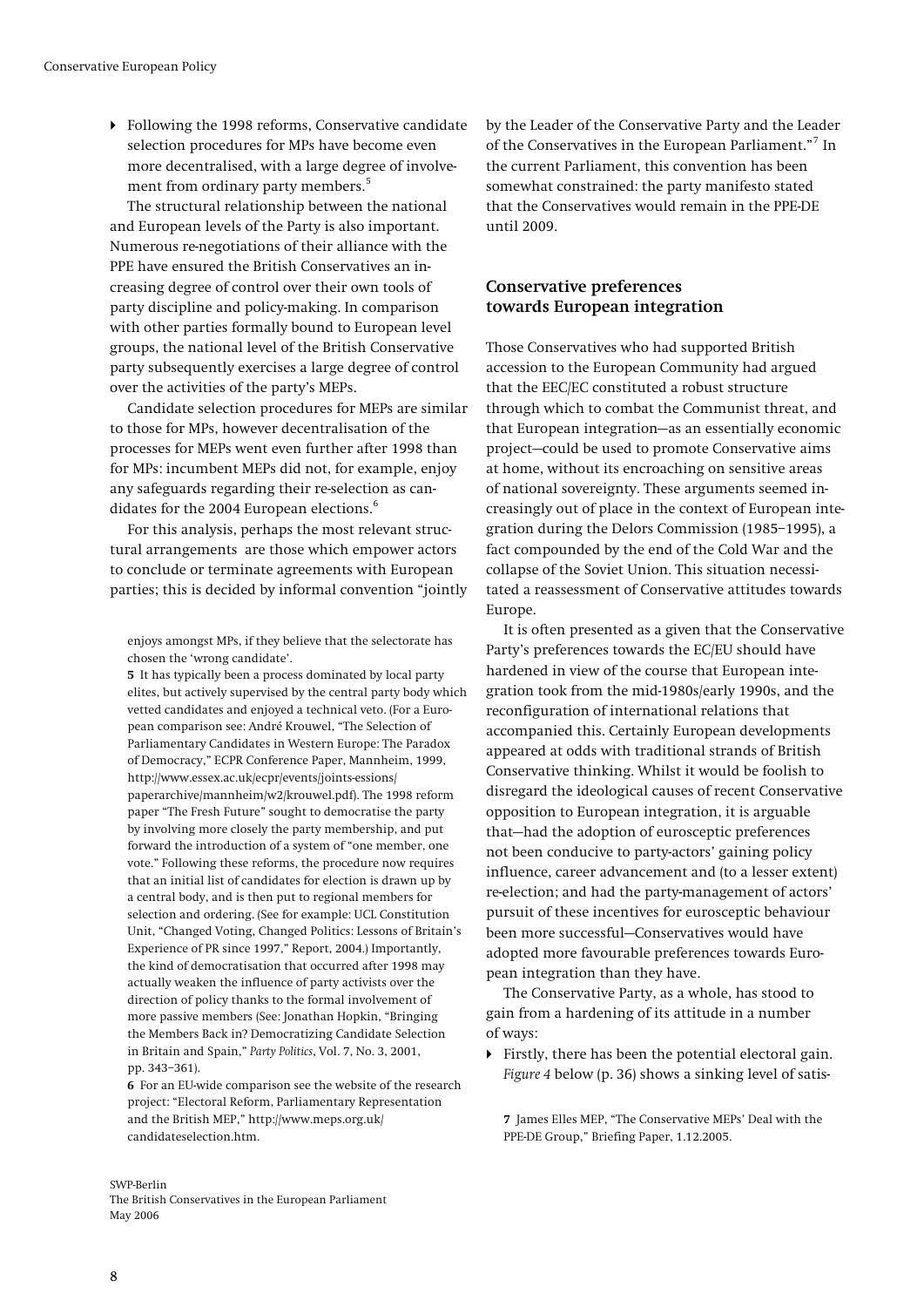faction with the EU amongst interviewees in the UK. (Nevertheless—and although the salience of the EU as an issue has grown markedly—it is important to remember that Europe is not a major issue for the electorate.<sup>[8](#page-8-0)</sup> Opposition to Europe is neither so entrenched nor so widespread that it would be a significant vote winner, at least not in national elections. Most importantly, analysis of those who actually voted suggests that the median British voter in recent national elections has been at most mildly eurosceptic).<sup>[9](#page-8-1)</sup>

 The second great aggregate opportunity is presented by the Labour Party's gradual embrace of European integration, which culminated in the years around the 1997 election. This gave the Conservatives an opportunity to profile themselves against a party that appeared to be adopting many traditional Conservative themes. In an electoral system which favours large parties, the need to gain profile against major competitors is clear.

The two incentives are related, especially given the overlap between eurosceptics within the electorate, and the 'Tory core voters': in a period of electoral decline, like that which has afflicted the Conservatives since the early 1990s, the perceived risks of losing core voters may be greater than those associated with seeking new supporters. Parties may therefore prefer to retain their appeal to their core voters.<sup>[10](#page-8-2)</sup>

Meanwhile for many Conservative MPs, opposition to European integration appears to have been partly adopted as a defensive mechanism to safeguard their influence over policy and role in decision-making. This development relates to the loss of power amongst national parliaments that has accompanied European integration, and the perception that the EU has created a model to compete with the Westminster one.[11](#page-8-3) In this respect, the position of Conservative

<span id="page-8-4"></span><span id="page-8-2"></span>**10** Albert Hirschman, *Exit, Voice and Loyalty*, Cambridge, Mass.: Harvard University Press, 1970.

<span id="page-8-3"></span>**11** See: Simon Usherwood, "Opposition to the European Union in the UK: The Dilemma of Public Opinion and Party Management," *Government and Opposition*, Vol. 37, 2, 2002, p. 214.

MEPs appeared for a long time to be at odds with that of their Westminster colleagues: MEPs' influence and role is in part dependent upon the level of European integration achieved. Conservative MEPs have thus encountered incentives to push both for a broadening of the range of policies dealt with at the European level and for the increased use of the 'Community method' in policy-making. The incentive structure attached to the party's allied membership of the federalist PPE group also meant that policy influence and access to political office were partly dependent on—at the very least—a tolerance of pro-European attitudes.

For Conservative MEPs, the gains arising from the adoption of a eurosceptic position—and the sanctions attached to not adopting one—are quite a recent phenomenon. The incentive structure associated with the Conservatives' relationship with the PPE-DE has been the subject of numerous renegotiations, giving the European level of the Conservative party more leeway to develop its own positions on questions of European integration. Conservative MEPs' continued influence over policy and their access to political office in the EP is no longer dependent upon their tolerance or adoption of pro-European preferences to the degree that it formerly was. At the same time, constraints on MEPs' pursuit of pro-European preferences have been reinforced by the reconfiguration of the relationship between the national and European levels of the party: MPs, worried about the loss of influence associated with European integration, have sought to extend their control over their European level colleagues, and to ensure that Conservative MEPs pursue policies that are not conducive to further integration. Meanwhile, it is not just because of the increased role of the eurosceptic party membership in candidate selection that overt support for European integration may be damaging to MEPs' re-election prospects: the success of the UK Independence Party (UKIP) in the 2004 European elections is indicated in *figure* 2 (p. [35\)](#page-34-0).<sup>[12](#page-8-4)</sup>

Perhaps most importantly amongst Conservative MPs, MEPs and candidates, the changed international/ European situation has opened up political opportunities for ambitious groups and individuals to assert

**12** This table gives a comparison between the 1999 and 2004 votes; the UK's seats in the Parliament were reduced in 2004 from 87 to 78 following enlargement. UKIP's success on an anti-European ticket was seen to come at the expense of the Conservatives, who would normally be expected to gain most during European elections as the largest opposition party.

<span id="page-8-0"></span>**<sup>8</sup>** For an indication of this, see the MORI poll of the most important issues facing Britain: http://www.mori.com/polls/ trends/issues.shtml.

<span id="page-8-1"></span>**<sup>9</sup>** See Pippa Norris and Joni Lovenduski, "Why Parties Fail to Learn: Electoral Defeat, Selective Perception and British Party Politics," *Party Politics*, Vol. 10, 1, 2004, pp. 85–104; "The Iceberg and the Titanic: Electoral Defeat, Policy Moods, and Party Change," Center for Public Leadership, Working Paper, 2005.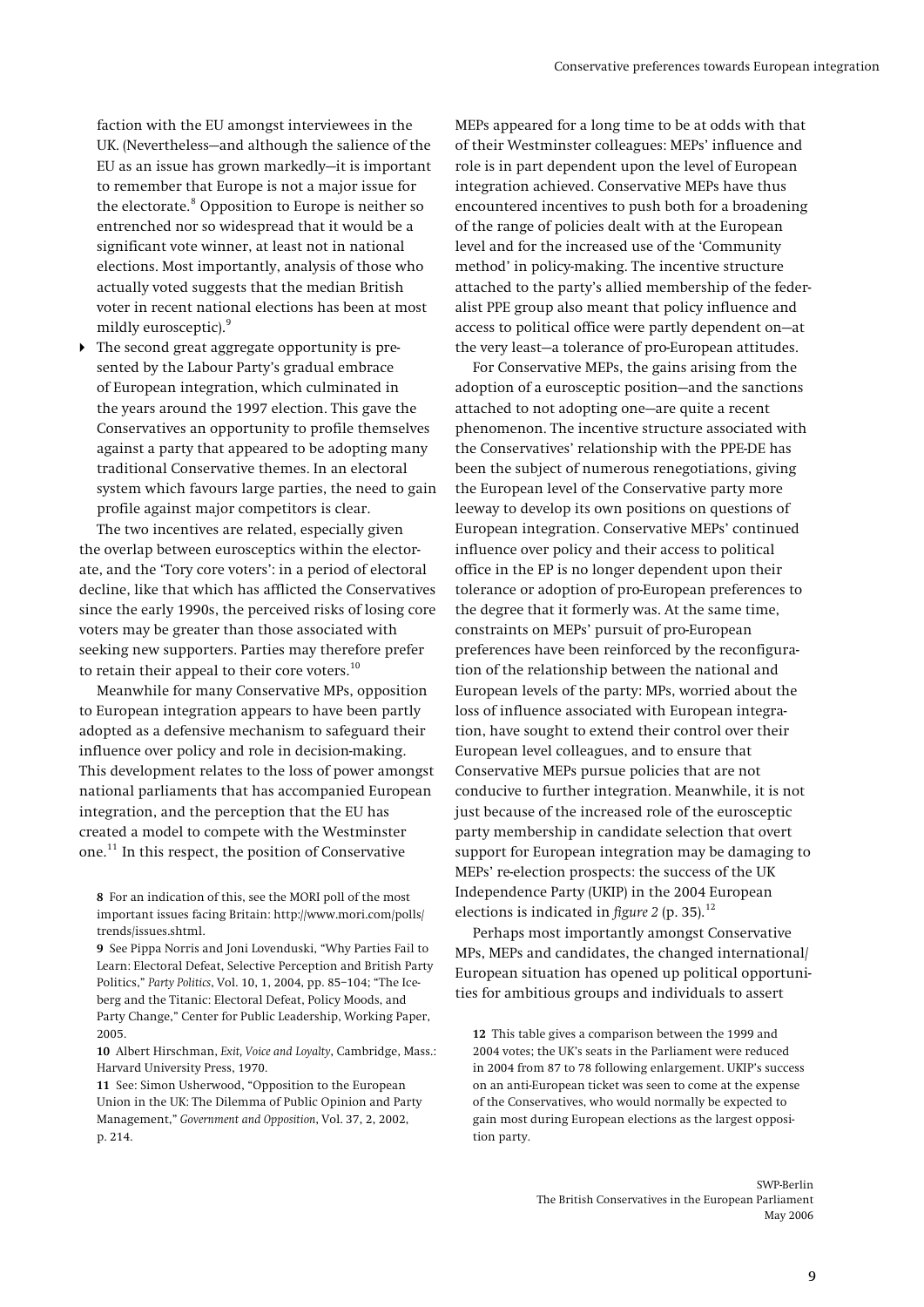themselves within the party. Particularly at times when the leadership seeks to contain euroscepticism within the party for reasons of government policy or electioneering, ambitious party-actors may be able to rely on the support of other actors pursuing eurosceptic preferences in order to gain influence and leverage *vis a vis* the leadership. Similarly, at times where the leadership seeks to effect broader policy change, the opponents of these changes may be able to exploit divisive opposition to European integration within the party as a means to gain purchase on the leadership; in return for softening their preferences towards European integration, opponents of policy change can extract concessions from the leadership in these broader areas (although to present this as some kind of formal transaction is of course simplistic). It is indicative of the way that European affairs have become associated with intra-party jostling for position and policy influence rather than re-election, that they have gained significance within the Party out of all proportion to their significance to the electorate.<sup>[13](#page-9-0)</sup>

By contrast, once having attained the post, recent leaders of the Conservatives have usually had fewer incentives to pursue a eurosceptic agenda than other MPs. This was particularly the case when the Party was in government. Here the realities of European cooperation meant that out-and-out euroscepticism would have been unsuitable for effective government, workable relations with Britain's EU partners, and thus for the leader's standing.<sup>[14](#page-9-1)</sup> However, even when outside government, leaders have often been keen to avoid committing themselves too firmly to a eurosceptic agenda: one reason is tied to the way that euroscepticism has become a vehicle for intra-party mobility on the part of ambitious individuals and groups. The leader of the Party is less interested in self-advancement within the Party, than with the consolidation of his/her position. This has involved keeping the resurgent eurosceptic groupings in

<span id="page-9-2"></span><span id="page-9-1"></span><span id="page-9-0"></span>**13** For an analysis of the salience of these issues see: Simon Usherwood, "Opposition to the European Union in the UK: The Dilemma of Public Opinion and Party Management," *Government and Opposition*, Vol. 37, 2, 2002, p. 214. **14** For example, at times when a Europhile line was imperative for the realisation of government policy (Exchange Rate Mechanism; Maastricht Treaty) under Mr Major, eurosceptics' leverage within the party grew, altering their perception of the costs and benefits of party unity. Although the core of backbench opposition to government policy termed itself the 'suicide squad' it had very real incentives for behaving in this apparently self-destructive manner.

check. [15](#page-9-2) The leader must also help the party achieve its collective interest. Whilst steering a strongly eurosceptic course may be necessary to consolidate votes from core Conservative voters, it is unlikely to bring wider electoral success. The radicalisation of European policy may also harm party unity in an electoral system where cohesion is important, and—of particular importance to the current leadership—it may interfere with attempts to effect broader policy change.

Frequently repeating the mantra that the EU should do less and do it better, official European policy under recent leaders of the Conservative Party has offered a vision of a future EU economically and administratively reformed.<sup>[16](#page-9-3)</sup> Rather than expressing indiscriminate opposition to the current state of integration, Conservative European policy has focused on a number of aspects of European integration which clash with broader Conservative priorities and preferences: aspects of European political integration, particularly those that raise labour costs or reinforce the rights of trade unions, conflict with (noninterventionist) Conservative economic policy; some of the EU's socially liberal policies, the codification of human rights, and further integration in the area of Justice and Home Affairs have been deemed to constrain Britain's national capacity to deal with issues of law and order—a staple Conservative concern; British European policy under the Labour government has proved unsatisfactory because of a failure to take the 'Realist' view of British interests that the Conser-vatives have expounded.<sup>[17](#page-9-4)</sup> Yet, despite this containment of official euroscepticism within the framework of traditional Conservative concerns, calls from within the party have frequently demanded a more radical solution to Britain's relationship with the EU than

**15** During the Major years, the rigours of government constrained the leader's capacity to properly regulate MPs' career advancement, so that ambitious MPs sought other ways to gain career advancement/influence over policy. A younger generation of ambitious politicians used European issues to break open the cabinet in order to gain either career advancement or influence over policy. Ambitious eurosceptic members of Major's Cabinet, like Michael Portillo, felt able to disregard the principle of collegiality, assuming that their eventual dismissal would result in a party split. On this latter point, see: Martin Holmes, "The Conservative Party and Europe: From Major to Hague," *The Political Quarterly*, Vol. 69, 2, 1998, pp. 133–140.

**16** Conservative Party, "Reversing the Drivers of Regulation: The European Union," Policy Paper, 2004.

**17** See: Conservative Party, "European Election Manifesto: In Europe, not Run by Europe," 1999; "European Election Manifesto: Putting Britain First," 2004.

#### <span id="page-9-4"></span><span id="page-9-3"></span>SWP-Berlin

The British Conservatives in the European Parliament May 2006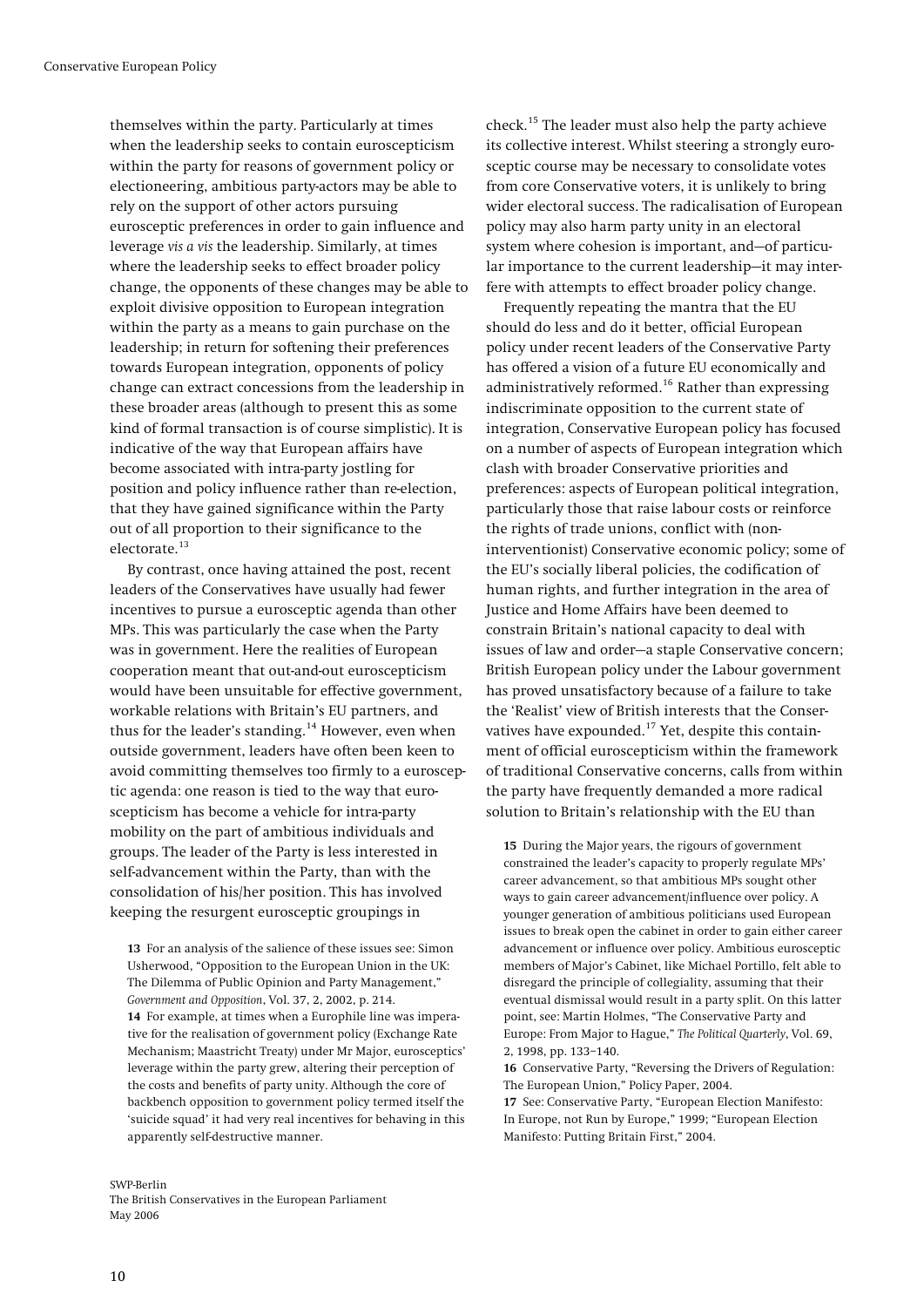that proposed by official policy; different Conservative party leaders have proved amenable to these demands in varying degrees.[18](#page-10-0)

The adoption of these more radical positions on European integration is often indicative of the way that recent leaders of the British Conservative party have failed to use the tools of party management available to them to effectively control MPs' pursuit of the incentives for eurosceptic behaviour. Formerly characterised as a party of tendencies rather than factions, Conservative party statecraft was said to be built upon pragmatism and an acknowledgement of the need to win elections.[19](#page-10-1) From the time of Mrs Thatcher's leadership onwards, these traits appear to have reversed, with the party becoming increasingly factional the longer it remained in power. The party can be divided at the national level along a eurosceptic/(shrinking) pro-European cleavage, and between the national and European levels thanks to Conservative MEPs' slightly more pro-European preferences.

For some leaders (e.g. John Major), the incapacity properly to manage European policy has been due to contextual factors such as the fact that the party was in government. These contextual factors have constrained the use of access to political office as a tool of party management<sup>[20](#page-10-2)</sup>, permitted MPs to gain purchase on the leadership by opposing the leader-ship's European Policy<sup>[21](#page-10-3)</sup>, or diminished the interest of MPs in one of the incentives under the leader's control.<sup>[22](#page-10-4)</sup> Other leaders (e.g. Iain Duncan Smith<sup>[23](#page-10-5)</sup>,

<span id="page-10-5"></span><span id="page-10-0"></span>**18** For example: BBC "On The Record—Broadcast: 19.3.2000," Transcript http://www.bbc.co.uk/otr/intext/20000319\_film\_ 2.html; BBC News "Cabinet Ministers should run EU-Tories," 3.5.2001, http://news.bbc.co.uk/2/low/uk\_news/politics/ 1310584.stm; Roy Hattersley "The EU Dreams that Will Not Come True," *Guardian newspaper*, 16.6.2003, http:// politics.guardian.co.uk/eu/comment/0,9236,978204,00.html; James Rogers and Matthew Jamison, "British External Policy: 2005 Elections – what do the parties promise," Henry Jackson Society.

<span id="page-10-1"></span>**19** David Baker, Andrew Gamble and Steve Ludlam, "Mapping Conservative Fault Lines: Problems of Typology," in Patrick Dunleavy and Jeffrey Stayner (eds.), *Contemporary Political Studies 1994*, Exeter: University of Exeter Press, 1994. **20** See footnote 15.

<span id="page-10-3"></span><span id="page-10-2"></span>**21** See footnote 14.

<span id="page-10-6"></span><span id="page-10-4"></span>**22** By 1997, the Labour Party's time outside government had sharpened its focus on re-election. (See for example: Richard Rose, "The New Labour Government: On the Crest of a Wave," in Pippa Norris and Neil Gavin, *Britain Votes 1997*, New York: Oxford University Press, 1997, pp. 242–248). In government, meanwhile, Conservative politicians had lately appeared less aware of the formidable task of being re-elected. The short-

William Hague<sup>[24](#page-10-6)</sup>) have been undermined by the weakness of their position or by their affiliation with a particular faction.

Under the current leader, David Cameron, the course of Conservative European Policy again depends heavily upon the leader's capacity to use the tools of party management at his disposal. However, since his election to the party leadership, Mr Cameron has been chiefly engaged in efforts to effect wide-ranging policy change, and it will be suggested below that the course of European policy is actually dependent upon his ability to manage this broader process of policy change. The issue of European policy currently at stake is the question of the party's relationship with the PPE-DE in the European Parliament.

term priorities of gaining party position and influence over policy had eclipsed the more fundamental necessity of gaining re-election. The leadership struggled to use the incentive of re-election as a management tool. **23** Iain Duncan-Smith's status as an avowed eurosceptic and his weak position as leader meant that top positions were sometimes apportioned in such a way that they might stabilise his leadership, rather than in the broader interests of the party; this undermined the use of career advancement as a tool of party management, and had a centrifugal effect on the Party. It has also been suggested that the negative electoral opinion of the Conservative leader structurally strengthened the position of activists in the definition of the party's policies, consolidating the Party's eurosceptic position. (On this latter point see: Norman Schofield, "A Valence Model of Political Competition in Britain, 1992–1997," 2003, http://schofield.wustl.edu/paper1.pdf).

**24** In his first speech as leader of the opposition, William Hague apologised for the ERM crisis, thus undermining the position of senior politicians from the previous government. Appeals to euroscepticism became a tool in the consolidation of his position.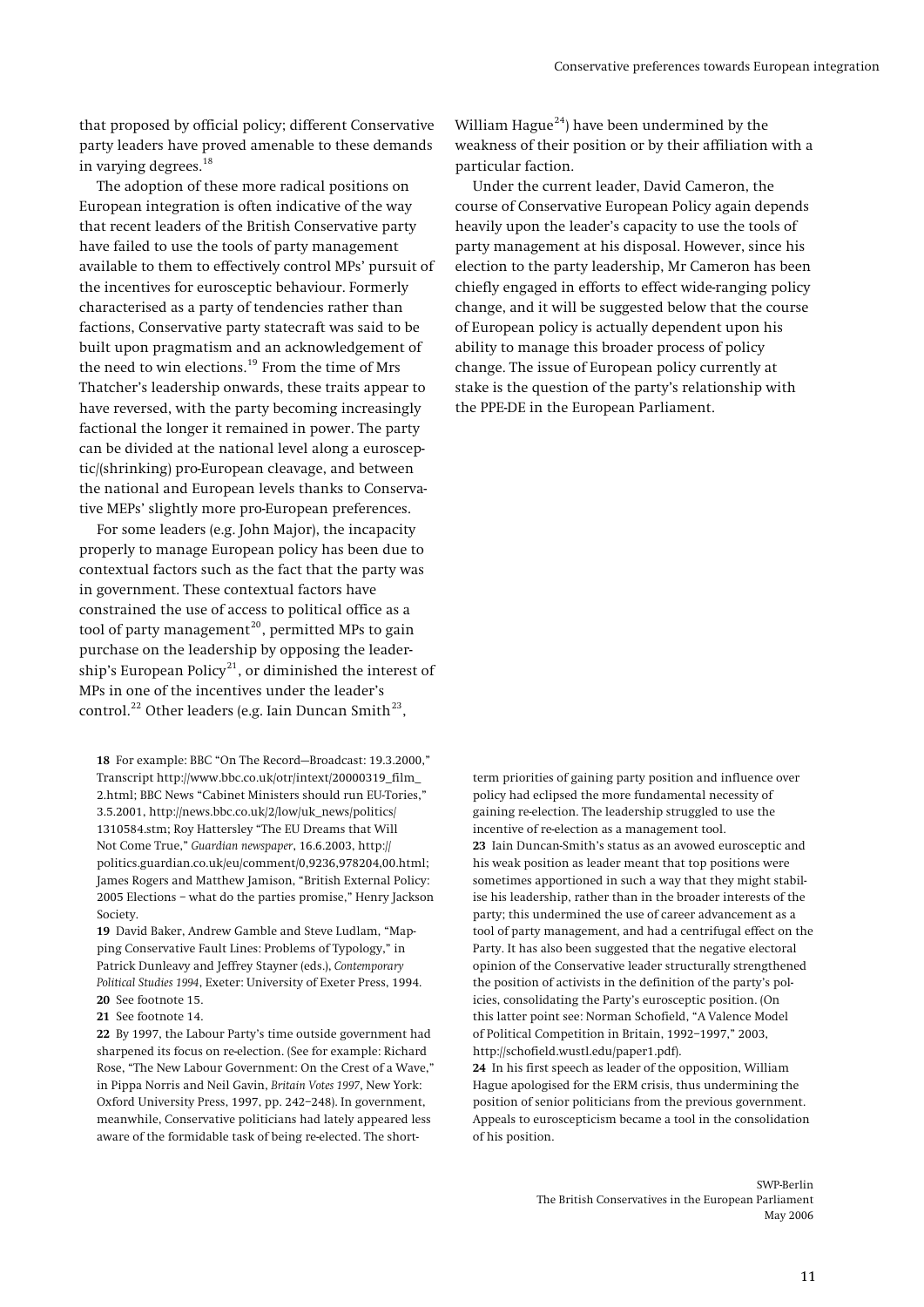## <span id="page-11-0"></span>The British Conservatives in the Sixth European Parliament (2004–2009)

## **The British Conservatives' evolving relationship with the PPE-DE**

The initial drive for the British Conservatives' accession to the European People's Party came largely from the Conservative side. Certainly the Conservative leadership was aware of the differences between British Conservative preferences and those of the Christian Democrats in the European Parliament; yet membership was attractive both in terms of the Conservative party's appeal in national elections and its influence within the  $EP<sup>25</sup>$  $EP<sup>25</sup>$  $EP<sup>25</sup>$  The numerically superior Christian Democrats were, however, reluctant to admit the Conservatives to their group due to concerns about the compatibility of Rightist, secular Conservatism with Centrist, Christian Democracy. Only the German contingent showed any willingness to extend membership to the British.<sup>[26](#page-11-2)</sup> The British Conservatives therefore remained in the European Conservative Group (ECG) which they had established at the time of the UK's accession to the European Community, and which became the European Democratic Group (DE) after the first direct European parliamentary elections in 1979, additionally gathering together Danish and, later, Spanish Conservatives.

From the mid-1980s onwards mutual compromise on the part of British Conservative MEPs and Christian Democrats in the EP as regards their preferences was encouraged by the enlargement of the European Community. Failure to compromise would have cost both the PPE and the British Conservatives a loss of influence over policy in Parliament, as the diversity of the parties in it grew and the Socialists maintained their position as the EP's largest grouping.

It was not until April 1992, though, that the British Conservatives and their sister parties in the DE gained

<span id="page-11-3"></span><span id="page-11-2"></span>**26** See for example: Thomas Jansen, *The European People's Party. Origins and Development*, Basingstoke: Macmillan Press, 1998.

#### SWP-Berlin The British Conservatives in the European Parliament May 2006

allied membership $^{27}$  $^{27}$  $^{27}$  of the PPE. The formalisation of their relationship with the PPE suited British Conservative MEPs not only because they were more pro-European than their national colleagues<sup>[28](#page-11-3)</sup>: the accession of other Conservative parties to the PPE had shifted the group's preferences closer to those of the British Conservatives in left-right terms. Conservative MEPs also enjoyed the benefits of policy influence and political office associated with the PPE relationship.

By contrast, since the question of the party's affiliation within the European Parliament has been treated primarily as an issue of European policy at the national level—and a largely symbolic one at that—, the PPE's federalist tendencies have proved a particular bone of contention for the party's increasingly eurosceptic MPs. The practical issue of whether British Conservative MEPs were in a position to pursue the party's leftright preferences, and the more 'material' issues concerning, for example, MEPs' attainment of political office, received less attention at the national level than the symbolic issue of their relationship with an overtly pro-European group.

The election in 1999 of a number of more eurosceptic Conservative MEPs uploaded this tension to the European level; however, because of the importance to them of broader practical and 'material' concerns, only a small number of eurosceptic MEPs supported

**27** Allied members are required to accept the grouping's Basic Programme but not its more comprehensive Political Programme. This form of membership is usually renewed at the beginning of every Parliament.

**28** David Baker, Imogen Fountain, Andrew Gamble, Steve Ludlam, "The Blue Map of Europe: Conservative Parliamentarians and European Integration," *British Elections and Parties Yearbook 1995*, 1996.

<span id="page-11-1"></span>**<sup>25</sup>** See: Wojciech Gagatek, "British Conservative Party and the Group of the European People's Party – European Democrats in the European Parliament – an analysis of the history and present shape of difficult relationships," *Miçdzynarodowy Przeglad Polityczny*, http://www.mpp.org.pl/06/ ConsandEPPEngJan2004.doc.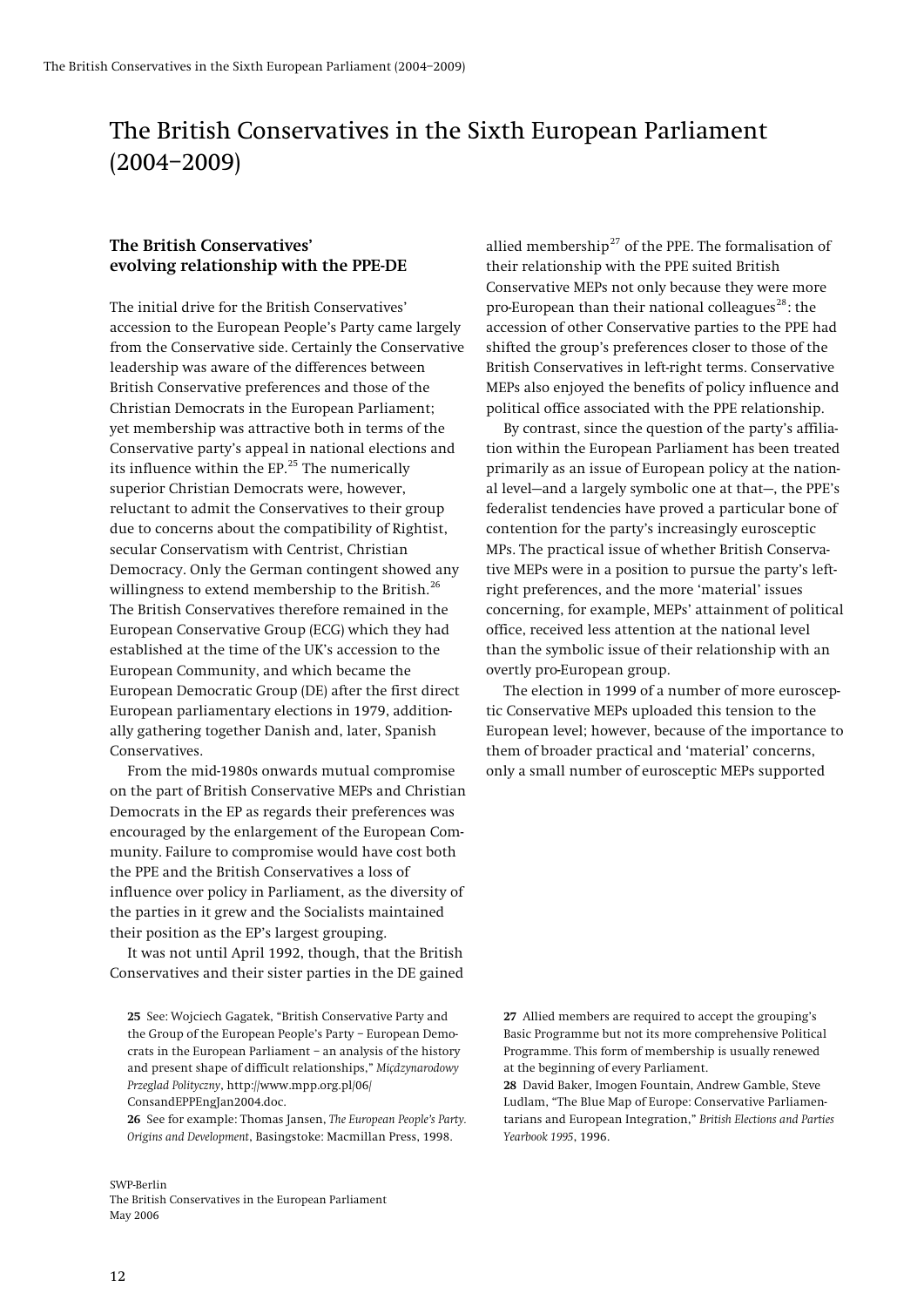

## **Election results for the European parliamentary groupings 1979–2004**

**GUE/NGL** European United Left-Nordic Green Left; **ALE** European Free Alliance; **PSE** Socialist Group in the European Parliament; **ELDR** Liberal, Democratic and Reform Party; **Ind/Dem** Independence/Democracy; **UEN** Union for Europe of Nations; **PPE** European People's Party; **DE** European Democrats. (Only today's successor groups are shown.)

group withdrawal as fervently as their national counterparts.<sup>[29](#page-12-0)</sup>

Disagreement about how to resolve the question of the British Conservatives' relationship with the PPE-DE does not, therefore, simply occur between pro-European and eurosceptic Conservatives. Even amongst

<span id="page-12-2"></span><span id="page-12-1"></span><span id="page-12-0"></span>**29** Approximately seven of the current 27 British Conservative MEPs support the leadership's efforts at withdrawal from the PPE-DE. Amongst others, Roger Helmer, Christopher Heaton-Harris, Daniel Hannan, Martin Callanan ("Letter from Martin Callanan MEP," *Telegraph*, 14.12.2005) and Geoffrey Van Orden (EU Observer "New Centre-right Eurosceptic Group Plan Faces Hurdles," 1.2.2006) have declared their support for Mr Cameron's aims. David Sumberg and Nirj Deva are also said to be keen to move. Yet, some of those MEPs in favour of withdrawal are also motivated by a desire to exploit the opportunities the issue has created for career advance: support for European integration is in some ways a generational affair at the European level, and young or new MEPs often hold the most eurosceptic and Conservative views. The fact that these eurosceptic MEPs are often relatively junior means that they benefit comparatively little from the incentive structure attached to PPE-DE membership in term of access to political office. Christopher Heaton-Harris is also reportedly seeking to use the issue as a lever with which to dislodge his leader in the European Parliament, Timothy Kirkhope. Thus, although these MEPs share similar priorities to eurosceptic MPs as regards the desirable outcome of the question of group membership, it is arguable that their 'material' and practical considerations differ from those of their national colleagues.

eurosceptics, there is an important cleavage on the issue between the national and European levels of the party, which derives from the fact that 'material' and practical issues of group membership are of more import at the European level.

Since the late 1990s successive leaders of the British Conservatives have sought to strike a balance between these contradictory forces. In 1999 William Hague upheld the relationship with the PPE, but extracted a number of concessions from the group including a change of nomenclature—a largely symbolic gesture to appeal to eurosceptic MPs. More significantly, he ensured that British Conservative MEPs would be free to vote as they chose when their preferences differed from the group position.

British Conservative MEPs therefore enjoy a privileged position in the PPE-DE. Renegotiations of their relationship with the PPE have seen them being afforded a comparatively large degree of influence over policy.<sup>[30](#page-12-1)</sup> According to the terms of their agreement with the group, they are able to influence the direction of the group as equal members without being bound by the positions adopted. $31$  The group's

**31** These freedoms have proved *de facto* somewhat restricted by Conservative MEPs' need to maintain a workable alliance

> SWP-Berlin The British Conservatives in the European Parliament May 2006

**<sup>30</sup>** Recent examples of (British) Conservative influence within the PPE-DE include the group's position on the Services and Sunshine Directives.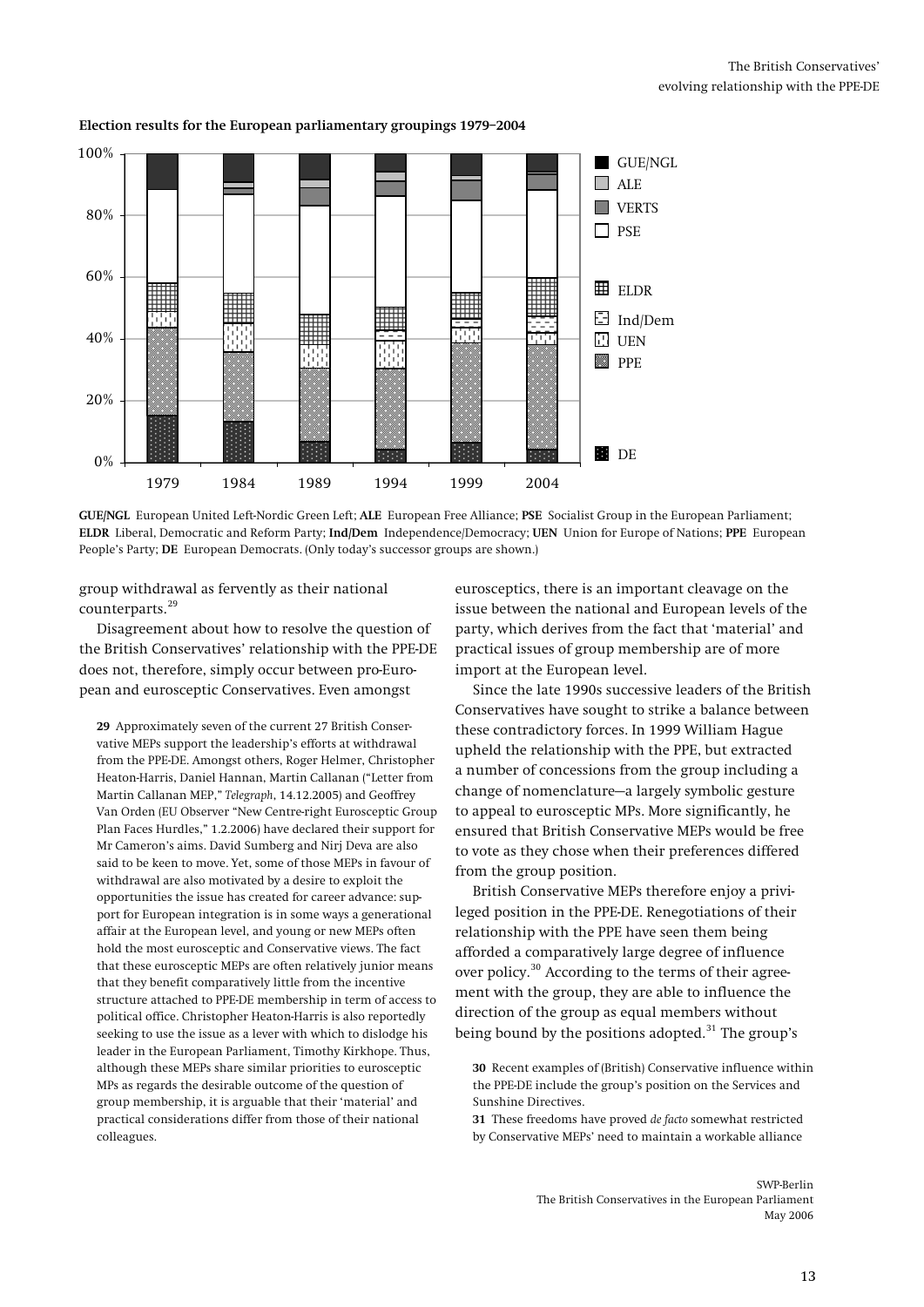Rules of Procedure specifically state that allied members "have the right to promote and develop their distinct views on constitutional and institutional issues in relation to the future of Europe."[32](#page-13-0)

Renegotiations of the party's relationship with the PPE-DE also appear to have brought 'material' gains for Conservative MEPs. Considering that they make up just 3.7% of the MEPs in the EP, Conservative parliamentarians are remarkably well represented in the Parliament's political offices. The Conservative Party provides one of the Parliament's 14 vice-presidents (Edward McMillan-Scott), a chairman of one of the Parliament's 20 Committees (Giles Chichester of the Committee on Industry, Research and Energy) and two Committee vice-chairmen. Four Conservative MEPs are group coordinators for the PPE-DE (Robert Atkins, John Bowis, Robert Sturdy, Malcolm Harbour). The Conservatives as a whole also provide a slightly disproportionate number of Committee members (4.4% of the total).

<span id="page-13-2"></span>These practical and material changes appear to have reconciled some eurosceptic Conservative MEPs to continued membership of the PPE-DE. Yet, despite these changes and the tinkering made to the group's nomenclature, the renegotiations have done little even on a symbolic level—to satisfy eurosceptic MPs. The cleavage between the national and European levels of the party on the question of group membership may therefore have widened thanks to these renegotiations.

<span id="page-13-3"></span>It is a situation compounded by the recent enlargement of the EU. The 2004 enlargement considerably increased the diversity of the parties in the European Parliament.<sup>[33](#page-13-1)</sup> Enlargement has introduced a number

<span id="page-13-0"></span>with the PPE. Moreover, MEPs' voting patterns are unlikely to have much effect on their eventual re-election: the electorate has little idea of how British Conservative MEPs actually vote, but rather greater awareness of their alliance with a clearly pro-European grouping. For a small number of MEPs, the electoral competition from the UK Independence Party and the increased role of a eurosceptic party membership in candidate selection mean that their interest in influencing policy is overshadowed by their interest in re-election **32** See: PPE-DE "Rules of Procedure of the Group of the European People's Party (Christian Democrats) and European Democrats in the European Parliament," March 2004. **33** This was a development that William Hague's successor, Iain Duncan-Smith, unsuccessfully tried to take pre-emptive advantage of in 2003 when he met with the Czech ODS and Polish PiS. Mr Duncan-Smith travelled to Prague to set out his beliefs on Europe. This was reportedly a prelude to formal efforts to establish a new group. Mr Duncan-Smith was shortly afterwards replaced as leader by Michael Howard,

#### <span id="page-13-1"></span>SWP-Berlin The British Conservatives in the European Parliament May 2006

of parties, which sit either in the  $\rm{PPE\text{-}DE}^{34}$  $\rm{PPE\text{-}DE}^{34}$  $\rm{PPE\text{-}DE}^{34}$  or within the Union for Europe of the Nations (UEN) and Independence/Democracy (Ind/Dem) groupings, that more closely share the British Conservatives' attitudes towards European integration, social and economic reform, and foreign policy than do many of the more established PPE-DE members. Thus, whilst enlargement has again been instrumental in reducing the British Conservatives' weighting within the Parliament, this has not necessarily reinforced the pressure for them to compromise on their preferences. It is important to note, though, that few of the 'new' parties in the European Parliament support a eurosceptic position *as well as* the Conservatives' social, economic and broader foreign policy preferences $35$ :

who did not continue his efforts. See Lee Rotherham, "The Corpse Bride: Addressing the EPP Misalliance", Bruges Group, 2005, http://www.brugesgroup.com/forms/ EPPMisalliancePaper.pdf; Wojciech Gagatek, "British Conservative Party and the Group of the European People's Party – European Democrats in the European Parliament – an analysis of the history and present shape of difficult relationships," *Miçdzynarodowy Przeglad Polityczny*, http://www. mpp.org.pl/06/ConsandEPPEngJan2004.doc. **34** Post-enlargement analysis of the voting patterns in the PPE-DE suggests that, although the grouping has maintained its numerical superiority in this Parliament in part thanks to the electoral success of members from the new member states, the accession of these new members has not under-

mined group cohesion. See for example: Simon Hix and Abdel Noury, "After Enlargement: Voting Behaviour in the Sixth European Parliament," paper presented at the Federal Trust Conference "The European Parliament and the European Political Space", 30.3.2006.

**35** Whilst the PPE-DE still contains 26 parties, with around 200 MEPs, from the old member states, the 2004 enlargement has expanded the PPE-DE by 19 parties and over 60 MEPs from the new member states. Few of the PPE-DE's new members share the British Conservatives' preferences on questions of European integration—the three exceptions being the Czech ODS (9), the Polish Peasants' Party (1) and the Hungarian *Fidesz* (13). However, following enlargement, a number of parties from the new member states, which broadly share the British Conservatives' social, economic and foreign policy priorities, have joined the grouping. The Czech ODS has even consciously modelled some of its policies on those of the British Conservatives. Prior to enlargement, only *Forza Italia* (16), the Spanish *Partido Popular* (24), and to a lesser extent the Portuguese *Partido Popular* (2) and Danish Conservative People's Party (1) could be said to have shared these preferences in any significant way. Although many of the new member parties are Christian Democrat, contain Christian Democratic fractions or have adopted a wide range of preferences drawn from the Christian Democratic tradition (this description applies to at least 8 new member parties, with 26 MEPs between them), they are often more favourably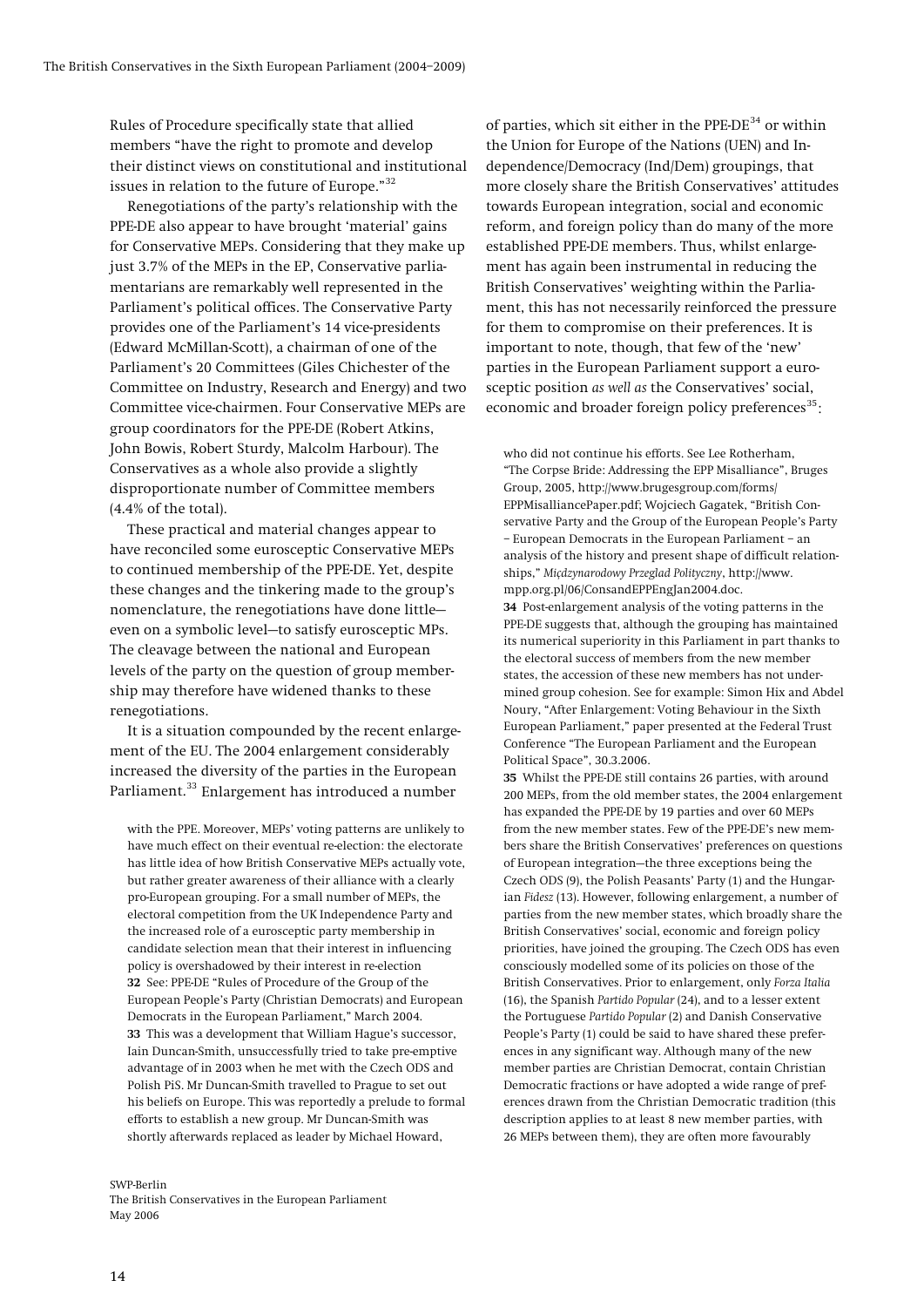the 'new' right-wing parties which pursue eurosceptic policies are mostly grouped outside the PPE-DE, and hold social policy preferences that are more conservative than those advocated by the British Conservatives, or oppose the free market economic policies espoused by British Conservatives; by contrast, those 'new' parties that have joined the PPE-DE, and do more closely support the British Conservatives' social and economic preferences, are mainly pro-European.

As a result of enlargement, those in the Conservative party who privilege (symbolic) issues of European policy when considering the question of the party's positioning in the EP (principally eurosceptics at the national level) now see exit from the PPE-DE as an even more realistic option. Those who take more account of practical issues concerning the representation of the party's left-right preferences (i.e. mainly those at the European level) may see continued membership of the PPE-DE as the most desirable option thanks to enlargement. Many of this latter group of Conservatives would also argue that the practical promotion of eurosceptic priorities within the EP would be best served by continued membership of the PPE-DE since this allows Conservative MEPs formal influence over the group's policy, but also the possibility of siding with the eurosceptic parties outside the PPE-DE during votes on European integration.

<span id="page-14-0"></span>MEPs' positions on withdrawal from the PPE-DE are not set in stone. Some MEPs are opposed to withdrawal because they see no desirable alternative to the current agreement. This leaves a window for conciliation if the national leadership can put together a practically and 'materially' viable option. Yet, for many

<span id="page-14-1"></span>disposed to questions of economic reform than the 10 parties (75 MEPs) from the old member states that fit this description. Moreover, the foreign policy preferences of many of the PPE-DE's new members, particularly those from Poland and the Baltic countries, are broadly Atlanticist. The Conservatives' Atlanticist foreign policy orientation had proved a point of difference between it and some of the Conservative parties from the old member states (notably the French *Union pour un Mouvement Populaire*). Meanwhile, outside the PPE-DE, a cohort of eurosceptic parties has joined the UEN and Ind/Dem groupings. They include the Latvian For Fatherland and Freedom Party (4, UEN), the Polish Law and Justice Party (7, UEN), the three members of the Polish Peasants' Party who left the PPE-DE to join the UEN, as well as the members of the League of Polish Families (7, Ind/Dem). For the most part, these parties do not share the British Conservatives' social and economic preferences, adopting instead strongly socially conservative positions, and opposing free market economic policies.

MPs, MEPs' sensibilities are of little concern. [36](#page-14-0) MPs can afford to adopt a radical position on this issue. Questions of the funding that a new grouping might receive, the allotment of speaking time or political office within the Parliament, and even those broader questions of Conservatives' policy influence at the European level are of little direct significance to MPs. The fact that the drive for withdrawal is of a radical eurosceptic nature means that many MPs' principal concern is to see the British Conservatives establish a eurosceptic group, whereas the practical question of whether there is likely to be coherence in a new group's outlook on other (left-right) issues receives less attention. Ironically, the lack of attention paid at the national level to these practical and 'material' matters has meant that even the question of whether the representation of eurosceptic preferences within the EP would actually be reinforced by a repositioning of Conservative MEPs has been marginalised.

Should the national leadership seek to satisfy the drive for withdrawal emanating from the national level, it would be likely to pursue options that were unattractive for British Conservative MEPs, and would thus have to resort to less conciliatory means to persuade many Conservative MEPs to leave the PPE-DE group.[37](#page-14-1)

**36** As was noted above, for many Conservative MPs, opposition to European integration appears to have been adopted as a defensive mechanism to safeguard their influence over policy and role in decision-making. This attitude relates to the loss of power amongst national parliaments that has accompanied European integration, and the perception that the EU has created a model to compete with the Westminster one. It is an attitude which is sometimes directed at their party colleagues sitting in the EP, whose position is considered by some Conservative MPs to be illegitimate. See: Simon Usherwood, "Opposition to the European Union in the UK: The Dilemma of Public Opinion and Party Management," *Government and Opposition*, Vol. 37, 2, 2002, p. 214; Wojciech Gagatek, "British Conservative Party and the Group of the European People's Party – European Democrats in the European Parliament – an analysis of the history and present shape of difficult relationships," *Miçdzynarodowy Przeglad Polityczny*, http://www.mpp.org.pl/06/ ConsandEPPEngJan2004.doc.

**37** As many as 20 Conservative MEPs are opposed to the plan to withdraw. Although a small fraction of these 20 do favour eventual withdrawal, they prefer to wait until after the next European elections. A small number of MEPs is said to be undecided: Robert Sturdy; Neil Parish; Philip Bradbourn. Meanwhile, Philip Bushell-Matthews, Struan Stevenson, Christopher Beazley (citing a potential "breach of Parliament's rules on the independence of elected members"), Caroline Jackson (because of a lack of alternatives) and

> SWP-Berlin The British Conservatives in the European Parliament May 2006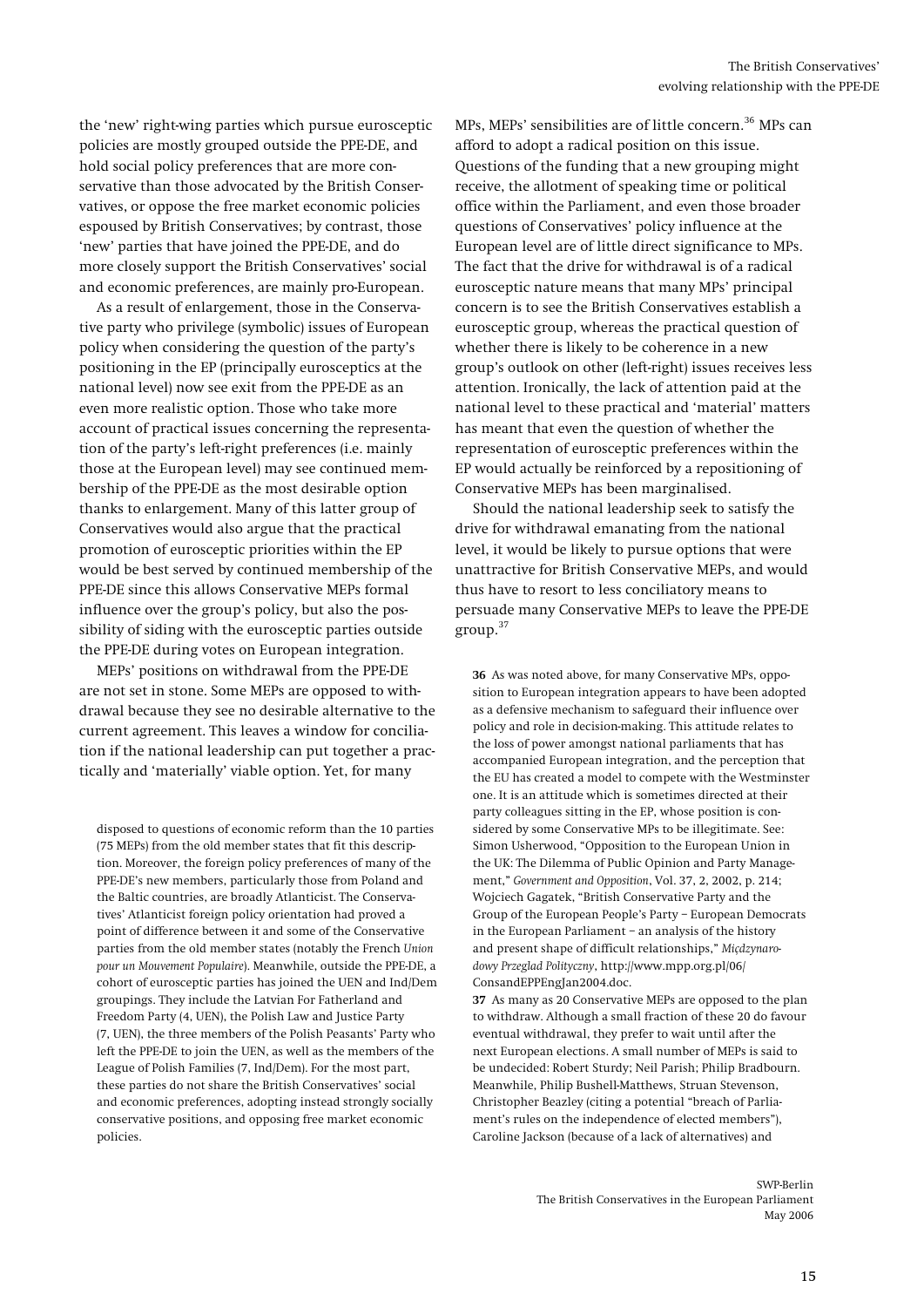## <span id="page-15-0"></span>**The hesitant withdrawalist: policy change under David Cameron**

Rather than reflecting deeply held beliefs on Europe, David Cameron's promise to remove the British Conservatives from their relationship with the PPE-DE was in large part an act of political expediency aimed at revitalising his flagging leadership campaign: he found himself running against a broadly eurosceptic field and—following the 1998 changes to the leadership election processes which empowered the party membership—appealing to a notably eurosceptic membership for support. His rival, Liam Fox, had pledged to withdraw the British Conservatives even before Mr Cameron had officially begun his campaign.[38](#page-15-1) Meanwhile, fearful of losing support from euro-enthusiasts within the party, David Davis, the then-frontrunner, refused to match this pledge. $39$ Thus there were clear incentives for adopting a strongly eurosceptic position on the question of group membership, whilst the difficulties entailed in realising this promise were at that stage rather distant. Even the former Chancellor Kenneth Clarke, a candidate noted for his pro-European views, dis-tanced himself from his earlier euro-enthusiasm.<sup>[40](#page-15-3)</sup>

Following his election to the leadership, Mr Cameron has primarily been engaged in tactical efforts to make the British Conservatives' domestic and foreign policy positions more electorally appealing.<sup>[41](#page-15-4)</sup> In many

Jonathan Evans (on a matter of principle) have signalled their readiness to defy Mr Cameron. The total number of those prepared to defy their national leader is estimated at seven and is largely confined to those approaching the end of their parliamentary careers, or those who fear that the new 'consistency' in Conservative European policy spells their deselection regardless.

<span id="page-15-7"></span><span id="page-15-6"></span><span id="page-15-5"></span><span id="page-15-1"></span>**38** See for example: "Cameron and Davis enter British Conservative contest," *Epolitix.com*, 29.9.2005, http://www. epolitix.com/EN/News/200509/28d7888e-3ffb-47f4-8eb5- 02fb56a40849.htm.

<span id="page-15-4"></span><span id="page-15-3"></span><span id="page-15-2"></span>**39** See for example: "Cameron in Danger over 'Cloud Cuckooland' Euro Policy," *Telegraph*, 1.11.2005 http://www. timesonline.co.uk/article/0,,17129-1852095,00.html. **40** See for example: "Clarke Cools Support for EU to Woo British Conservative Right," *Guardian*, 24.8.2005. **41** See for example: "Cameron Defies his Right Wing on Tax Cuts," *Telegraph*, 24.1.2006 http://www.telegraph.co.uk/news/ main.jhtml?xml=/news/2006/01/24/ncam24.xml; "Cameron Urges British Conservatives to Back Him against Right," *Guardian*, 28.2.2006, http://politics.guardian.co.uk/ conservatives/sBritishConservative/0,,1719773,00.html: Thus far, concrete policy proposals concerning core issues have been thin on the ground though.

<span id="page-15-8"></span>SWP-Berlin

The British Conservatives in the European Parliament May 2006

ways these attempts run contrary to his efforts to remove the British Conservatives from the PPE-DE: the eurosceptic line which underpins the proposed removal is nationalistic and based on a narrow analysis of the national costs and benefits of international action; it thus sits uneasily with the less Realist foreign policy that Mr Cameron is apparently seeking to forge. [42](#page-15-5) It also draws upon an opposition to economically interventionist and socially liberal policies; this opposition characterises many of the party's policy positions that Mr Cameron is now looking to leave behind. Moreover, commentators have drawn attention to the incongruity between Mr Cameron's efforts to draw the party into the political mainstream at the national level, and the apparent shift to the right of the political spectrum and even towards isolationism at the European level.<sup>[43](#page-15-6)</sup>

It is precisely because of these incongruities that Mr Cameron's efforts to withdraw British Conservative MEPs from their relationship with the PPE-DE attain a broader significance at the national level: MPs supporting a eurosceptic policy—of which PPE-DE withdrawal is a key aspect—tend to favour economically non-interventionist and socially conservative posi-tions<sup>[44](#page-15-7)</sup> that are at odds with the new direction of Conservative policy. Failure to remove the British Conservatives from their relationship with the PPE-DE would likely harden resistance amongst MPs to broader social and economic policy change.

Following his election to the leadership there was therefore speculation that Mr Cameron would adopt a strongly eurosceptic policy in order to ensure the progress of broader policy change<sup>[45](#page-15-8)</sup>: since European

**42** See: David Cameron, "Speech to the Foreign Policy Centre," 24.8.2005

**43** See for example: "Kennedy 'Not Worried by Cameron'," *BBC News*, 8.12.2005, http://news.bbc.co.uk/2/hi/uk\_news/ politics/4508336.stm; "World Tonight," *BBC Radio 4*, 21.3.2006. **44** A topology of Conservative Party attitudes in the period from 1992 to 1997 indicates divisions within the party between those favouring more/less state intervention in economic policy; those accepting/resisting the pooling of sovereignty in European integration; those who are socially liberal/ socially conservative. It indicates that by far the largest group was in favour of limited economic intervention, a eurosceptic line, and social conservatism. The mapping also reveals a strong correlation between those who were in favour of less economic interventionism + euroscepticism, as well as those favouring pro-Europeanism + economic interventionism. See: Timothy Heppell, "The Ideological Composition of the Parliamentary Conservative Party 1992–1997," *British Journal of Politics and International Relations*, Vol. 4, 2, 2002, pp. 299–324. **45** Interview 1 RP.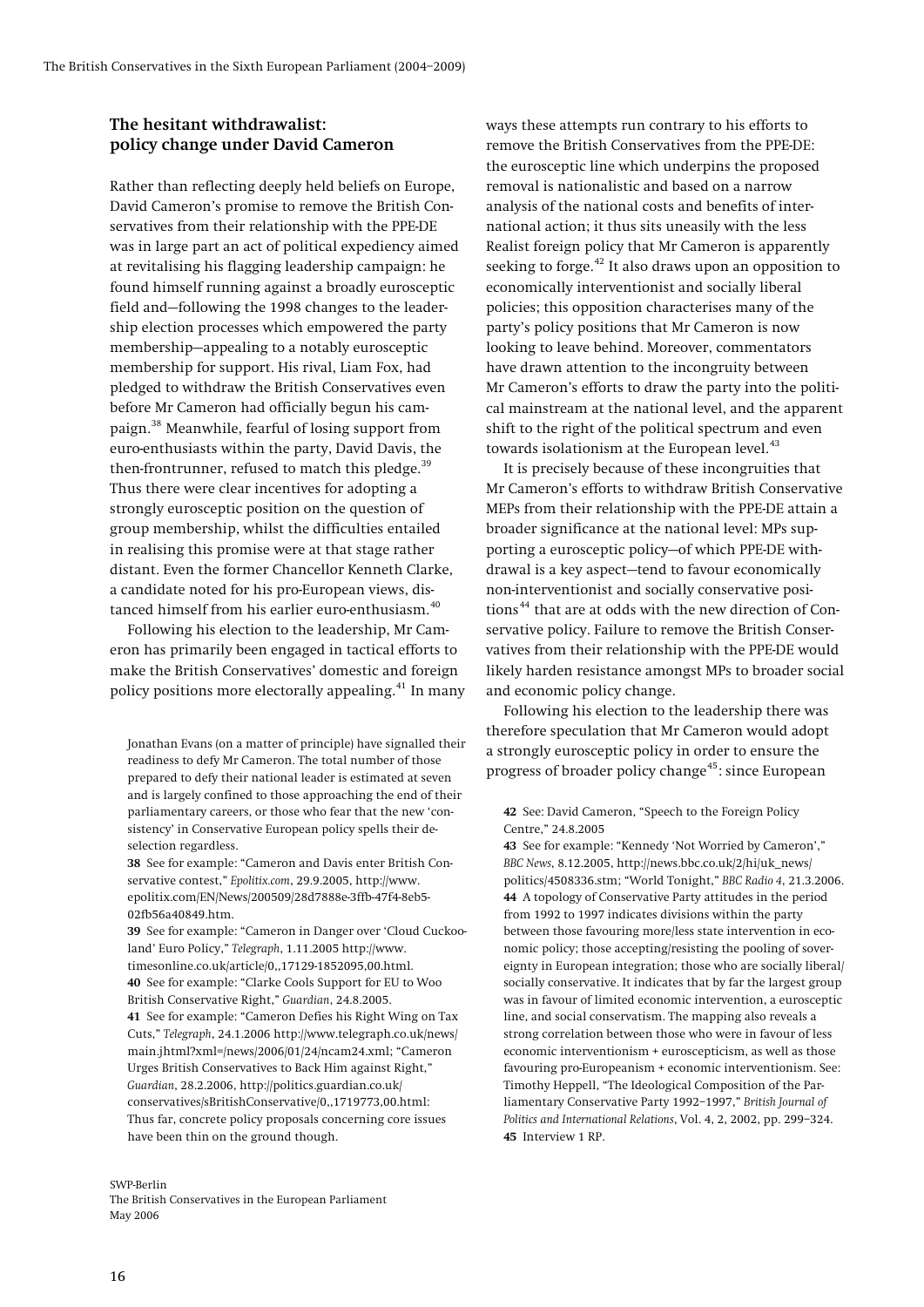<span id="page-16-0"></span>issues are of disproportionately more salience to Conservative MPs than they are to the electorate  $46$ , a calculating Mr Cameron would be able to effect a wideranging change in social and economic policy, having bought the goodwill of recalcitrant MPs by concessions in a policy area of secondary importance to the British electorate. This would prevent the progress of broader policy change becoming reactive to developments in European policy, and thus the situation where opponents of policy change might win concessions from the leadership in return for softening their attitude towards the EU. This tactic of 'buying off' reluctant MPs would principally involve immediate withdrawal from the PPE-DE, and the leadership would be prepared to take on considerable 'costs' (e.g. potential political embarrassment from partners in a new group; concessions granted to new partners; reduced capacity to pursue party preferences in the EP; resistance from MEPs towards their change of situation) in order to ensure that this occurred.

Instead, developments subsequent to his election indicate that Mr Cameron has adopted a more subtle tactic, and is keen to ensure that European policy remains responsive to other policy changes $47$ , ormore particularly—to Conservative MPs' reactions to these changes. In other words, rather than formulating a hard-line eurosceptic policy before social and economic policy change has been accomplished, Mr Cameron prefers to depoliticise European policy so that it does not interfere with his broader efforts, and is likely to adopt a eurosceptic position only in response to MPs' resistance to his broader policy agenda. Although his hard-line position on the party's relationship with the PPE-DE was largely defined prior to his leadership, Mr Cameron has sought to pursue a similar approach on this issue too. He is aware, however, that the issue will have to be resolved at some point soon, as he comes under pressure from un-

<span id="page-16-3"></span><span id="page-16-2"></span><span id="page-16-1"></span>**46** See Pippa Norris and Joni Lovenduski, "Why Parties Fail to Learn: Electoral Defeat, Selective Perception and British Party Politics," *Party Politics*, Vol. 10, 1, 2004, pp. 85–104; "The Iceberg and the Titanic: Electoral Defeat, Policy Moods, and Party Change," Center for Public Leadership, Working Paper, 2005; Simon Usherwood, "Opposition to the European Union in the UK: The Dilemma of Public Opinion and Party Management," *Government and Opposition*, Vol. 37, 2, 2002, p. 214. **47** This responsiveness is indicated by the structure of the working groups that Mr Cameron has set up to elaborate policies. There is no group dealing specifically with European policy (they deal with competition, globalisation, 'quality of life, security) meaning that European policy is reactive to other policy developments. Interview 3 RP.

settled Conservative MEPs, eurosceptic MPs and even opportunist opposition politicians not afraid to raise questions of European integration that may prove divisive for their own party.

The leadership's current approach to MPs' resistance to policy change is a cautious one, and it is thus prepared to accept relatively high costs in its efforts to withdraw from the PPE-DE.<sup>[48](#page-16-3)</sup> Should resistance to policy change grow, the leadership will likely become still readier to ensure that withdrawal occurs, even if this withdrawal is particularly costly. By contrast, should staunch resistance to broader policy change fail to materialise or become manageable by other means, the leadership will probably become more open to the possibility of continued PPE-DE membership. The leadership's readiness to manage resistance to policy change is therefore an important factor influencing the outcome of British Conservative efforts at withdrawal.

### **The PPE-DE's reaction**

It might be expected that the attempts of the PPE-DE leadership to maintain the relationship with the Conservatives would also act as an important factor influencing the outcome of their efforts at withdrawal. This would, however, be to assume that the group's leadership were in a position to significantly increase the costs of withdrawal for the Conservatives. In fact, any concessions made by the PPE-DE's leadership in favour of British Conservative MEPs (or indeed other member parties interested in setting up with the Conservatives) might alienate parties in the PPE-DE at a time when the British Conservatives are seeking to exploit divisions within the group.

Various considerations also constrain the PPE-DE leadership's scope for manoeuvre in this regard, and explain why its efforts to retain the British Conservatives as formal partners, particularly via the creation of incentives, have been muted: some PPE-DE members calculate that the British Conservatives are unlikely to form a party group that will seriously endanger the PPE-DE's dominant position in Parliament either in the short- or the long-term, and that any new group will be inherently unstable if based more on euroscepticism than on left-right cohesion. Others view the PPE-DE without the British Conservatives as forming a more stable minimum-connected-coalition, which can

**48** Interview 2 RP.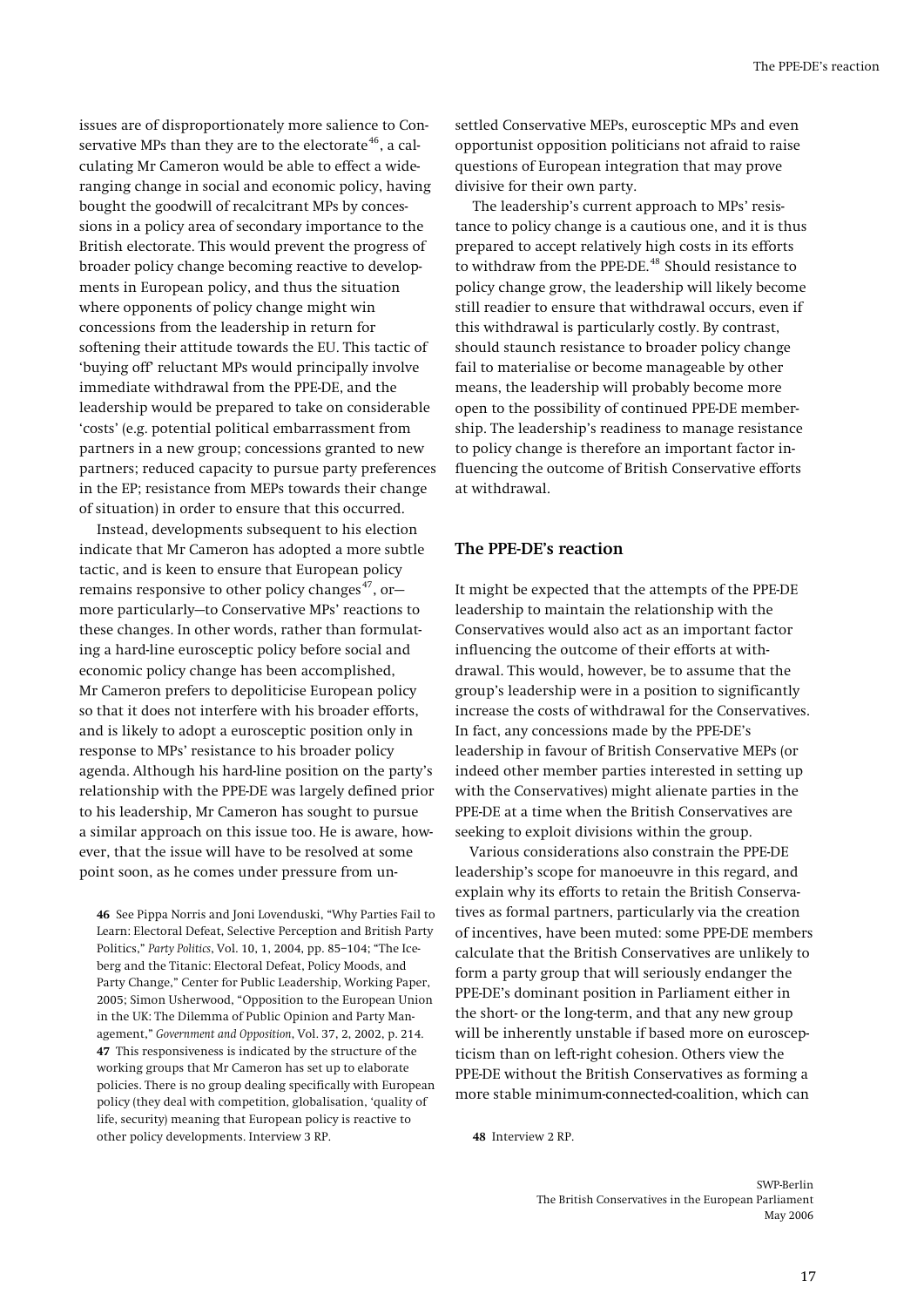<span id="page-17-0"></span>be enlarged to include a new Conservative-dominated group for individual votes where this proves necessary or desirable. They thus oppose concessions being made to Conservative MEPs.

PPE-DE efforts directed at British Conservative MEPs would in any case be ineffective: the drive for withdrawal, as well as the control over the necessary process, lies more with Conservative MPs than MEPs.<sup>[49](#page-17-1)</sup> To be successful, PPE-DE activity would have to concentrate on the national level. Yet the issue is treated in such a way by MPs that reasoned argument citing the benefits to British Conservative MEPs of the current relationship, or the influence that this brings to Conservative views in the European Parliament, is likely to win few converts. Further, the PPE-DE has recourse to little leverage and few arguments that appeal directly to *MPs'* interests. (One such argument might be that if the British Conservative MEPs become the linchpin of a new grouping, this would likely result in a shift of power to the European level for the British Conservatives, weakening MPs' influence over their colleagues).

Interjections from Angela Merkel and Nicolas Sarkozy have nevertheless sought to create disincentives for withdrawal, and have focussed on Mr Cameron and MPs. They draw attention to the fact that Mr Cameron's policy might prove regrettable should the British Conservatives be elected to government. Although publicly stating that the two politicians look forward to cooperating with the Conservatives, their messages have been interpreted to infer that the British Conservatives' relations with at least two continental Centre-Right parties will suffer should the Tory MEPs withdraw.<sup>[50](#page-17-2)</sup> They thus highlight the point that Mr Cameron's leadership election pledge should not now be allowed to damage the British Conservatives' capacity to govern in the event that the Conservatives are successful at the next general election. Nevertheless, the British Conservative party leadership and MPs reason that the actors making

<span id="page-17-5"></span><span id="page-17-4"></span><span id="page-17-3"></span><span id="page-17-1"></span>**49** Although "by convention, the question of which political group our MEPs sit in is decided jointly by the Leader of the Conservative Party and the Leader of the Conservatives in the European Parliament" (James Elles, 2005), David Cameron pledged to remove the British Conservatives from their relationship with the PPE-DE without consulting MEPs if necessary.

<span id="page-17-2"></span>**50** "Merkel tells British Conservative leader to stick with EPP partners," *Times*, 16.12.2005, http://www.timesonline.co.uk/ article/0,,13509-1934239,00.html; "Merkel Warns Cameron over MEP Plans," *Guardian*, 5.12.2005 http://www.guardian. co.uk/eu/story/0,,1668250,00.html.

SWP-Berlin

The British Conservatives in the European Parliament May 2006

these public-and more forceful, private<sup>[51](#page-17-3)</sup>intimations will have to take a more pragmatic attitude, especially if the British Conservatives should be elected to power in Britain.<sup>[52](#page-17-4)</sup>

All this is not to discount the possibility that the PPE-DE leadership or its members could considerably raise the costs to the British Conservatives of *maintaining* their relationship with the group. This might involve members of the PPE-DE publicly asserting the group's federalising mission in the EU. In an extreme situation it might even involve the expulsion of the British Conservatives from the group, thus removing continued membership as an option altogether. However, although in some quarters of the PPE-DE there is resistance to the continued Conservative membership of the group, it is hard to imagine what incentives there would be for such steps.

It appears therefore that PPE-DE activity is a factor of only limited importance in the outcome of the Conservatives' withdrawal efforts. Instead, as will be suggested below, the result of the Czech elections should be accorded a certain importance in any calculations concerning the likelihood of the British Conservative withdrawal within the course of the Sixth Parliament.

## **Four options for the Sixth Parliament (2004--2009)**

The relatively weak connection between government and parliament at the European level helps explain why there is no stable 'winning coalition' in the European Parliament, and why no party grouping has a majority.[53](#page-17-5) Different winning coalitions form around

**53** The choice of what kind of coalition to form in order to realise interests depends in large part upon the kind of institution in which actors operate. It is possible to distinguish between 'winning coalitions', 'minimum winning coalitions', 'connected winning coalitions' and 'minimum connected winning coalitions'. There is no restriction on the size of a simple 'winning coalition', however such coalitions are confined to environments where there is a strong incentive to proceed consensually and there are few Offices to distribute (typically international organizations). Minimum winning coalitions are restricted in size to the numbers needed to achieve action, and usually form in non-ideological settings where there is little pressure to proceed consensually. Connected winning coalitions are joined by ideology, and may therefore include more members than are strictly necessary

**<sup>51</sup>** "H-Block Rules OK! Or a Gift to the Liberals and UKIP?," *EU Reporter*, 16.1.2006.

**<sup>52</sup>** Interview 2 RP.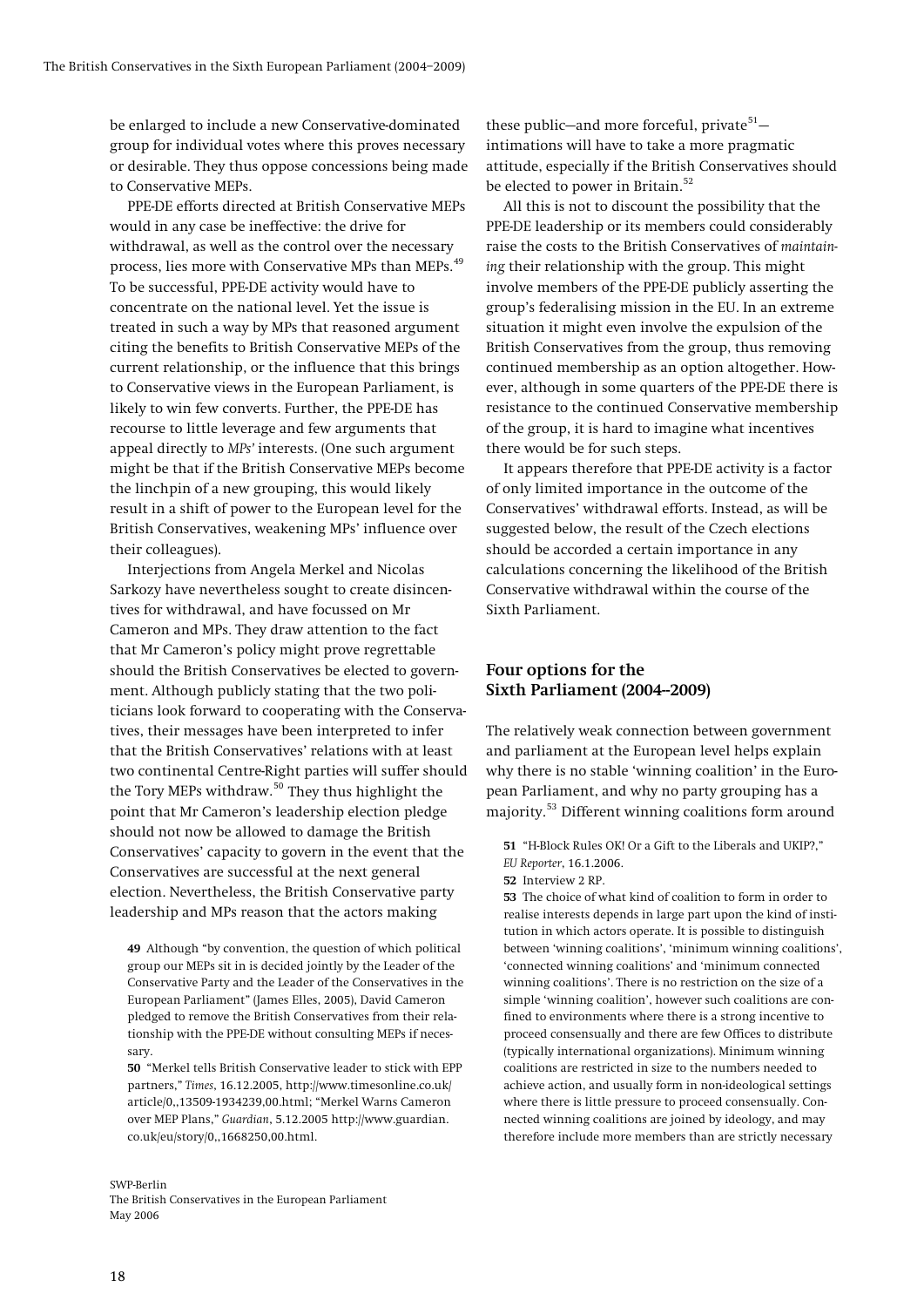different issues, the two principal cleavages being a traditional left/right division, and a pro-/anti-European one. The European Parliament votes by a majority of votes cast except where the EC Treaty expressly demands otherwise. For certain procedures (votes of no-confidence against the Commission; budgetary decisions) a precise quorum is required (2/3 of votes cast in the case of a no-confidence vote). $54$ For decisions requiring a majority of members—and this is particularly the case in its legislative work the Parliament in fact always needs more than 50% of the votes cast: given the attendance rates of MEPs the threshold in the last Parliament actually rose to  $c.68\%$ <sup>[55](#page-18-1)</sup>

## **Group weighting in the current European Parliament, 1.5.2006**



It is against the background of this unusual set-up that the British Conservatives' attempts to reconfigure their political relationships within the Parliament must be seen: the British Conservatives might be able to exert influence in Parliament if they withdrew from the PPE-DE and exploited the growing trend towards

<span id="page-18-2"></span>to achieve action. In reality, the number of members is usually kept within bounds by the desire to share the benefits of Office with as few as possible. Thus minimum connected winning coalitions are restricted both by ideology and material considerations. See for example: Simon Hix, Abdul Noury, Gerard Roland, "Power to the Parties: Cohesion and Competition in the European Parliament, 1979–2001," *British Journal of Political Science*, Vol. 35, 2, 2005, pp. 209–234. **54** For an overview see: "Rules of Procedure of the European Parliament," http://europa.eu.int/scadplus/leg/en/lvb/ o10000.htm.

<span id="page-18-1"></span><span id="page-18-0"></span>**55** See: Amie Kreppel, "Rules, Ideology and Coalition Formation in the European Parliament: Past Present and Future," EPRG Working Paper, No. 4/1999.

left-right political competition. [56](#page-18-2) They could thus agree to join the PPE-DE in *ad hoc* winning coalitions in return for certain concessions from the larger grouping. Beyond policy influence, certain 'material benefits' regarding funding, political office or speaking time are also at stake, depending upon the British Conservatives' positioning within the EP. Although these 'material' and practical concerns are principally of interest to Conservative MEPs, questions of policy influence and political office must of course be taken into account by the national leadership especially as they may be key to MEPs' willingness to leave the PPE-DE. Other 'cost/benefit' considerations fall to be taken into account, including for example the political embarrassment that potential partners (or indeed isolation in the Parliament) might cause the party.

In case of withdrawal from their current relationship with the PPE-DE, the British Conservatives face three basic options: the establishment of a new grouping; accession to an existing grouping; the splendid isolation of non-attached status.<sup>[57](#page-18-1)</sup> A fourth option- that of extra-parliamentary group formationis also available. The first is the option that British Conservatives are concentrating on.

#### **Option 1: Group formation**

The option of group formation is principally attractive to the Conservative leadership because, of the three basic options available, it offers the greatest potential for the leadership to combine the more radical preferences of eurosceptic MPs with the practical and 'material' interests of British Conservative MEPs. The aim, then, is to create a grouping that would reflect MPs' eurosceptic attitudes, but would also cohere closely to British Conservative preferences in broader (left-right) terms. The aim would also be to maximise the benefits to Conservative MEPs in terms

**56** Since neither of the large party groups possesses a majority (see table 3, p. 24) the PPE-DE and PSE require the partnership of at least two or three further groupings respectively, if they do not wish to vote as a "grand left-right coalition." The larger groupings' propensity to form a grand coalition actually fell in 1999–2004 when compared with the previous Parliament: in the 1994–1999 Parliament the PPE had voted in 74.6% of cases with the PSE and/or ELDR, whereas already in the second half of 1999 the PPE and PSE voted together in only 60% of cases.

**57** See: Markus Wagner, "To Leave or Not to Leave? The Conservatives and the European People's Party in the European Parliament," Policy Brief, Federal Trust, 2006.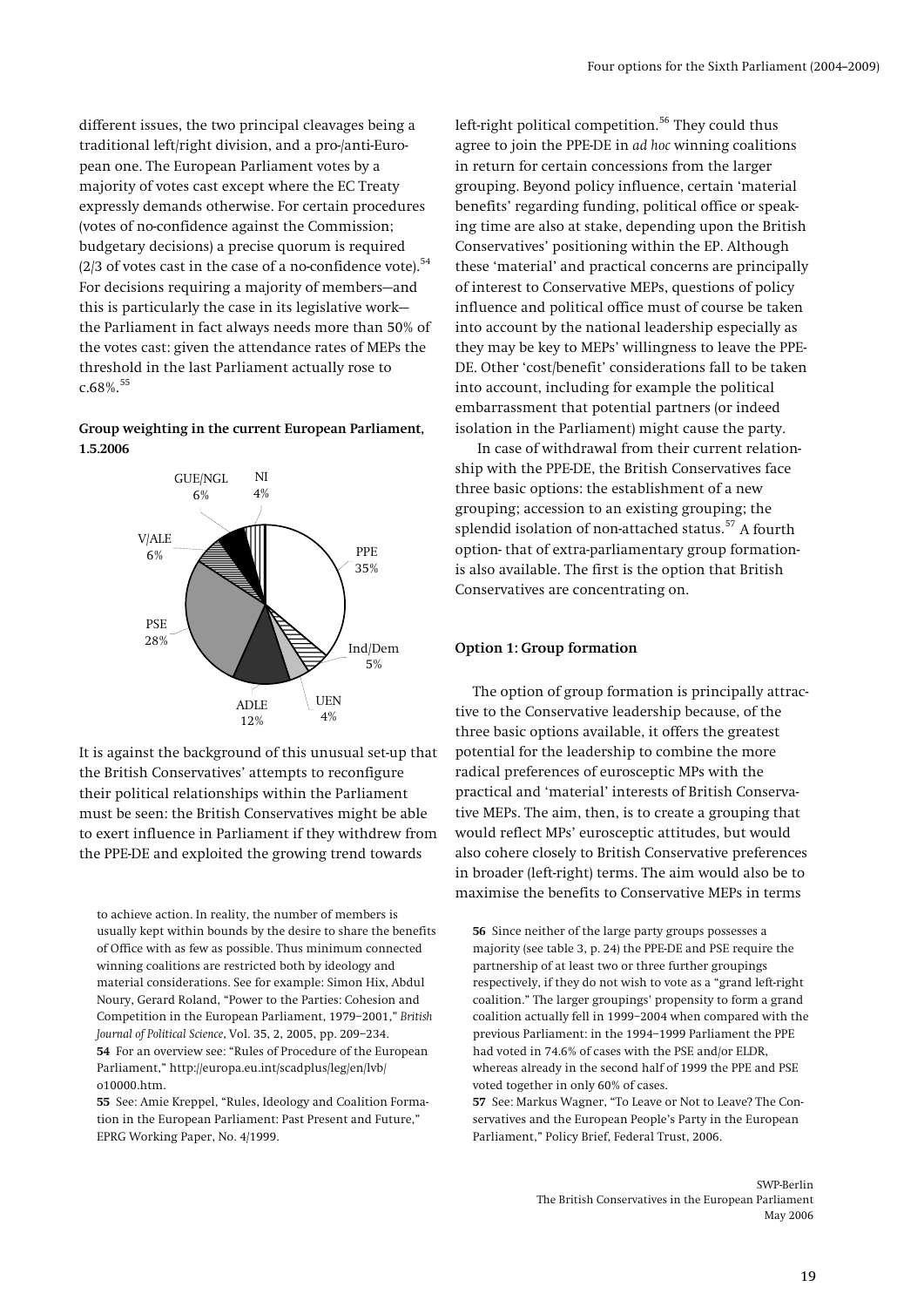of funding, speaking time, access to political office and influence over policy. A new grouping dominated by the British Conservatives might, for example, provide a British member of the influential Confer-ence of Presidents.<sup>[58](#page-19-0)</sup>

Amongst PPE-DE parties, the British Conservatives have focussed their attention principally upon the parties from the 'new' member states; these parties are seen as less embedded either in the parliamentary grouping or its transnational mother party, as well as being closer to the British Conservatives on questions of European integration, foreign policy and/or socioeconomic concerns. From the PPE-DE, only the Czech Civic Democratic Party (ODS, 9) has openly expressed its willingness to join a new grouping. However, for tactical reasons it has decided to postpone a decision until the national general elections have taken place in June 2006: it has detected a more favourable attitude towards European integration amongst the electorate, and besides, as a newly-elected party of government, may wish to remain in the PPE-DE.<sup>[59](#page-19-1)</sup>

Amongst the members of the other groupings, the Polish Law and Justice Party (PiS, 7)—as a party of government—is unhappy at its position in the radical UEN; however, it remains officially uncommitted as to its future political affiliation. Beyond PiS, which has already caused the Conservative leader a degree of

<span id="page-19-0"></span>**58** Each Group's share of the EP's budget (and that of the non attached members) is determined by a complex formula: 12.5% in fixed ratios (1 point for every 40 members in a Group, the total divided by 2 and increased by one), 45.5% proportionally to the number of members of each group, but with its size augmented by an additional 5% for each language the Group uses, and 42% proportionally to the number of members of each group with no further adjustment. Apart from the possibility of taking advantage of the 'languagebonus', there is little proportional financial benefit to belonging to a large political group. As regards election to parliamentary office, nominations for the President of the Parliament can be put forward by a party group or 37 members; the President is then elected by secret ballot by an absolute majority. After the election of the President, Vice-Presidencies are divided between the groups—and the national sub-groups that constitute them—according to their political strength. These are then elected by absolute majority. The President of each political group is a member of the influential Conference of Presidents, which shape the overall direction of Parliament as well as Committee membership. **59** All the same, the chairman of the national party, Mirek Topolánek, is said to be less opposed to the move than was previously the case. Czech President Vaclav Klaus, and the leader of the ODS in the European Parliament, Jan Zahradil are reported to be enthusiastic for the move.

<span id="page-19-3"></span><span id="page-19-2"></span><span id="page-19-1"></span>SWP-Berlin

The British Conservatives in the European Parliament May 2006

political embarrassment [60](#page-19-2), the British Conservatives have been talking to a number of non-mainstream parties such as the Latvian For Fatherland and Freedom party (TB/LNNK, UEN 4), *Mouvement pour la France* (MPF, Ind/Dem, 3), and the Dutch Christian Union (2, Ind/Dem).

That the British Conservatives should be struggling to form a new grouping of mainstream parties is perhaps surprising given the comparatively low formal hurdles that they have to clear. Party-group formation in the EP is comparatively simple: to be recognised as a party-group, the number of members must be 19 or more, and the membership must be drawn from 5 member states (or, more precisely, 1/5 of the member states).<sup>[61](#page-19-3)</sup> Moreover, the rules make it relatively easy to attract parties to a new group: formal group change for prospective partners is facilitated by the fact that members usually retain their parliamentary office even if they leave the grouping they belonged to when they gained the post. $62$ 

It was also noted above that the enlargement of the EU has increased the diversity of the parties that the Parliament contains. This affords the 27-strong British Conservative delegation a number of potential partners on the right of the political spectrum in its efforts to form a 'decentralist, Atlanticist and free market' grouping. Further, cursory analysis suggests that if the British Conservatives succeeded in drawing away moderate members of the UEN and Ind/Dem parties, the formation of more stable Centre-right coalitions between the Liberals, PPE and a mainstream new Rightist group could be facilitated. This creates incentives for more mainstream rightist parties, which are currently sidelined in the Parliament because of their affiliation to a more radical grouping, to break away.

There are a number of interrelated reasons why the British Conservatives appear to be struggling in their efforts to establish a (mainstream) new group, and why they will have to take on high costs if they wish to

**61** Richard Corbett, Francis Jacobs, Michael Shackleton, *The European Parliament*, London: John Harper, 2003, p. 70. **62** Only if the MEP in question is a substitute in a Committee, will he or she lose that position; exceptionally, if the balance of a Committee's representation of political views is unsettled by an MEP's defection to another group, there is the possibility that the Committee membership be revised.

**<sup>60</sup>** "Cameron's British Conservatives May Line Up with Homophobic Polish Party in Europe," *Guardian*, 1.2.2006 http:// politics.guardian.co.uk/conservatives/sBritishConservative/ 0,,1699251,00.html.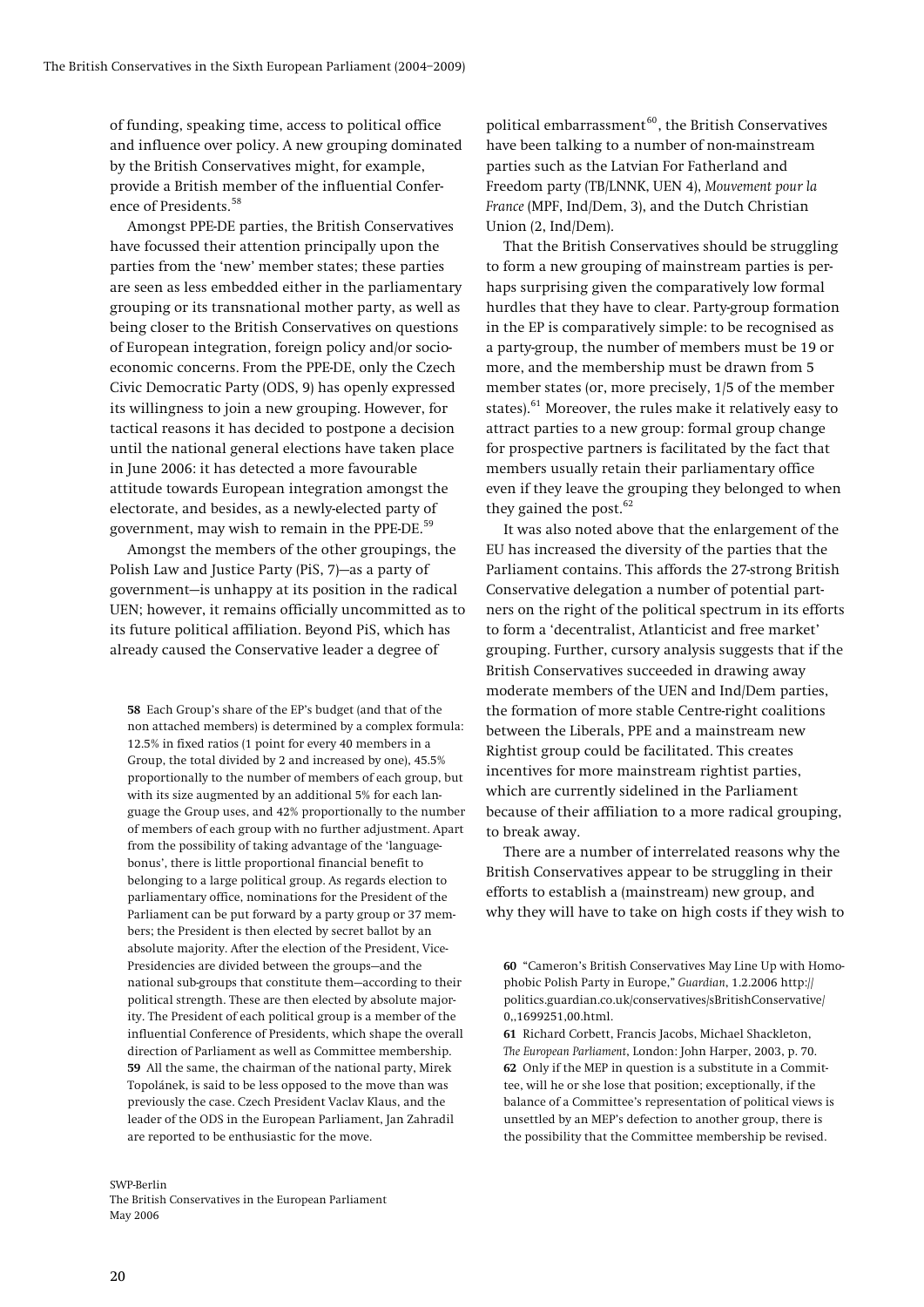#### <span id="page-20-2"></span>**Table 1**

## **Alternative coalitions for the PPE and PSE in the European Parliament 2004–2009 predicated on the existence of a small breakaway Conservative grouping (Cons)**\*

| "Centre-Left Coalition"  | Strength of coalition reached<br>through addition of the cells | "Centre-Right<br>Coalition" | Strength of coalition reached<br>through addition of the cells |
|--------------------------|----------------------------------------------------------------|-----------------------------|----------------------------------------------------------------|
| <b>PSE</b>               | 27%                                                            | <b>PPE</b>                  | 31%                                                            |
| $+$ V/ALE                | 33%                                                            | + ADLE                      | 43%                                                            |
| + ADLE                   | 45%                                                            |                             |                                                                |
| Threshold of 50% or more |                                                                |                             |                                                                |
| $+$ GUE/NGL              | 51%                                                            | + Cons                      | 50%                                                            |
|                          |                                                                | + Ind/Dem                   | 54%                                                            |
|                          |                                                                | or                          |                                                                |
| $+ NI$                   | 55%                                                            | $+$ UEN                     | 53%                                                            |
| or                       |                                                                | or                          |                                                                |
| + Ind/Dem                | 55%                                                            | $+ NI$                      | 54%                                                            |
| or                       |                                                                |                             |                                                                |
| <b>UEN</b>               | 54%                                                            |                             |                                                                |
| <b>Or</b>                |                                                                | or                          |                                                                |
| Cons                     | 57%                                                            | $+$ V/ALE                   | 56%                                                            |

\* In these calculations, the breakaway group consists of the Conservatives (26 + 1), Ulster Unionist Party (1), the ODS (9), PiS (7), For Fatherland and Freedom (4) and Kathy Sinnott. This group would make up approx. 7% of MEPs. For comparison with the actual situation in the current Parliament see Table 3 below (p. [24\)](#page-23-0).

succeed in establishing even a non-cohesive, radical group:

Many of these reasons are circumstantial, relating to the timing of the British Conservatives' efforts: midterm, relations between parties and their groups tend to be far less fluid than at the beginning of a new Parliament. Although smaller parties may move between groups with comparative ease, for many of them, an alternative dominated by a single large party is unattractive. Under such conditions, the number of actors involved, and these actors' reticence to make their position clear, lends considerable uncertainty to the enterprise; interested parties are unwilling to damage their relationship with their current group by openly declaring an interest in breaking away. This uncertainty is reinforced by some parties' (ODS, PiS) previous experience of failed coalition formation with the British Conservatives.<sup>[63](#page-20-0)</sup> Mid-term, the British Conservatives are finding it difficult to entice parties

<span id="page-20-1"></span><span id="page-20-0"></span>**63** Wojciech Gagatek, "British Conservative Party and the Group of the European People's Party – European Democrats in the European Parliament – an analysis of the history and present shape of difficult relationships," *Miçdzynarodowy Przeglad Polityczny*, http://www.mpp.org.pl/06/ ConsandEPPEngJan2004.doc.

out of formal relationships with existing party groups without being able to present a more or less concrete alternative.

Moreover, a small new group could hardly offer certainty that it would exist beyond the current Parliament. The relative immaturity of the political systems in the new member states (towards whose parties the British Conservatives have focussed their efforts) means that partners may shrink in size or disappear altogether in the Seventh Parliament. The electoral success of the For Fatherland and Freedom Party was, for example, highly dependent upon conjunctural factors relating to Latvia's relations with Russia. The Czech Vladimir Zelezny (Ind/Dem) may be an equally transient presence in the European Parliament. All this means that parties, especially current members of the PPE-DE, would be expected to withdraw from a well-established group in favour of a potentially short-lived (2006-2009) and unstable one.

Yet, some of the reasons that the Conservatives are struggling are more fundamental: the complexity of the political landscape (which is divided along left/right, national<sup>[64](#page-20-1)</sup> and integrationist/non-

**64** National divisions affect not only parties' voting prefer-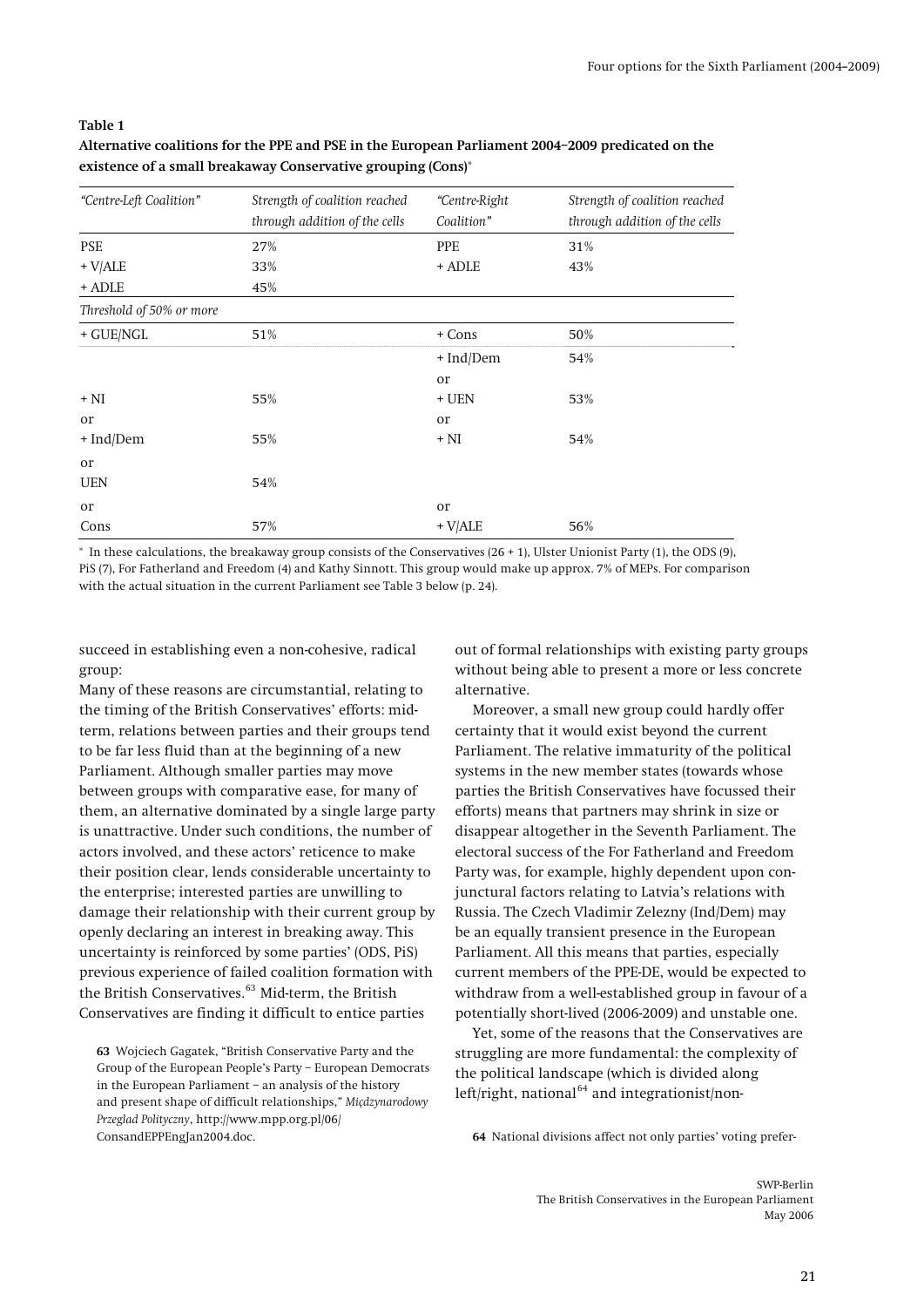<span id="page-21-0"></span>integrationist lines) when combined with the specificity of British Conservative preferences is not conducive to stable group formation. Although the label "free-market, decentralist, Atlanticist" presents a relatively broad ground upon which to build a stable coalition, the eurosceptic drive which motivates British Conservative withdrawal from the PPE-DE narrows the range of their potential partners. The impetus for British Conservative withdrawal comes only secondarily from a general clash between Conservative and Christian Democratic values within the PPE-DE, which might encourage other Conservative parties to seek exit. In the PPE-DE there are few Conservative parties that share a eurosceptic disposition even approaching that of the British Conservatives. This is true of *Forza Italia* and the Spanish *Partido Popular*, which might be expected to share many of the British Conservatives' other priorities. The Slovakian Christian Democratic Movement (3) is, meanwhile, one of the few PPE-DE parties to adopt a eurosceptic position, but it does so on the basis of its opposition to the EU's secularism.

This eurosceptic drive therefore pushes the British Conservatives towards the more nationalistic parties in the Parliament that would be happy to join a new Conservative group but which might prove politically embarrassing to the British Conservatives themselves. Moreover, these parties, while sharing a eurosceptic position, may be antagonistic to one or more of the claimed core values of the new group; this, for example, is the case for *Mouvement pour la France* (opposed to Atlanticism and free market policies) and PiS (opposed to free market policies).

Nevertheless, at present, the British Conservative leadership appears keen to pursue this costly option, which entails the risk of political embarrassment, and the establishment of an ideologically non-cohesive group in return for a large number of concessions to member parties (Mr Cameron is reportedly prepared to offer the Presidency of the new group to another

ences, but also their group formation. In the context of the British Conservatives' efforts at group formation, parties may object to cooperating with a national competitor at the European level (PiS and the Polish Civic Platform, for example). Historical national concerns preclude the British Conservatives from setting up a group with some Irish parties, no matter how close their other preferences are. Further, the British Conservatives are focussing their efforts on nationalist parties from the new member states of Eastern Europe, which might find their electoral interests damaged by joining a group with parties from another new member state given the complicated history of the region.

<span id="page-21-2"></span><span id="page-21-1"></span>SWP-Berlin

The British Conservatives in the European Parliament May 2006

member party [65](#page-21-1)), in order to ensure the domestic progress of policy change.<sup>[66](#page-21-2)</sup> The British Conservative leadership would currently aim to announce the establishment of a new group in June 2006 or—should the ODS express its support for the move, but seek to postpone it whilst it deals with national level affairs in September. A group consisting of the British Conservatives  $(26 + 1)$ , the Ulster Unionist Party  $(1)$ , the ODS (9), PiS (7), For Fatherland and Freedom (4), as well as a number of smaller parties or individuals, would apparently be within the 'pain barrier' for the national leadership as regards possible political embarrassment. Yet, the more that the national leadership privileges national eurosceptic concerns over the 'material' and practical interests of its MEPs, the harder it will become to persuade MEPs to move.

British Conservative MEPs feel the practical and 'material' aspects of group activity more keenly than do their national level counterparts. A costly option adopted in response to national level resistance to policy change will therefore elicit a large degree of disgruntlement amongst British Conservative MEPs. The British Conservatives' current position within the PPE-DE is that of awkward partner to whom benefits are disproportionately afforded. This privileged position would change were the leadership to found the group set out above. Even in a small group which they numerically dominated, the British Conservatives would have to distribute access to political office and influence over policy disproportionately amongst the smaller member parties in order to persuade them that they were not joining a mere vehicle for the pursuit of British Conservative preferences. Having expended the 'positive' tools of group management (the incentives of access to political office and policy influence) in enticing other parties to join a new group, the leadership would likely have to revert to less conciliatory means (the sanction of candidate deselection) to persuade British Conservative MEPs to comply with its plans.

#### **Option 2: Defection to another group**

As regards the second basic option, two groups are candidates for British Conservative accession—the Independence and Democracy Group (Ind/Dem) and

**65** See: "The Hague Connection," *www.telegraph.co.uk*, 5.1.2006. **66** Interview 2 RP.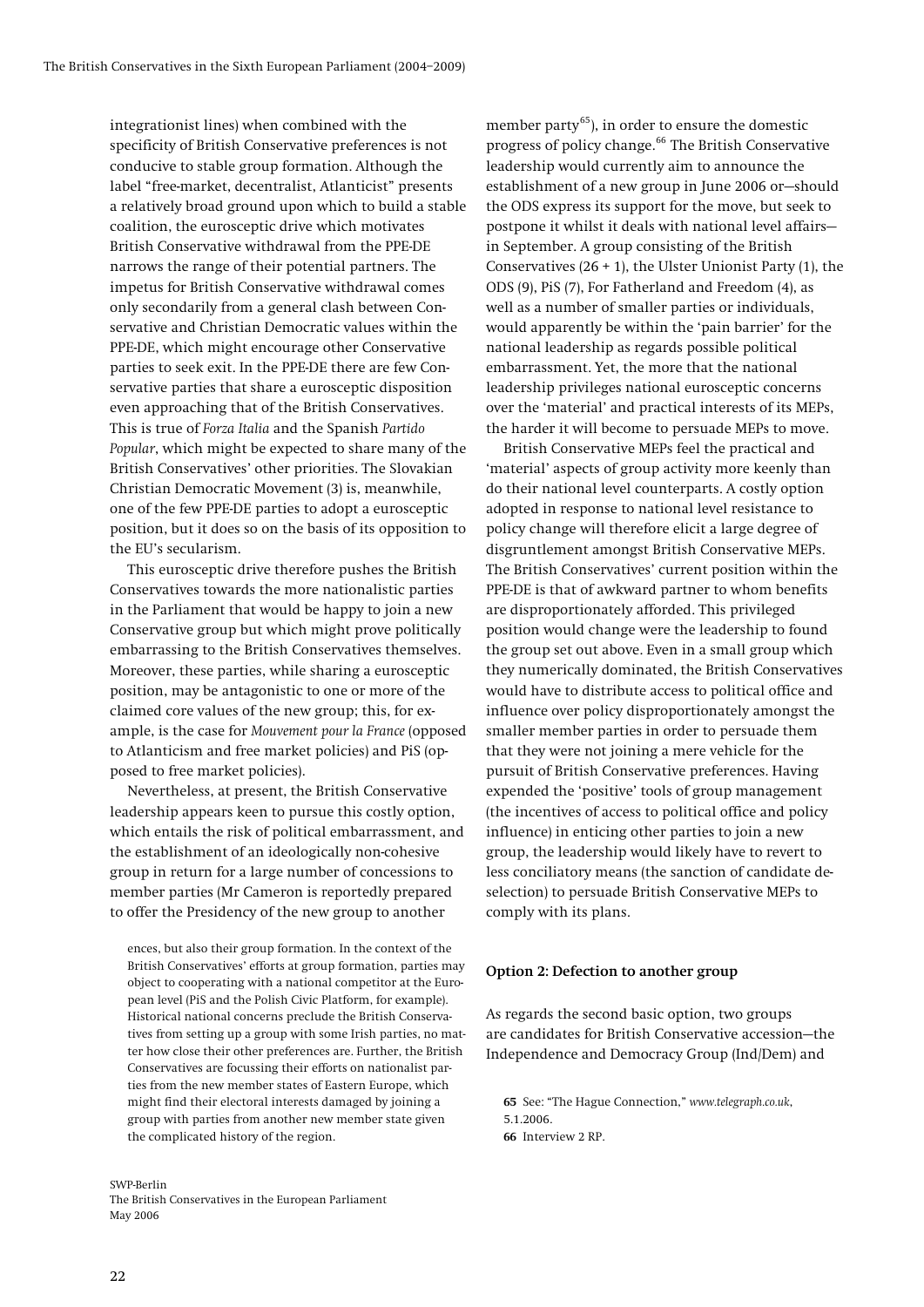the Union for Europe of the Nations (UEN). Ind/Dem coheres principally around its members' common opposition to European integration, whilst left/right issues are of secondary importance. Members' attitudes to social issues may generally be characterised as right wing and 'traditionalist'. However, the group contains a number of parties such as the Greek Popular Orthodox Rally, the Danish June Movement and the Swedish June List which are hard to categorise as belonging either to the left or the right of the political spectrum. The Irish human rights campaigner, Kathy Sinnott, remains something of a misfit in the group having campaigned primarily on a traditional leftwing platform, and only secondarily on a eurosceptic agenda.

Accession to Ind/Dem might be appealing for Conservative MPs and MEPs whose desire for withdrawal from the PPE-DE is largely motivated by eurosceptic concern about issues of European integration, rather than a desire to maximise Conservative influence within Parliament. Yet even for this faction, the costs of accession would be too prohibitive on account of the presence of the United Kingdom Independence Party (UKIP) in the group.<sup>[67](#page-22-0)</sup> Any attempt to accede to a group to which the British Conservatives' domestic electoral competitors belong, would be politically damaging—not least because Mr Cameron recently called them "fruitcakes, loonies and closet racists."[68](#page-22-1) Although UKIP might be expected to gain in the shortterm from the British Conservatives' 'capitulation', this would hardly be the case in the long-term, and they have signalled that they would oppose British Conservative membership. Accession to Ind/Dem would therefore require the British Conservatives to offer a large number of concessions to existing members like UKIP. Even in the case of persistent domestic resistance to policy change, this option can be ruled out as too costly for the leadership.

<span id="page-22-3"></span>UEN, meanwhile, groups together nationalist parties from across Europe, forming part of the broader transnational group Alliance for Europe of the Nations (AEN), which exists outside the European Parliament in a similar way to the PPE.<sup>[69](#page-22-2)</sup> Although the group can be described as broadly eurosceptic, it is by

<span id="page-22-1"></span>**68** See: "UKIP demands apology from Cameron," *BBC News*, 4.4.2006, http://news.bbc-.co.uk/2/hi/uk\_news/politics/ 4875026.stm.

no means uniformly so; nor do its members consistently hold a strong right wing position. The Irish are again the misfits in this group. Ireland's governing party *Fianna Fail* (FF) has encountered criticism at the national level because of its membership of a group whose other parties are both more nationalistic and more right-wing than it is.

In terms of policy influence, there is some evidence that if the British Conservatives joined the UEN they would not entirely marginalise themselves in the Parliament. The one-dimensional tables below (p. [24\)](#page-23-1) suggest that, in purely numerical terms, it has become easier in the current Parliament for the PPE-DE to form an *ad hoc* centre-right coalition involving the UEN; this is confirmed by analysis of voting patterns during the first 18 months of the new Parliament. The Liberals have shifted to the Right with the accession of the Italian *Margherita* and French UDF, and have subsequently formed coalitions with the PPE-DE and UEN more frequently than in the last Parliament.<sup>[70](#page-22-3)</sup>

Such considerations, though, are largely academic. The presence in the UEN of the 'post-fascist' *Alleanza Nazionale* has already caused the British Conservatives political embarrassment at home during former leader William Hague's efforts to form a new parliamentary group in 1999; accession would be politically costly and is unlikely to be pursued by the British Conservatives whilst other options remain. Moreover, if they were to pursue this relatively unattractive option, the Conservatives would have to offer incentives to current members of the UEN to persuade them to admit them: given *Fianna Fail*'s genesis in the aftermath of the Anglo-Irish War and the domestic political competition that FF currently faces from *Sinn Fein,* it seems highly likely that they

**70** See: Simon Hix and Abdel Noury, "After Enlargement: Voting Behaviour in the Sixth European Parliament", paper presented at the Federal Trust Conference "The European Parliament and the European Political Space," 30.3.2006. Despite the PPE-DE's numerical advantage in Parliament, the leftliberal (PSE+GUE+V/ALE+ELDR) coalitions had a far greater success rate (29.6%) than did the centre-right ones (PPE-DE+ELDR+UEN at 10.2%). This could be put down in large part to the British Conservatives' voting behaviour and to the PPE-DE's failure to compensate for it by finding alternative partners. The ideological distance between the PPE-DE/ELDR and the smaller right-wing groupings precluded the formation of winning centre-right coalitions during that Parliament: although the PPE's policy of pursuing size over ideological coherence had ensured its numerical advantage in Parliament, it meant that it lacked potential partners outside the grouping.

<span id="page-22-0"></span>**<sup>67</sup>** Other 'problematic' members from a British Conservative perspective include the League of Polish Families.

<span id="page-22-2"></span>**<sup>69</sup>** Again 'allied membership' might be all that the British Conservatives could hope for.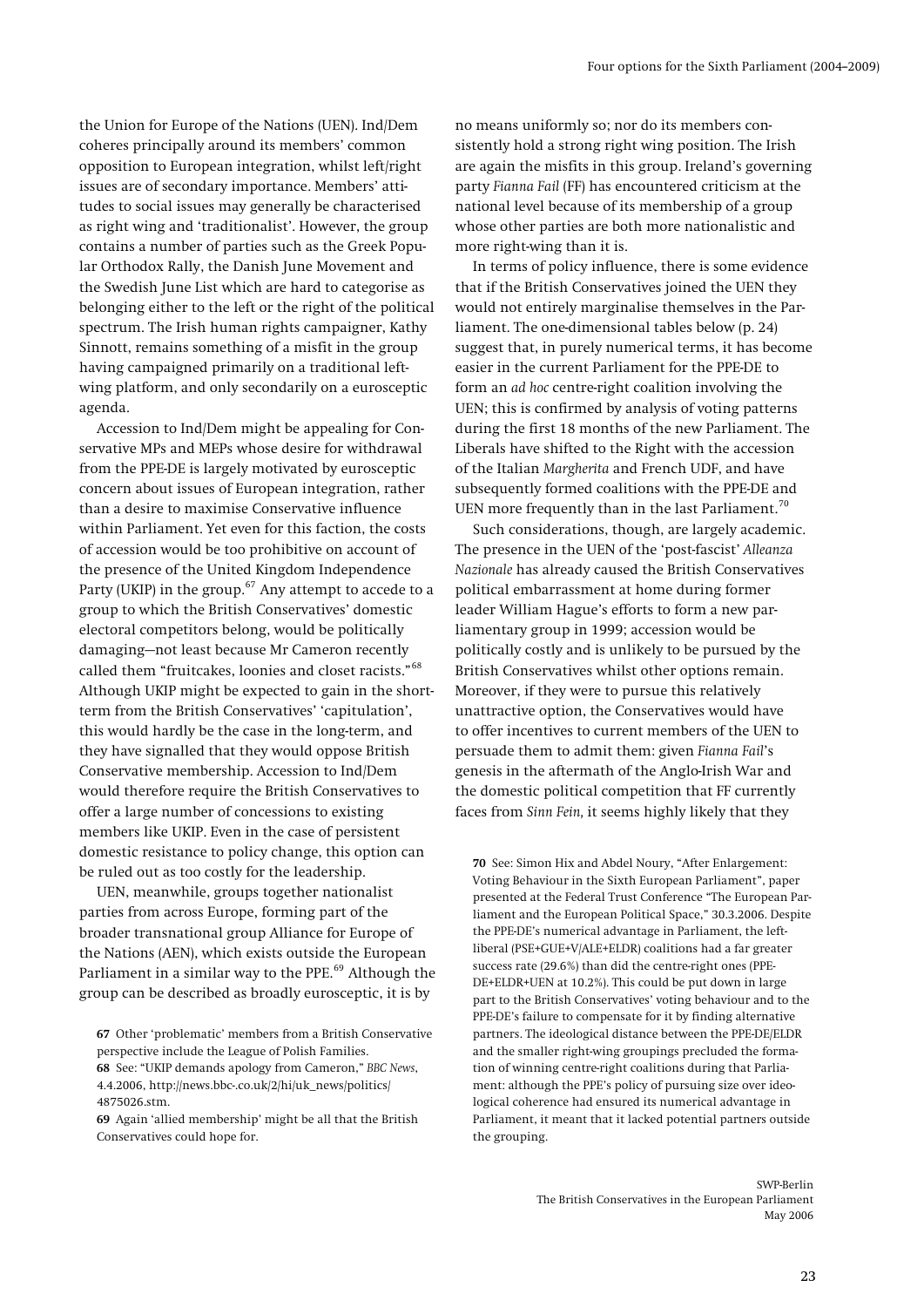| "Centre-Left Coalition"  | Strength of coalition reached<br>through addition of the cells | "Centre-Right<br>Coalition" | Strength of coalition reached<br>through addition of the cells |
|--------------------------|----------------------------------------------------------------|-----------------------------|----------------------------------------------------------------|
| <b>PSE</b>               | 29%                                                            | PPE-DE                      | 36%                                                            |
| $+$ V/ALE                | 37%                                                            | + ELDR                      | 44%                                                            |
| $+$ ELDR                 | 45%                                                            | $+$ UEN                     | 47%                                                            |
| Threshold of 50% or more |                                                                |                             |                                                                |
| $+$ GUE/NGL              | 52%                                                            | $+ NI$                      | 50%                                                            |
|                          |                                                                | or                          |                                                                |
|                          |                                                                | $+TDI$                      |                                                                |
| $+$ EDD                  | 55%                                                            | $+$ EDD                     | 53%                                                            |
| or                       |                                                                | or                          |                                                                |
| $+ NI$                   |                                                                | $+ NI$                      | 53%                                                            |
| <b>Or</b>                |                                                                | or                          |                                                                |
| $+ TDI$                  |                                                                | $+TDI$                      | 53%                                                            |
|                          |                                                                | or                          |                                                                |
|                          |                                                                | $+$ V/ALE                   | 58%                                                            |

<span id="page-23-1"></span>

| Table 2                                                                         |
|---------------------------------------------------------------------------------|
| Alternative coalitions for the PPE and PSE in the European Parliament 1999-2004 |

Source: Andreas Maurer, *Parlamentarische Demokratie in Europa*, Baden-Baden: Nomos, 2002.

#### <span id="page-23-0"></span>**Table 3**

## **Alternative coalitions for the PPE and PSE in the European Parliament 2004–2009**

| "Centre-Left Coalition"  | Strength of coalition reached<br>through addition of the cells | "Centre-Right<br>Coalition" | Strength of coalition reached<br>through addition of the cells |
|--------------------------|----------------------------------------------------------------|-----------------------------|----------------------------------------------------------------|
| PSE                      | 27%                                                            | PPE-DE                      | 36%                                                            |
| $+$ V/ALE                | 33%                                                            | + ADLE                      | 48%                                                            |
| + ADLE                   | 45%                                                            |                             |                                                                |
| Threshold of 50% or more |                                                                |                             |                                                                |
| $+$ GUE/NGL              | 51%                                                            |                             |                                                                |
|                          |                                                                | $+$ UEN                     | 53%                                                            |
|                          |                                                                | <b>Or</b>                   |                                                                |
|                          |                                                                | $+ NI$                      |                                                                |
|                          |                                                                | <b>Or</b>                   |                                                                |
|                          |                                                                | + Ind/Dem                   |                                                                |
| $+ NI$                   |                                                                | +Ind/Dem                    | 57%                                                            |
| <b>Or</b>                | Each                                                           | <b>Or</b>                   |                                                                |
| + Ind/Dem                |                                                                | $+$ UEN                     | 57%                                                            |
|                          | 55%                                                            | <b>or</b>                   |                                                                |
|                          |                                                                | $+ NI$                      | 57%                                                            |
| <b>Or</b>                |                                                                | <b>Or</b>                   |                                                                |
| <b>UEN</b>               |                                                                | $+$ V/ALE                   | 58%                                                            |

SWP-Berlin The British Conservatives in the European Parliament May 2006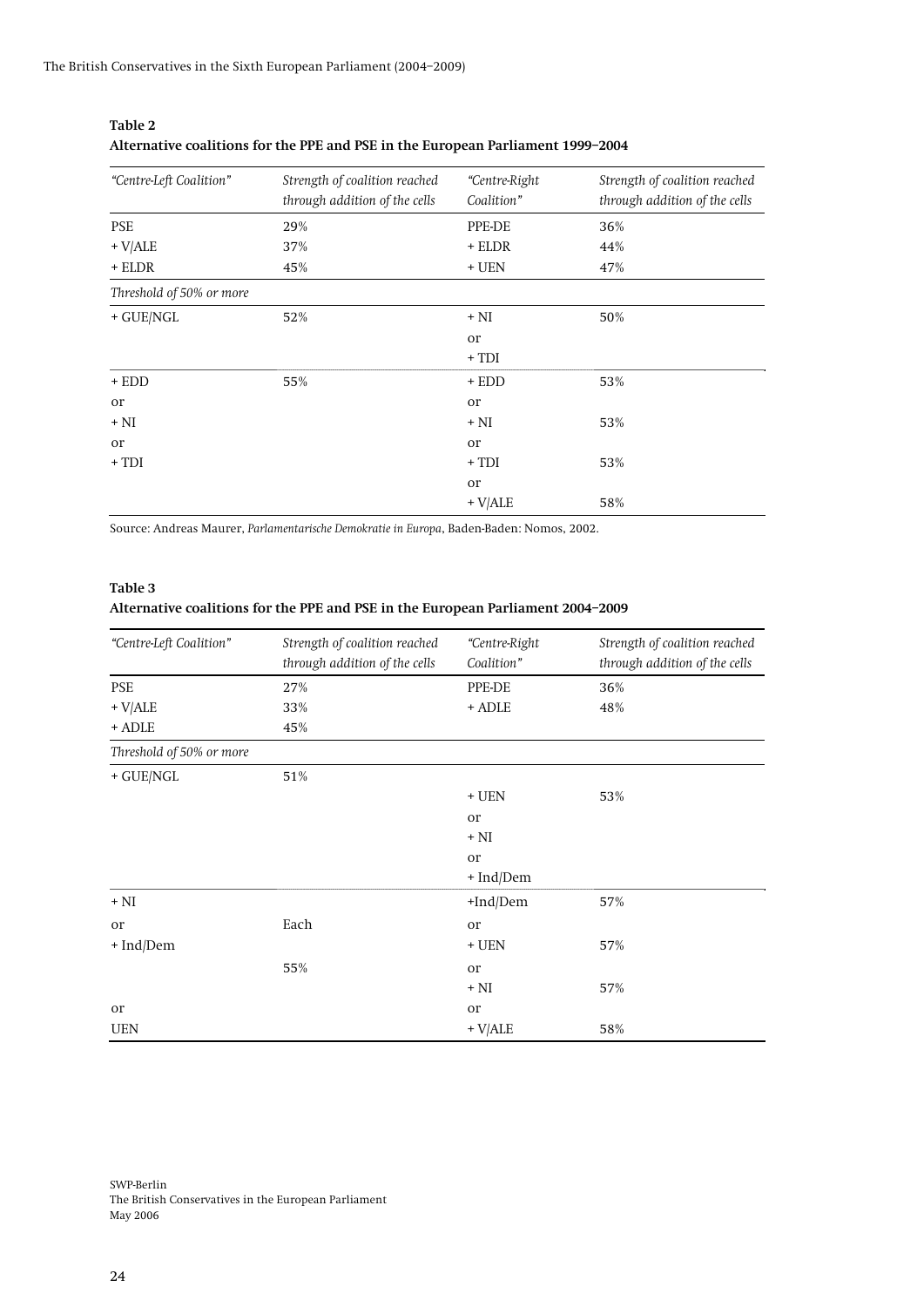<span id="page-24-0"></span>would object even to allied membership of the UEN for the British Conservatives.

In sum, because of the composition of these two groups, it is exceedingly unlikely that their current members will allow entry to the British Conservatives, despite the moderate 'material' gains that would arise through expanded membership. For the same reasons of composition, it is improbable that the British Conservatives will seek to join an existing group in this Parliament, despite the current willingness to consider costly options in order to ensure national level policy change.

#### **Option 3: Non-attached status**

A basic third option remains: non-attached status. In 'material' and practical terms this option is exceedingly unattractive for British Conservative MEPs. As regards their policy influence, they would at best hope to act as an element in a broader Centre-Right coalition, exercising influence disproportionate to their size because of the necessity of their participation for the coalition to achieve the necessary threshold; however, given their numbers within the Parliament (British Conservatives make up c.4% of the EP) the chances of their regularly playing this key role would be comparatively small. Although it is true that the rules governing speaking time<sup> $71$ </sup> do not significantly disadvantage non-attached members, and that *non-inscrits* are able to nominate for committee membership, this would be cold comfort to Conservative MEPs given the practical and 'material' benefits of their current relationship with the PPE-DE. Funding rules also favour groups over non-attached parties.<sup>[72](#page-24-2)</sup>

<span id="page-24-3"></span><span id="page-24-1"></span>**71** Rule 142 of the Parliament's rules of procedure states that: "Speaking time shall be allocated in accordance with the following criteria:

(a) a first fraction of speaking time shall be divided equally among all the political groups;

<span id="page-24-4"></span>(b) a further fraction shall be divided among the political groups in proportion to the total number of their members; (c) the Non-attached Members shall be allocated an overall speaking time based on the fractions allocated to each political group under subparagraphs (a) and (b).

<span id="page-24-2"></span>**72** Each grouping's share (and that of the non attached members) is determined by a complex formula: 12.5% in fixed ratios (1 point for every 40 members in a Group, the total divided by 2 and increased by one), 45.5% proportionally to the number of members of each group, but with its size augmented by an additional 5% for each language the Group uses, and 42% proportionally to the number of members each

Non-attached status would permit British Conservative MEPs a kind of ideological consistency that would be impossible in a formal coalition; however the price of this consistency would be an almost complete loss of influence. Despite the slight ideological mismatch between the national and European levels of the Conservative party as regards questions of European integration, this solution is attractive to eurosceptic MPs because of its symbolic appeal. Moreover, although this option would excite a large degree of resistance from Conservative MEPs on 'material' and practical grounds, it is technically the simplest of the three options to realise, requiring a minimum of interaction with other parties in the EP. It is true that the same kind of political embarrassments that would attend membership of the UEN or Ind/Dem groups pertain to isolation within the Parliament<sup>[73](#page-24-3)</sup>, but should group formation prove too costly, and domestic resistance to policy change grow, the national leadership appears more likely to pursue this option than the possibility of defecting to another group.

#### **Option 4: Extra-parliamentary group formation**

A fourth option, which has received little attention at the national level, presents itself. This requires the British Conservatives to 'think outside the box', and involves the founding of a transnational group outside the European Parliament as a preliminary measure to group formation within the  $EP<sup>74</sup>$  $EP<sup>74</sup>$  $EP<sup>74</sup>$ . This initial group might gather together some of the current members of the European Democrats (Czech Civic Democratic Party; Italian Pensioners' Party; Ulster Unionist Party);

group with no further adjustment.

**73** Non-attached status would not only be considered an indictment of the British Conservatives' political attractiveness, it would also place them in the same category as the French *Front National* and the *Freiheitliche Partei Österreichs.* **74** Should the Conservatives seek to establish this group as a 'Euro-party' they would have to clear a number of formal hurdles. Whilst the establishment of a group within the EP requires that parties from 1/5 of the member states are represented, the establishment of a Euro-party sets the bar higher at 1/5 of member states. Parties represented at the national or regional level, but not in the EP, are however included in this equation, so long as certain conditions are met. See: Regulation (EC) No 2004/2003 of the European Parliament and of the Council of 4 November 2003 on the regulations governing political parties at European level and the rules regarding their funding.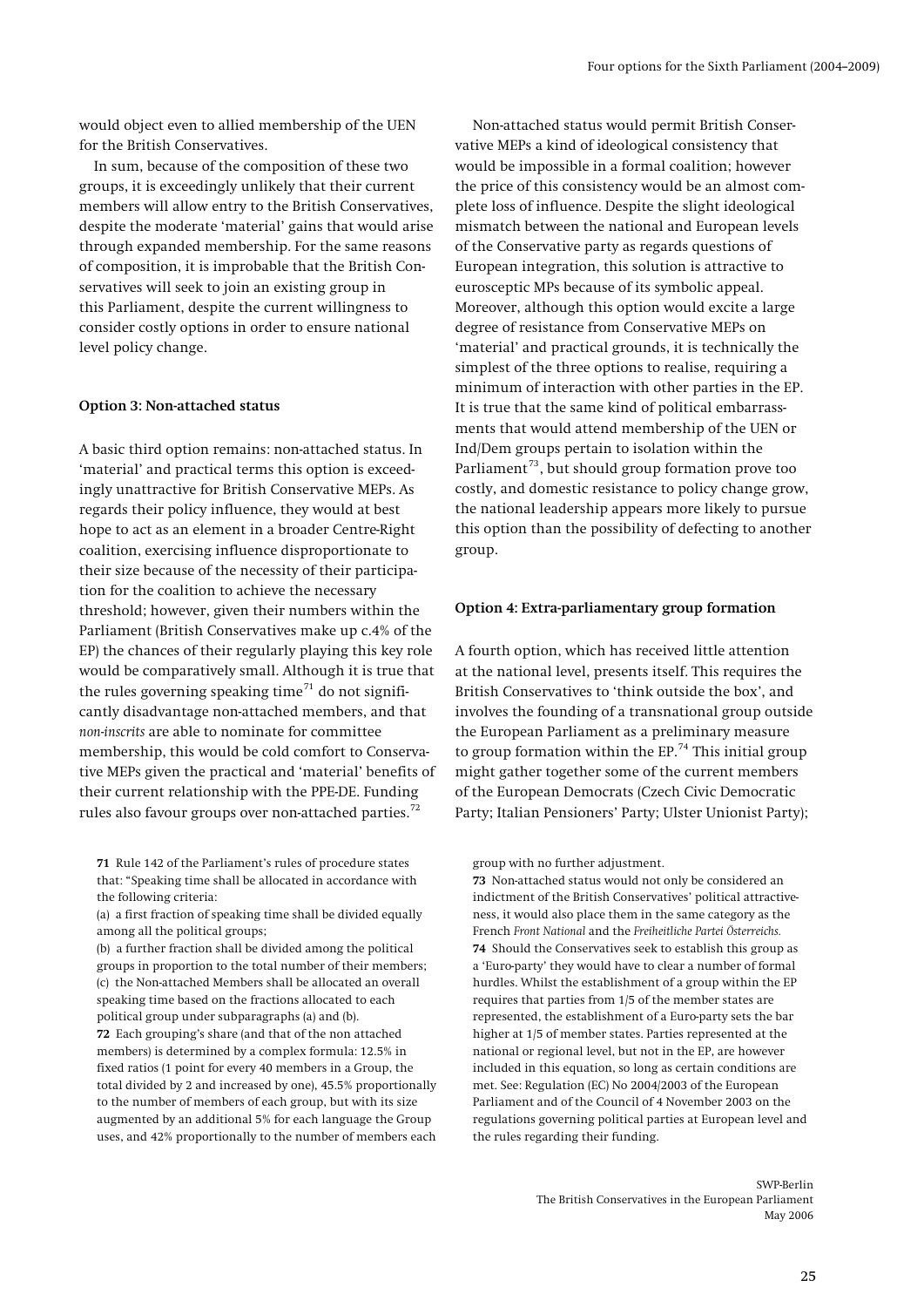<span id="page-25-0"></span>in order to give it substance, it might also seek links with Conservative parties represented in national and regional Parliaments, but not at the EU-level, and with parties of non-EU states, including Turkey, and Romania (the Romanian Democratic Party is not yet a member of the European People's Party). Importantly, the group would forge links with the US Republican Party, thus helping establish it, not as a group based on opposition to the EU, but rather one cohering around an "Atlanticist, decentralist and free-market" position. Following the next round of enlargement or in the subsequent Parliament, this transnational organisation might form a basis for the establishment of a group in the EP that would be more attractive to the Parliament's other Conservative parties, because it would not be viewed as a mere vehicle for British Conservative euroscepticism.

In this longer-term strategy the leadership would seek to satisfy the concerns of national-level eurosceptics as well as MEPs worried by the practical and material issues of withdrawal from the PPE-DE. Although this option might pose formal and informal difficulties for the current relationship between the British Conservatives and the PPE-DE, it is certainly less costly than the options of defection to another group or splendid isolation. Should Option 1, group formation, prove too costly for the British Conservative leadership to realise (due perhaps to the nonparticipation of the ODS), it is likely that it would cast around for longer-term approaches like this, rather than seeking to accede to another group or attaining non-attached status. Whether this fourth option would be enough to placate eurosceptic MPs is questionable.

## **Mr Cameron's growing control over policy change**

<span id="page-25-2"></span>The British Conservative party leadership has proved circumspect in its dealings with opponents of policy change. This helps explain its current readiness to incur relatively high costs in its efforts at PPE-DE withdrawal. Yet Mr Cameron's chances of accomplishing the difficult feat of broader policy change without having to make concessions on European policy depend to a large degree upon his effective use of the tools of party management at his disposal<sup>[75](#page-25-1)</sup>, and here the omens look relatively good.

<span id="page-25-3"></span><span id="page-25-1"></span>**75** These include carrots like granting access to policy

Unlike former leader Iain Duncan-Smith, who was deemed to have been foisted on the parliamentary party following his election by the party membership, the mode of Mr Cameron's election actually appears to have bolstered his standing in the party and thus his capacity to manage it. Moreover, in contrast to his recent predecessors, Mr Cameron's parliamentary career has been exceedingly short. His political tendencies cannot be categorised so easily as those of his three predecessors, who were all perceived to support principles of economic non-intervention, social conservatism and euroscepticism. In a party divided (to varying degrees) along these three  $a$ xes<sup>[76](#page-25-2)</sup>, his predecessors' affiliation with particular groups reduced their capacity to steer the Party away from its factionalist inclination, and to render policies more appealing to the broader electorate. Although his brief experience as an MP leaves him open to attack from MPs who feel that he has ascended the career ladder too quickly, Mr Cameron's non-affiliation and his comparatively high standing within the party permit the new leader greater flexibility in making appointments to the shadow cabinet and choosing the course for the party to steer. The perception that he is popular amongst the broader electorate also cuts down the influence that the (eurosceptic) party membership has over policy—something which does not appear to have been the case under Mr Duncan-Smith.<sup>[77](#page-25-3)</sup>

The resistance that Mr Cameron will face may also be muted. Although Mr Cameron is seeking to effect wide-ranging changes to Conservative policy, MPs are likely to be relatively disciplined since:

- $\blacktriangleright$  the party is not in power, so factions cannot gain pivotal positions by opposing government policy,
- the number of Conservative MPs rose only slightly by 33 to 198 at the last election, implying that competition for career advancement has not substantially grown, and nor has the breadth of opinion which must be accommodated within the party, and

influence; career advancement, and sticks like the whip system of party discipline; candidate de-selection. **76** See: Timothy Heppell, "The Ideological Composition of the Parliamentary Conservative Party 1992–1997," *British Journal of Politics and International Relations*, Vol. 4, 2, 2002, pp. 299–324.

**77** For an analysis of recent leaders' attempts to bring Conservative policy towards the 'electoral mean' see: Norman Schofield, "A Valence Model of Political Competition in Britain, 1992–1997," 2003, http://schofield.wustl.edu/ paper1.pdf.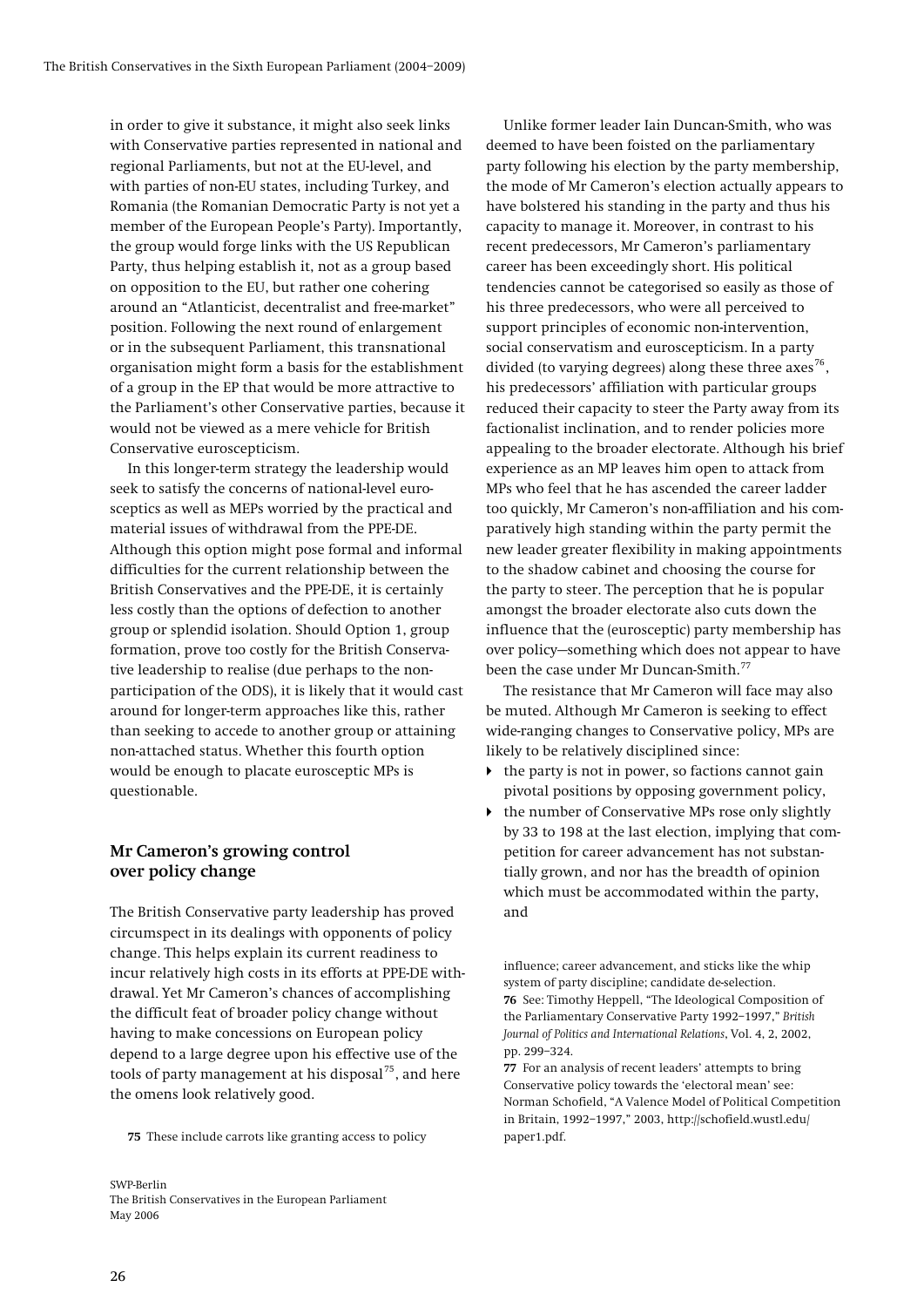$\blacktriangleright$  the party has recently undergone its third consecutive electoral defeat, so that those MPs who have stood as candidates since 1997, have a considerable stake in ensuring future electoral success.

Most importantly, Mr Cameron appears to have adopted a course that will bring a degree of electoral success for Conservative MPs. Given the justification for policy change (that the party must render itself electorally more appealing), the British Conservatives' positive results in the recent English local elections have subdued resistance from within the party, $78$  and the leadership has apparently become more assertive in the process of policy change.<sup>[79](#page-26-1)</sup> This situation may mark a watershed for Mr Cameron's readiness to tackle opposition to policy change. In such a case, the leadership will probably become more reluctant to take on too high costs in its efforts to withdraw from the PPE-DE.

At this juncture, much therefore depends upon the outcome of the Czech elections and the immediate activities of the ODS party, which may give the British Conservatives a decisive push in one direction or the other. Although British Conservatives involved in the process of group formation claim to have more part-ners than they need<sup>[80](#page-26-2)</sup>, the participation of the ODS is nevertheless key to their success, not just because of the number of members that it would bring to a new group, but also because its preferences are comparatively close to those of the British Conservatives, and due to its status as a mainstream party.

<span id="page-26-2"></span><span id="page-26-1"></span><span id="page-26-0"></span>**78** See for example: "Cameron Buoyant But Northern Doubts Remain," *Guardian*, 6.5.2006, http://politics.guardian.co.uk/ localelections2006/sBritish Conservative/0,,1769033,00.html. **79** See for example: "Tory Leader in Touch with Mainstream Britain, Shock!," *Financial Times*, 15.5.2006. **80** Interview 2 RP.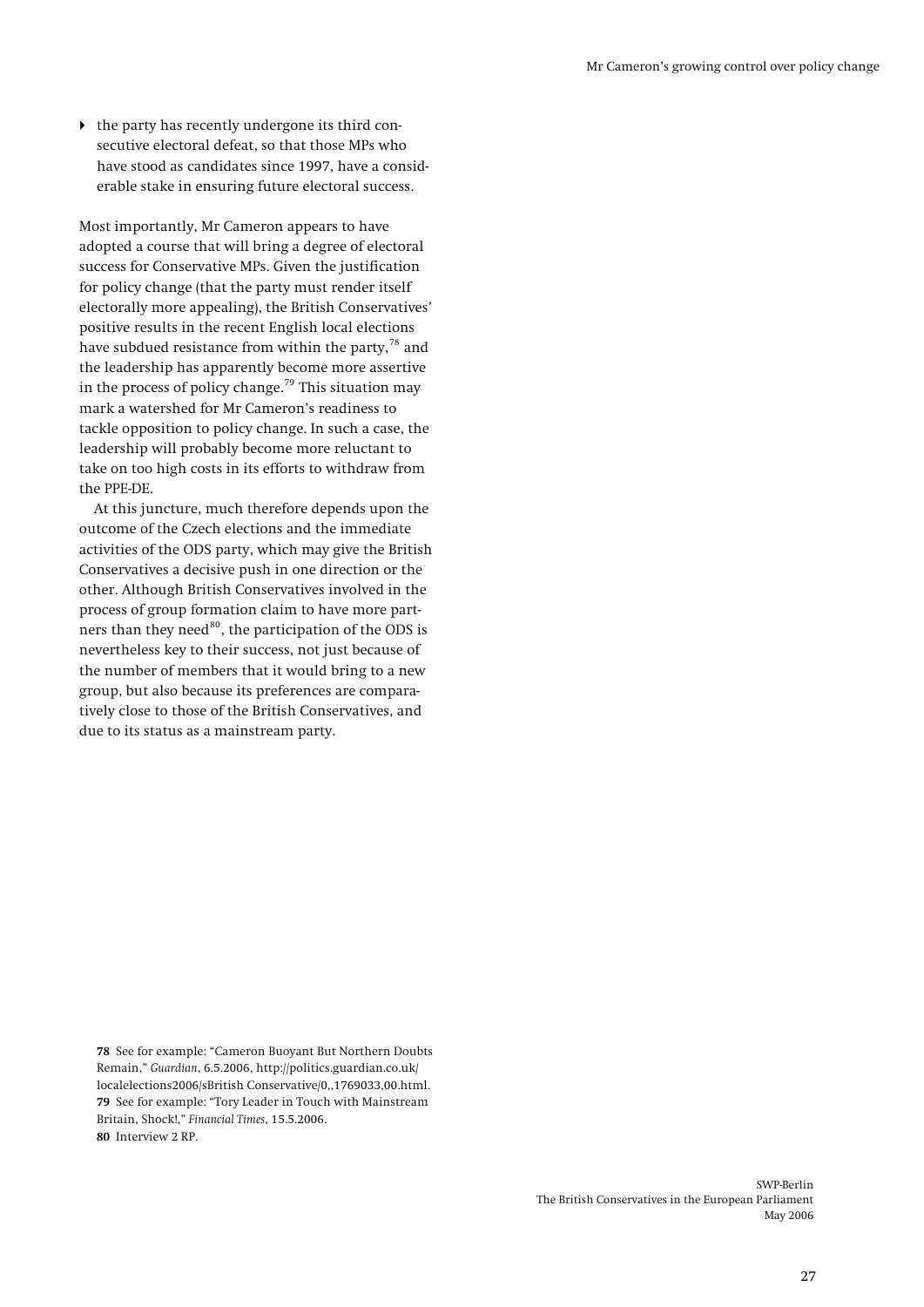## <span id="page-27-0"></span>Perspectives for and Implications of Conservative Activity

## **The British Conservatives in the Seventh Parliament (2009–2014)**

In light of the party leadership's apparently growing capacity to manage policy change, it is becoming more likely that the British Conservatives will remain in the PPE-DE for the duration of the current Parliament. In such a case, the tensions in the relationship between British Conservative MEPs and other members of the PPE-DE are unlikely to be resolved. At the European level, Conservative supporters of withdrawal would likely feel their indiscipline *vis a vis* the PPE-DE to be in some way legitimised by Mr Cameron's actions, and reckon that their longerterm career interests belong outside the group. Various issues on the political agenda are also likely to multiply tensions between the British Conservatives and some, or even all, of the other parties in the PPE-DE over the course of the current Parliament.<sup>[81](#page-27-1)</sup> Moreover, given the democratisation of the British Conservatives' candidate selection procedures after 1998—and especially if incumbent MEPs continue to be denied special safeguards in the candidate selection processes $82 82-$ a predominantly eurosceptic Conservative membership is likely to facilitate the return of a more eurosceptic cohort of MEPs in the next Parliament.

Such developments are relevant in terms of MEPs' resistance to PPE-DE withdrawal, and thus to the costs that the national leadership may incur in possible

<span id="page-27-3"></span><span id="page-27-1"></span>**81** The passage of the Services Directive is indicative of the way that economic reform and liberalisation can pit the parties of the old member states against those of the new, but with the British Conservatives siding with the latter. These questions are unlikely to slip from the EU's agenda. Meanwhile, some issues—beyond those concerning further integration—leave the British Conservatives relatively isolated within the group: the British Conservatives' amenability to Turkish accession is not unique *(Nea Demokratia)* but is certainly far from the norm. There is also a certain resistance to British Conservative input into the PPE-DE's position on Economic and Monetary Union, arising partly from Britain's decision not to participate in the single currency. This is a further potential source of conflict.

<span id="page-27-4"></span><span id="page-27-2"></span>**82** For an EU-wide comparison of candidate selection procedures see the website of the research project: "Electoral Reform, Parliamentary Representation and the British MEP," http://www.meps.org.uk/candidateselection.htm.

#### SWP-Berlin

The British Conservatives in the European Parliament May 2006

efforts to reposition the party within the EP during the next Parliament. Control over this decision nevertheless remains weighted towards the national level, so that developments in Westminster should be the focus of attention. A certain amount depends upon not only the result but also the timing of the next British general election. Should the election be held before, or indeed in, June 2009 (to coincide with the next European elections) and bring success for the British Conservatives, they may be persuaded that, as a party of government with European commitments, withdrawal from the PPE-DE would be undesirable.<sup>[83](#page-27-3)</sup>

The PPE-DE may, however raise the costs of the British Conservatives' maintaining their relationship with the group in the next Parliament. One of the reasons that the British Conservatives have had little success in forging a new group with the PPE-DE's other Conservative parties (*Forza Italia*; the Spanish *Partido Popular*; Swedish Moderate Party) is that these parties have been generously accommodated within the PPE-DE, to the extent that the Conservative parties have succeeded in inserting their particular concerns into the PPE-DE's agenda<sup>[84](#page-27-4)</sup> (indeed the British Conservatives' current attempts at group-formation are to a degree a victim of the party's success in shifting the PPE-DE's agenda). This shift has, however, elicited an adverse reaction from many of the PPE-DE's original Christian Democrat member parties, which have objected to the German-influenced policy of pursuing group-growth over ideological cohesion. Some consider that the expansion of the group has been driven by a German desire for the highest political

**83** In all likelihood, though, those opposed to policy change would not be pacified by national electoral victory, especially as they would probably not be picked for government. As developments during the Major government indicate, (eurosceptic) groups within a governing party can gain leverage by opposing government policy. For these reasons, there would likely be a continued degree of bottom-up pressure to remove the British Conservatives from the PPE-DE. **84** See for example: Wojciech Gagatek, "British Conservative Party and the Group of the European People's Party – European Democrats in the European Parliament – an analysis of the history and present shape of difficult relationships," *Miçdzynarodowy Przeglad Polityczny*, http://www.mpp.org.pl/06/ ConsandEPPEngJan2004.doc.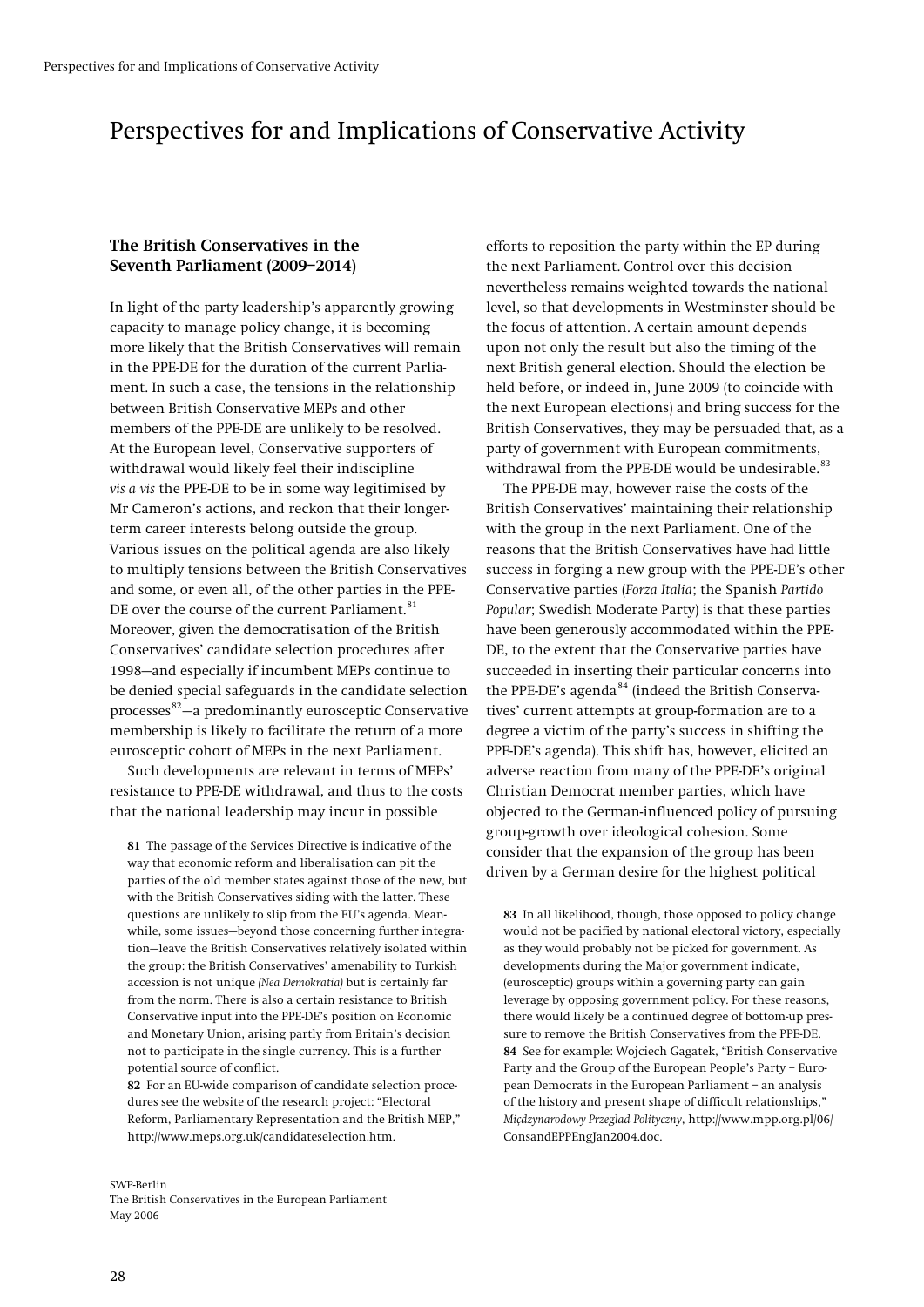posts in the Parliament, which the numerical superiority of the Centre-Right group (and German dominance of the group) bring. The most concrete sign of the desire to safeguard the group's founding Christian Democratic values was the establishment in 2000 by PPE-members of the 50-strong Schuman Group, which sought to pursue more Centrist, Christian Democratic values. The aggressive euroscepticism of some of the Conservative MEPs (the so-called 'H-block' of Daniel Hannan, Roger Helmer, Christopher Heaton-Harris), and the British Conservatives' most recent attempts at withdrawal, have reinforced this resentment, and increased criticism of the group's enlargement policy. Should the PPE-DE be faced with the challenge of integrating a large number of Conservatives (from current or prospective member parties) in the next Parliament, the exclusion of the British Conservatives or the reassessment of the British Conservatives' relationship with the group may become a necessary compromise for those in favour of expansion.<sup>[85](#page-28-0)</sup> Patience with the British Conservatives amongst even those in the PPE-DE who have previously favoured an expansionary policy is wearing thin.

At the beginning of a new Parliament, inter-party and group relations are comparatively fluid, privileging group-reorganisation. If the British Conservatives failed to establish a new group in the 2004–2009 Parliament and chose to try again at the beginning of the 2009–2014 Parliament, it is likely that they would again focus their efforts principally on those parties from the new member states, which are not yet embedded in a particular group and share a sceptical attitude towards European integration. This may endanger the UEN as a political group: current members of the UEN, PiS (currently 7), TB/LNNK (currently 4) and the Polish Peasants Party (currently 3 + 1 member outside the UEN) are seen as potential group partners for the British Conservatives. The UEN group, which now contains 30 members, may also be deprived of *Fianna Fail* (4) in the next Parliament.

<span id="page-28-1"></span>Should the accession of Romania and Bulgaria occur later than currently foreseen, parties from the two states will likely be less embedded in group structures in the EP in 2009 than would otherwise be the case; delay might even cause Romanian and Bulgarian parties' attitude towards European

<span id="page-28-2"></span><span id="page-28-0"></span>**85** It is worth noting, though, that the principal resistance to the accession of the Romanian ruling Democratic Party is actually likely to come from the German contingent in the PPE-DE. Sections of the CDU/CSU object to President Basescu's foreign policy (the Bucharest–London–Washington axis).

integration to harden a little. All the same, the political landscape in these countries would appear rather barren for British Conservatives engaged in efforts at group formation. The only party of note that can be categorised as a 'soft eurosceptic' party is the Greater Romania Party (see *figure 5*, p. [37](#page-36-0)), but its strongly nationalist preferences make it in no way a suitable partner for the British Conservatives. The principal Centre-Right parties in these two countries are already attached to the PPE as associate members (Bulgarian Union of Democratic Forces, Democratic Party, Bulgarian Agrarian People's Union—People's Union; Romanian Christian Democratic People's Party, Evangelical People's Party) or observers (Romanian Democratic Party). Thus, although the 'circumstantial' blocks to group-formation that the British Conservatives are currently facing may be largely absent at the beginning of a new Parliament, the 'fundamental' ones will likely remain.

As regards the option of acceding to an existing group, *Fianna Fail*'s likely exit from the UEN (should it still exist) after 2009 is the only possible change of note.<sup>[86](#page-28-1)</sup> Should the Irish party chose to leave the group, resistance on the part of the UEN's membership to British Conservative accession to the group would probably fall away. Nevertheless, *Fianna Fail*'s exit would do little to make accession to the UEN more attractive for the British Conservatives: assuming that its parties' membership of the transnational AEN gives rise to a certain continuity in the composition of the UEN, the continued presence of the *Alleanza Nazionale* would make Conservative accession to the group improbable.

Meanwhile, the next round of enlargement, and the reduction in the number of seats allocated to Britain which is likely to follow, will probably confirm nonattached status as an unattractive option for all but the most eurosceptic British Conservatives.<sup>[87](#page-28-2)</sup> A nonattached British Conservative Party excluded from the PPE-DE, as well as from the other groups, would

**86** The MEP Brian Crowley negotiated his party's membership of the group in 2004, against the wishes of the party headquarters, which preferred an alliance with the ADLE. Crowley and others within the party were concerned about the Liberals' position on issues like gay marriage and abortion. Fianna Fail finds itself undergoing considerable tension at the national level, where there are attempts to shift it back to a more liberal position. The party's membership of the broadly right-wing UEN may become a key issue in this national level manoeuvring. **87** See footnote 35.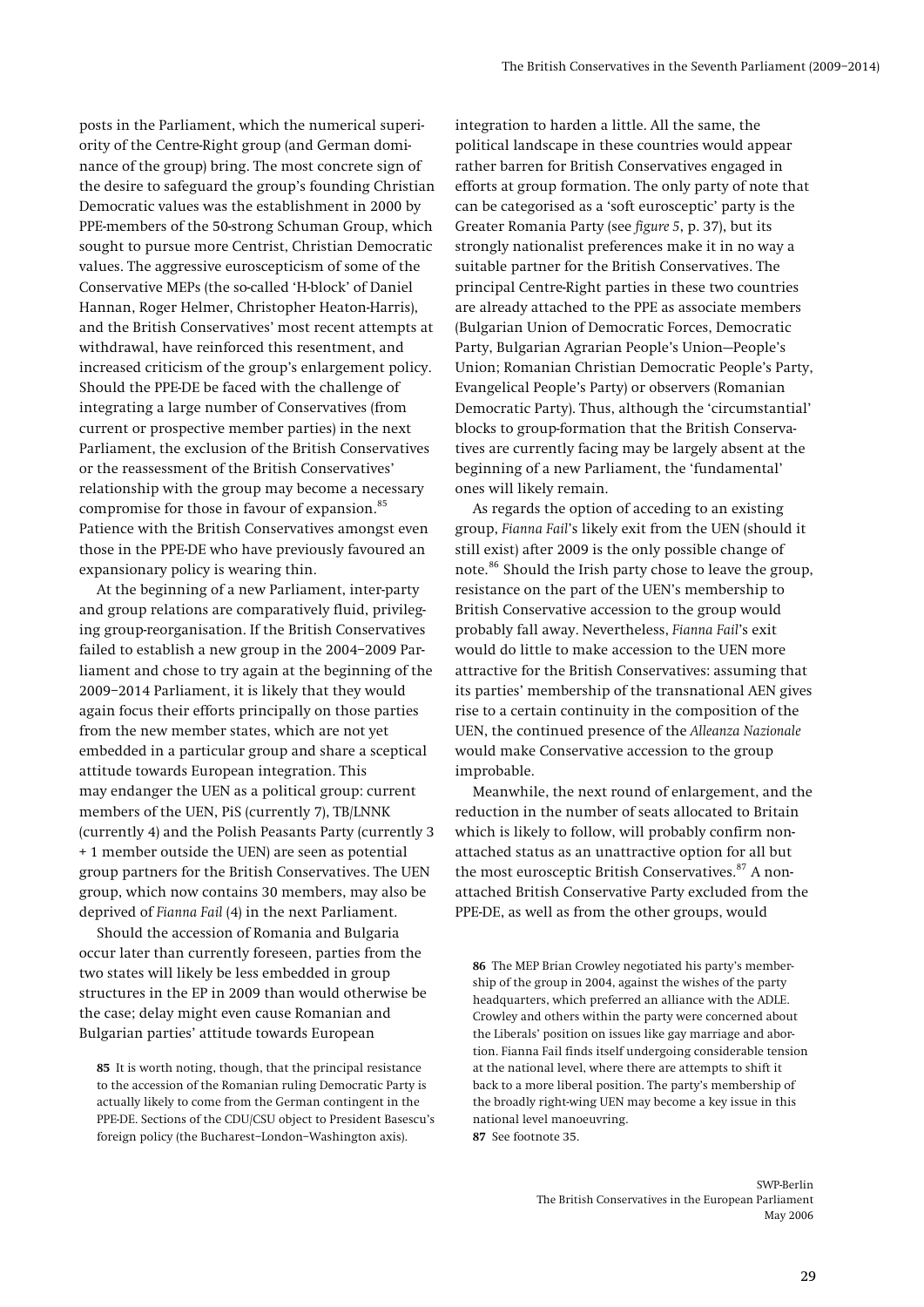<span id="page-29-0"></span>therefore be a highly destabilising element within the Parliament as it sought possible partners.

Against the background of these rather unpromising developments, the possibility remains that the British Conservatives will fail satisfactorily to resolve the problem of their position within the EP during the course even of the next Parliament. The question arises whether a stable and lasting solution is actually attainable at all. This concern is based on the observation that the drive for, and control of the process of, withdrawal from the PPE-DE lie primarily at the national level of the British Conservative party, where actors' 'material' and practical concerns are rather different from those of their European-level colleagues. The national-level politicisation of the issue of group membership privileges priorities which have little to do with the repositioning of the British Conservative MEPs in a way that would suit their practical or 'material' concerns. Only if the political landscape in the European Parliament alters to allow a reconciliation of most MPs' symbolic, eurosceptic priorities with the more practical and material concerns of most MEPs does a stable solution appear attainable.

## **Conclusion: Implications for the Sixth Parliament and beyond**

It is not just the growing role of the European Parliament in the political process, but also the EU's forthcoming political agenda that lends importance to the position of the British Conservatives in the European Parliament. The possibility that a Conservative group may detach itself from a Christian Democratic one gains particular significance thanks to the salience of the economic and administrative reform of the EU, and of Civil Liberties, Justice and Home Affairs policies on the political agenda. It would be a platitude to point out that the reorganisation of eurosceptic parties within the Parliament could also affect the shape of European integration at a time when the EU's political elites are engaged in explicit efforts to define the EU's future. The future geographical definition of the European Union could be affected too: the positioning of this small but (currently) weighty group of British parliamentarians in the EP has implications for the enlargement of the EU, as well as for the assertion of other 'British preferences' in the political process. The influence of the EP is not of course confined to the legislative or budgetary processes, nor would the

<span id="page-29-2"></span><span id="page-29-1"></span>SWP-Berlin The British Conservatives in the European Parliament May 2006

effects of a reorganisation of the EP's party political landscape likely be restricted to the current Parliament. Since the entry into force of the Nice Treaty the choice of the Commission President has been tied more closely to the political makeup of the European Parliament. In a context of growing political competition between the groups in the EP, there is both formal and informal normative pressure on the Heads of State and Government of the member states to take account of the weighting of the groups in the Parlia-ment when making their choice.<sup>[88](#page-29-1)</sup>

In the eventuality that the British Conservatives failed to withdraw from the PPE-DE within the life of the Sixth Parliament, most of the immediate effects would be limited to the national level where Mr Cameron's leadership would probably be weakened. Having made withdrawal one of the few concrete pledges of his campaign for the leadership, the resolution of this 'totemic' issue has become person-ally associated with his leadership.<sup>[89](#page-29-2)</sup> In case of failure, Mr Cameron would probably not be able to show that he had wrested further concessions from the PPE-DE as regards (British) Conservative MEPs' position in the group.

The degree to which this failure would affect the leadership's authority (and its capacity to steer domestic policy change) rather depends on the reasons for failure. Failure to withdraw might result from Mr Cameron's assumption that his position within the party was strong and that he was well able to manage resistance to broader policy change. In such an outcome, and assuming that Mr Cameron's calculations were accurate, the effects of failure on the leadership's authority would probably be relatively minor. By contrast, the national leadership might be impelled to consider ever more costly options at the European level, in part because of its incapacity to steer policy change at the national level. Since such costly options are unattractive for most Conservative MEPs, the chances are large that the leadership would fail to realise them because of staunch resistance from the European level of the party. In this case, failure to withdraw from the PPE-DE would further damage the leadership's already shaky management of policy change.

It is unlikely that failure to withdraw British Conservative MEPs from the PPE-DE would stabilise their

**88** Simon Hix, "Possibilities for European Parties: 2004 and Beyond," LSE Working Paper, 2004, p. 4. **89** Interview 4 RP.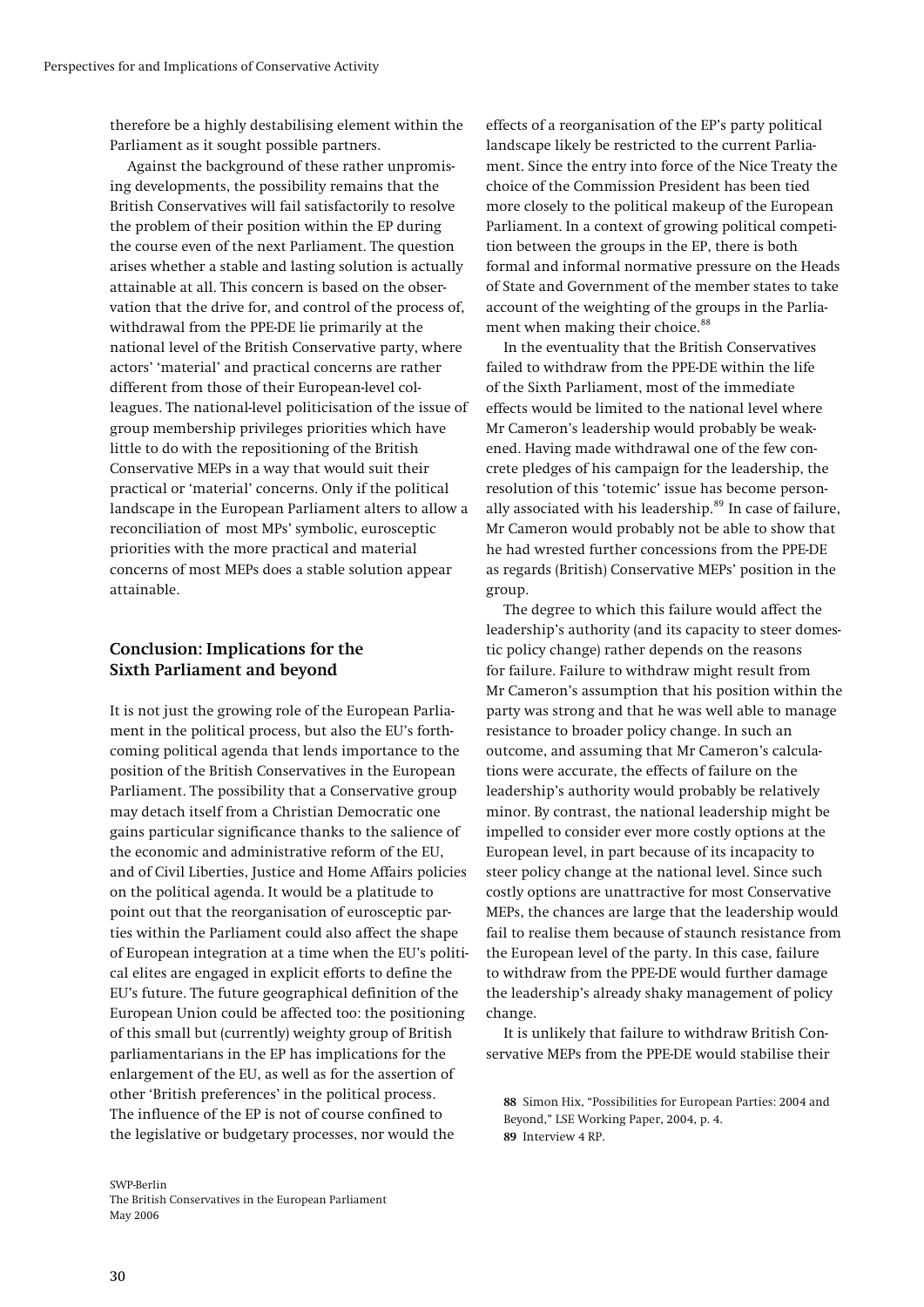relations with the group. Reckoning that their longer term career interests belong outside the PPE-DE, eurosceptic Conservative MEPs would probably become more undisciplined *vis a vis* the group and the party's own European-level political leadership. Efforts at group formation, whether formal (Option 4) or informal, would probably continue even after the failure to withdraw the Conservatives from the PPE-DE had been acknowledged. These moves would seek to exploit any rifts that appeared within the PPE-DE. Recent arguments within the group concerning the Services Directive show that there is a new "East-West" division, to complement existing left-right/Conservative-Christian Democrat/pro-European-anti-European divisions within the PPE-DE.

In an alternative scenario in which the British Conservatives did succeed in founding a small party group (UUP, ODS, PiS, TB/LNNK *et al.*) within the life of this Parliament, the initial effects on the European Parliament would also be fairly minor. The current groups would have to readjust to the changes in their membership. Within the UEN and Ind/Dem, the gap in preferences between the remaining mainstream parties (e.g. FF) and the other members would likely grow, if the Conservatives succeeded in enticing away comparatively moderate members of the two groups. As for the PPE-DE: whilst the group's voting patterns would almost certainly become more cohesive, the East-West division within the group could well become more apparent without the British Conservatives. The British Conservatives' failure to set up a group that offered a really viable alternative to PPE-DE membership would probably not destabilise the larger group though. The likelihood of other Conservative parties joining a group still dominated by the Tories remains relatively slim, especially whilst Conservative parties remain influential within the PPE-DE and the Conservative ideological element within a new group remained secondary to the eurosceptic**.** 

Significantly, the PPE-DE's current leadership might be weakened, not so much by the establishment of an alternative party group as by the withdrawal itself. The current leadership of the PPE in the European Parliament has pursued a policy of size over ideological cohesion: it has sought to ensure that the centre-right group remains dominant in Parliament, even at the expense of the PPE's Christian Democratic roots. Many of the (founding) Christian Democratic parties, which have opposed this policy, would see British Conservative withdrawal as indicative of its failure.

The political landscape within the Parliament would also alter, although only slightly. Apart from the ODS and British Conservatives, it is unlikely that a new group would consist of any other large parties from the PPE-DE. The PPE-DE would therefore be likely to maintain its dominant position in Parliament. In a Parliament of 732, the PPE-DE currently has 264 members, whilst the Tories have 26 (plus the whipless Roger Helmer) and the ODS 9. The loss of around 35 members would still leave the PPE-DE ahead of the Socialists' 200 members, and the Liberals' 90.

The possible withdrawal of parties from the PPE-DE has already given rise to a number of rather prosaic implications: during the Sixth Parliament, the PPE-DE's Hans-Gert Pöttering is due to take over the presidency of the EP mid-term in 2007. In this, he depends upon the PSE members honouring the agreement to support him. However, when the PPE-DE and PSE agreed to alternate the presidency of the European Parliament between them in 1989/1992—during a period of greater left-right consensus within Parliament—candidates from other party groups nevertheless received a large number of votes in the secret ballot, presumably from members of the PPE or PSE voting irrespective of any agreement. In light of this precedent, the withdrawal of around 35 members from the PPE-DE may prove a source of concern for the group's current leadership. Yet even with its reduced numbers, it is unlikely that the PPE-DE would fail to provide the next President of the EP.

More importantly, the exit of 35 PPE-DE members and the creation of a new group would somewhat affect the legislative behaviour of the Parliament as a whole. The creation of a small new group would bring together disparate parties from outside the current PPE-DE. *Table 1* (p. [21\)](#page-20-2) shows that a Centre-Right coalition of the (now somewhat smaller) PPE-DE, the ADLE and the new group would contain approximately 50% of MEPs. From this perspective it is possible to imagine that centre-right coalition-building would in some ways be simplified. Yet, by drawing relatively moderate members of the UEN or Ind/Dem groupings into a new group, the preferences of the rump of these two groupings may shift, making *ad hoc* coalition formation more difficult.

By withdrawing, the British Conservatives would give up their formal influence over PPE-DE policymaking. Those parties within the PPE-DE that have sought to maintain the group's original Christian Democratic mission would likely draw the PPE-DE towards more Centrist positions on socioeconomic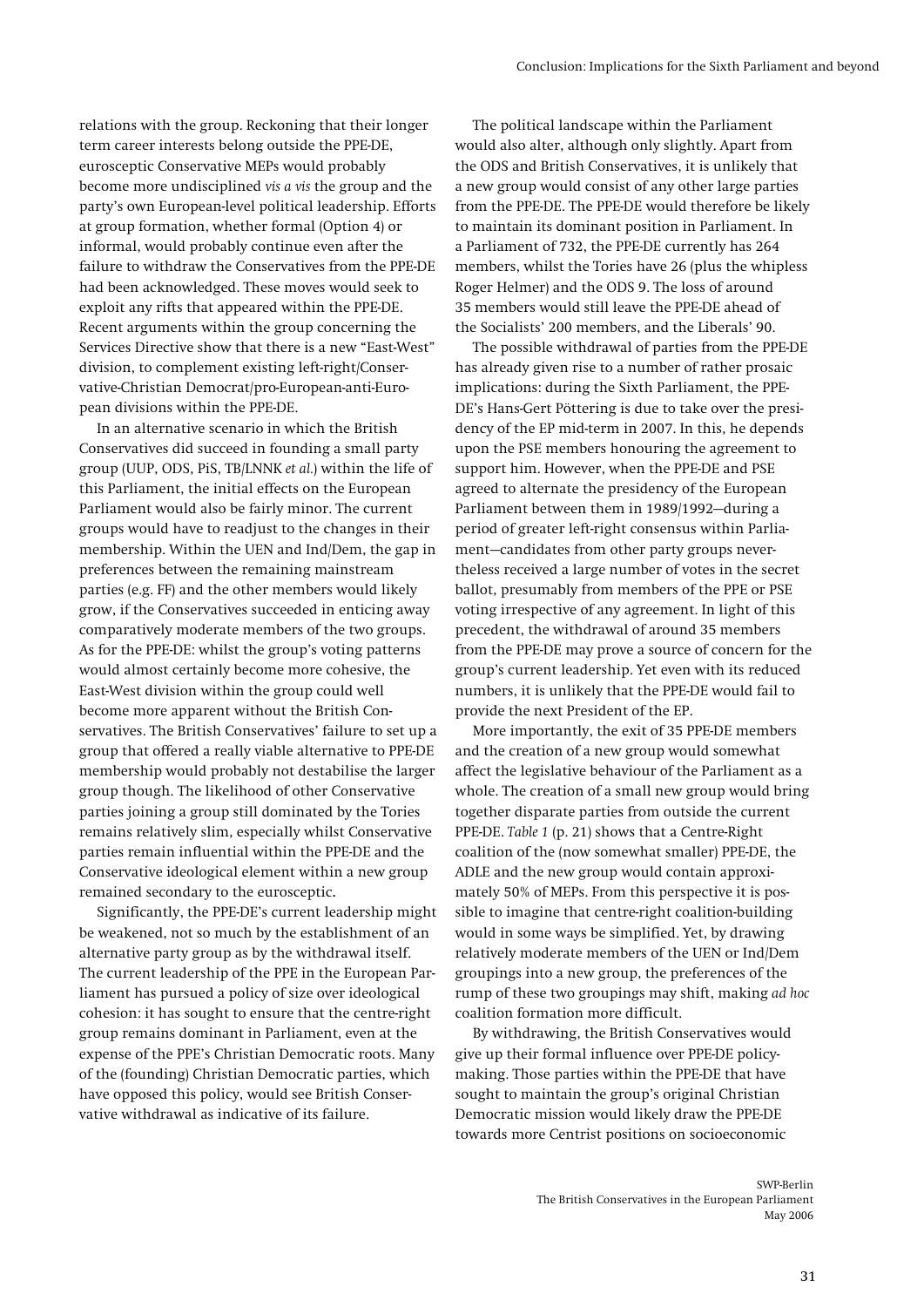questions, seeking to ally with the Liberals and Socialists rather than the new group in votes on such issues. This shift would however be mitigated by resistence from Spanish, Italian and new-memberstate Conservative parties in the PPE-DE, as well as by Christian Democratic parties that have proved comparatively amenable to the Conservative agenda (CDU/CSU). Meanwhile, the removal of the eurosceptic British Conservative and ODS influence would be unlikely to exacerbate tensions within the PPE-DE on questions of European integration. Withdrawal would broadly neutralise euroscepticism in the group and reinforce the preference for grand coalition formation in the EP on issues of European integration, thus sidelining eurosceptic forces in the Parliament.

The establishment of a group comprising the TB/LNNK, PiS, ODS and a number of smaller parties persuaded to join by a range of concessions would be a costly option for the Conservative party, and would reflect a concern for MPs' rather than MEPs' interests. The defection to this new group would meet a degree of resistance amongst Conservative MEPs. A small number of MEPs such as Caroline Jackson—for whom the threat of de-selection holds little weight or interest—would likely put up spirited resistance to the move.

In the third scenario, non-attached status, this resistance would be considerably larger. Such an option would have privileged national level priorities to a considerable degree. If the second scenario entailed a general marginalisation of Conservative and eurosceptic preferences within the European Parliament, the third scenario would see a more substantial neutralisation of specific British Conservative interests.

SWP-Berlin The British Conservatives in the European Parliament May 2006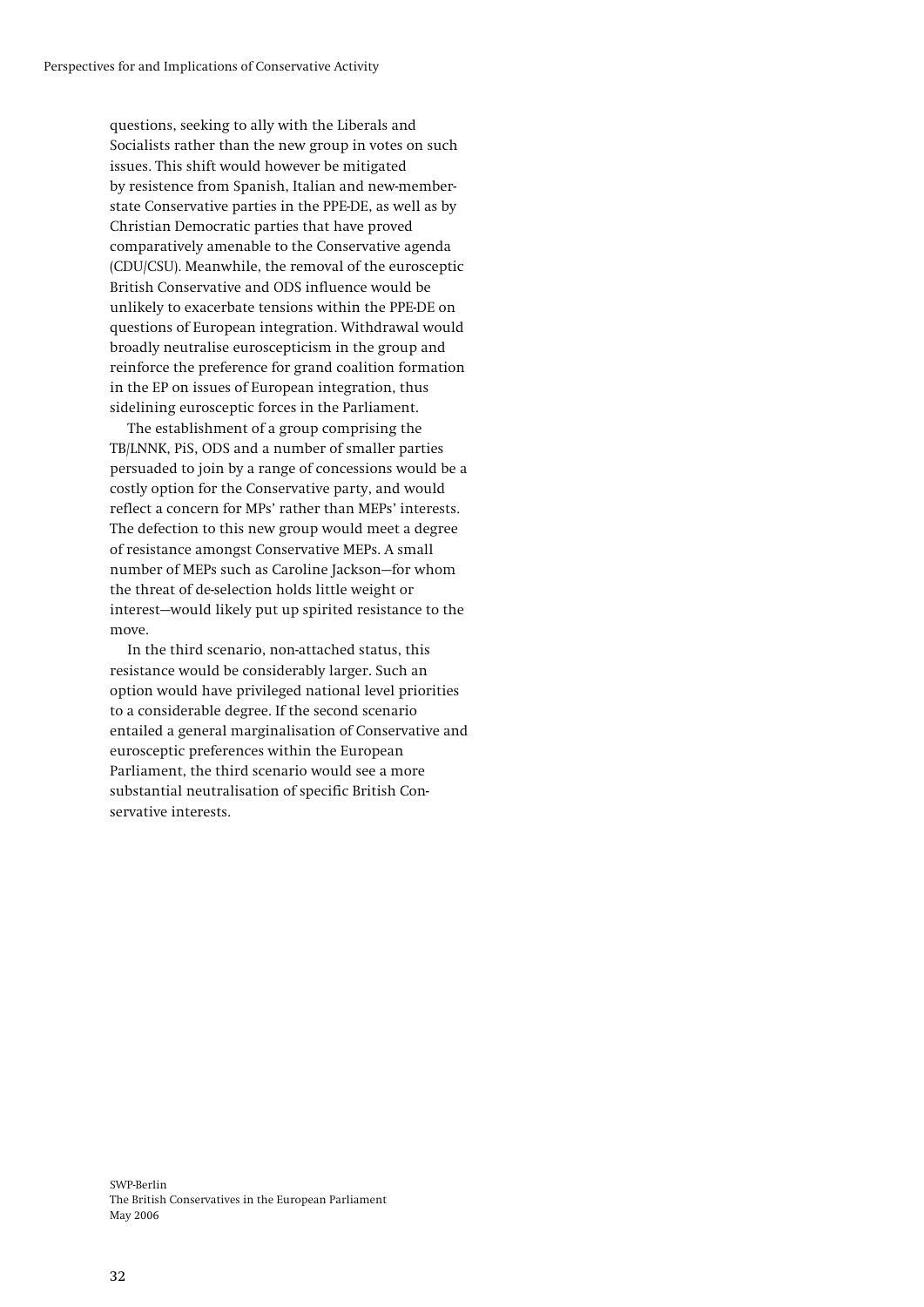# <span id="page-32-0"></span>Appendix

## **Acronyms**

| <b>ADLE</b> | Alliance of Liberals and Democrats for Europe |
|-------------|-----------------------------------------------|
| <b>AEN</b>  | Alliance for a European of the Nations        |
| ALE         | European Free Alliance                        |
| <b>ARE</b>  | European Radical Alliance                     |
| DE.         | <b>European Democrats</b>                     |
| <b>ECG</b>  | European Conservative Group                   |
| <b>EDD</b>  | Europe of Democracies and Diversities         |
|             | (predecessor of Ind/Dem)                      |
| <b>ELDR</b> | Liberal, Democratic and Reform Party          |
| EP          | European Parliament                           |
| <b>ERM</b>  | Exchange Rate Mechanism                       |
| FF          | Fianna Fail (Ire)                             |
| FPÖ         | Austrian Freedom Party                        |
| GUE/NGL     | European United Left-Nordic Green Left        |
| <b>HZDS</b> | Movement for a Democratic Slovakia            |
| Ind/Dem     | Independence/Democracy                        |
|             | (formerly EDD)                                |
| <b>LPR</b>  | League of Polish Families                     |
| <b>MPF</b>  | Movement for France                           |
| NI          | Non-Attached                                  |
| <b>ODS</b>  | Civic Democratic Party (Cz)                   |
| PiS         | Law and Justice Party (Pol)                   |
| PPE-DE      | European People's Party-European Democrats    |
| <b>PSE</b>  | Socialist Group in the European Parliament    |
| TB/LNNK     | For Fatherland and Freedom (Lat)              |
| TDI         | Technical Group of Independent Members        |
| UDF         | Union for French Democracy                    |
| <b>UEN</b>  | Union for a Europe of the Nations             |
| <b>UKIP</b> | United Kingdom Independence Party             |
| <b>UMP</b>  | Union for a Popular Movement (Fr)             |
| <b>UUP</b>  | <b>Ulster Unionist Party</b>                  |
| V/ALE       | Greens/European Free Alliance                 |
|             |                                               |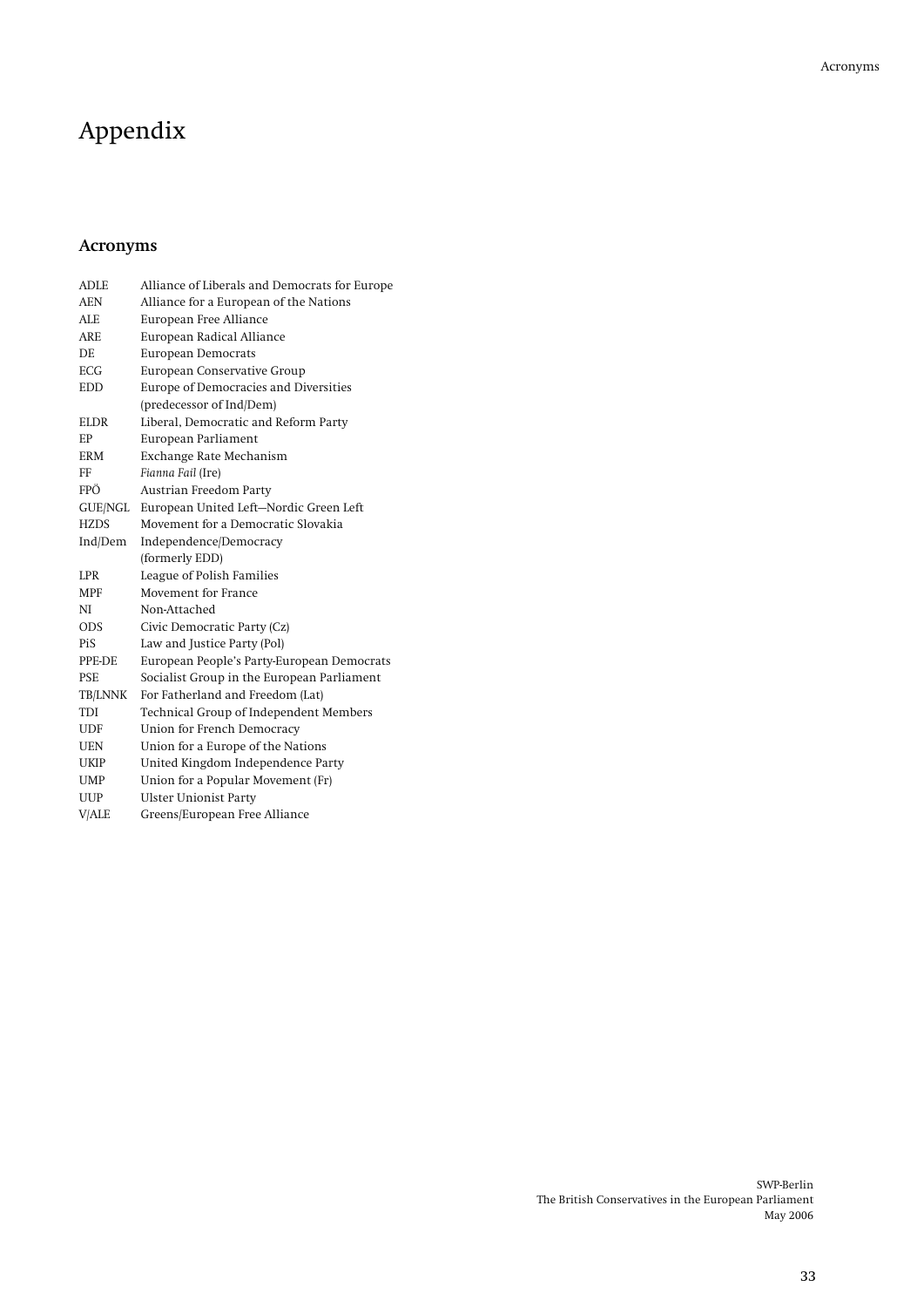## <span id="page-33-0"></span>**Figures**

### **Figure 1**

#### **Potential founding members of a European Conservative Party**

The following are frequently mentioned as potential partners for the British Conservatives:

| $(26 + 1,$ PPE-DE + NI)          |
|----------------------------------|
| (Czech, 9, PPE-DE)               |
| (Polish, 7, UEN)                 |
| $(1, PPE-DE)$                    |
| (Latvian, 4, UEN)                |
| (Irish, Ind/Dem)                 |
| (Italian, 1, PPE-DE)             |
| (Swedish, 3, Ind/Dem)            |
| (Swedish, 4, PPE-DE)             |
| (Polish, 15, PPE-DE)             |
| $(3 + 1, UEN + PPE-DE)$          |
| (French, 3, Ind/Dem)             |
| (Dutch, 2, Ind/Dem)              |
| (Portuguese, 2 members, PPE-DE)* |
|                                  |

\* The Portuguese have reportedly distanced themselves from the Conservatives' plans, seeking to withdraw from the ED and attain full membership of the PPE. See the earlier report: EU Reporter "Portuguese Conservatives Stand Behind EPP," 16.1.2006, http://www. eureporter.co.uk/showarticle.php?newsid=2127.

The following parties have been ruled out by the British Conservatives as potential partners:

Front National (NI) Alleanza Nazionale (UEN) United Kingdom Independence Party (Ind/Dem)

SWP-Berlin The British Conservatives in the European Parliament May 2006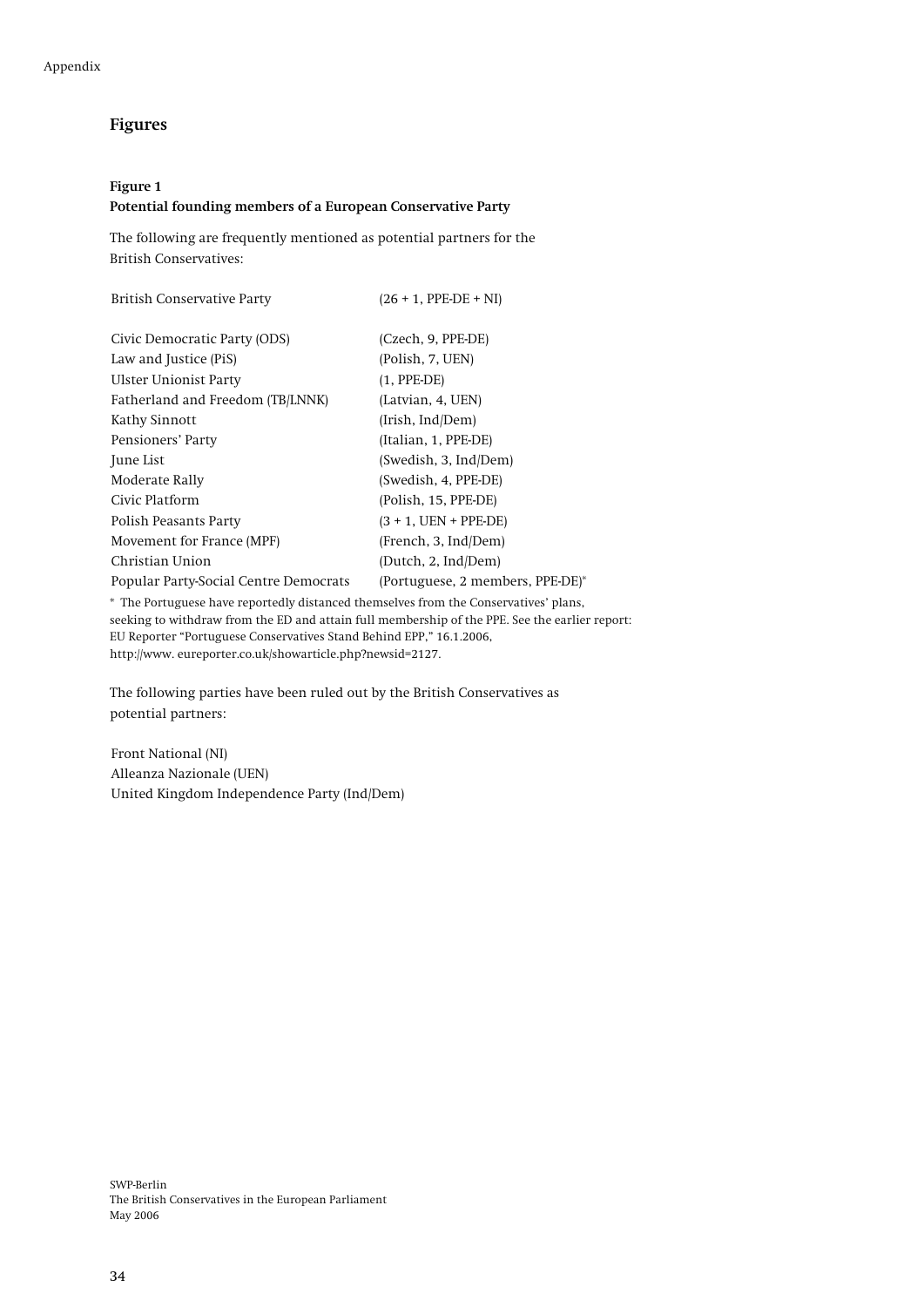## <span id="page-34-0"></span>**Figure 2 European Election Results 2004: UK**

|                               | Votes |         |         | <b>MEPs</b>    |               |
|-------------------------------|-------|---------|---------|----------------|---------------|
| Party                         | %     | $+/-\%$ | Total   | $+/-$          | Total         |
| Conservative                  | 26.7  | $-9.0$  | 4397090 | -8             | 27            |
| Labour                        | 22.6  | $-5.4$  | 3718683 | -6             | 19            |
| UK Independence Party         | 16.1  | 9.2     | 2650768 | 10             | 12            |
| Liberal Democrat              | 14.9  | 2.3     | 2452327 | $\overline{2}$ | 12            |
| Green                         | 6.3   | 0.0     | 1028283 | $\overline{2}$ | $\mathcal{L}$ |
| <b>British National Party</b> | 4.9   | 3.9     | 808200  | $\Omega$       | $\Omega$      |
| Respect – The Unity Coalition | 1.5   | 1.5     | 252216  | $\mathbf{0}$   | $\Omega$      |
| Scottish National Party       | 1.4   | $-1.3$  | 231505  | $\Omega$       | 2             |
| Plaid Cymru                   | 1.0   | $-0.9$  | 159888  | 0              |               |

\* Seat change is adjusted to allow a direct comparison with the results from the 1999 election.

Source: BBC news online, http://news.bbc.co.uk/1/shared/bsp/hi/vote2004/euro\_uk/html/front.stm.

## **Figure 3 Selected Local Election Results, May 2006**

| Party                         | Councils    |       | Councillors |       |
|-------------------------------|-------------|-------|-------------|-------|
|                               | $Net + / -$ | Total | $Net + / -$ | Total |
| Conservative                  | 11          | 68    | 316         | 1830  |
| Labour                        | $-18$       | 29    | $-319$      | 1439  |
| Liberal Democrat              |             | 13    |             | 909   |
| <b>British National Party</b> | 0           | 0     | 27          | 32    |
| UK Independence Party         | 0           | 0     | 0           |       |

Source: http://news.bbc.co.uk/2/shared/bsp/hi/vote2006/locals/html/region\_99999.stm.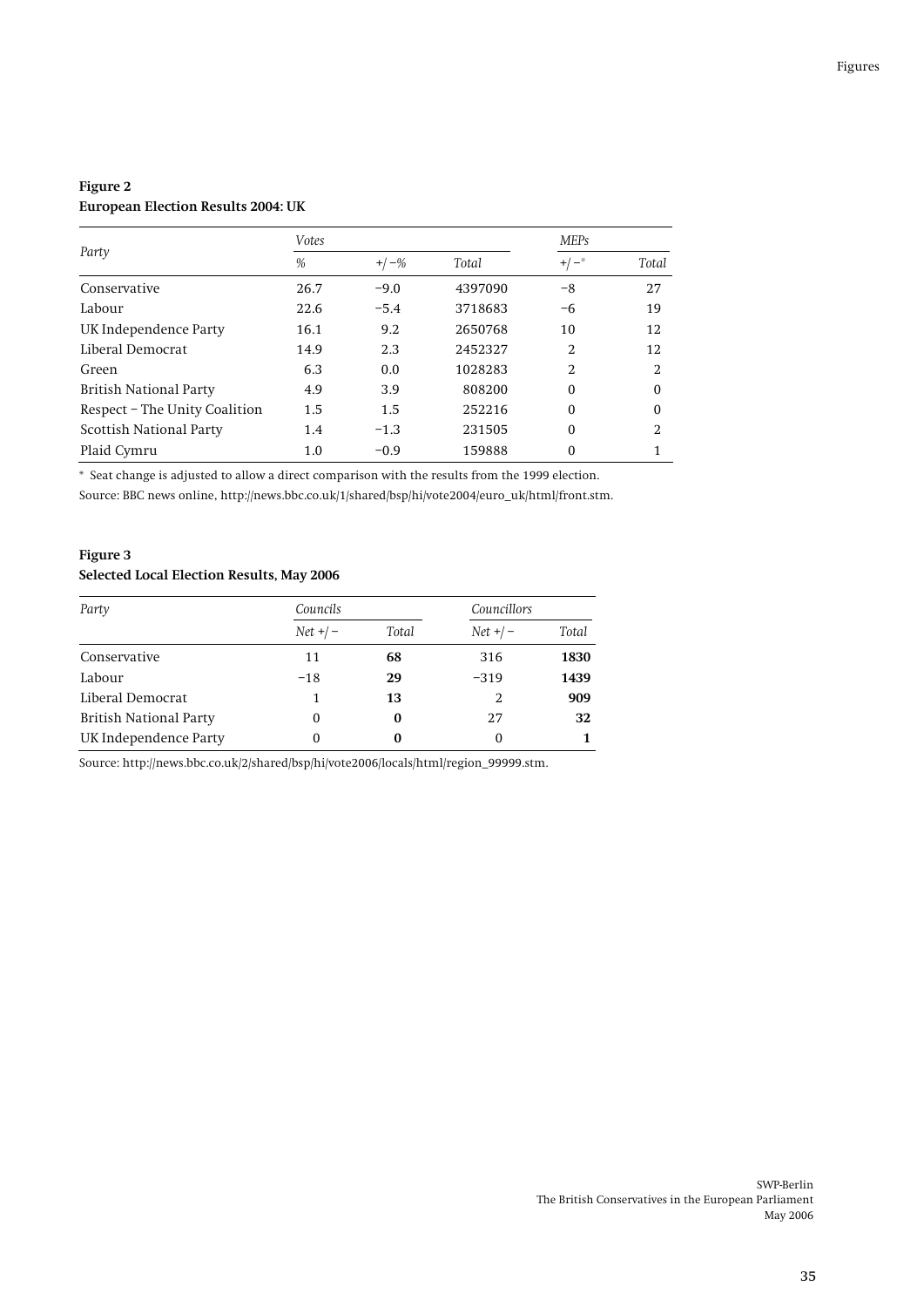**Figure 4** 

<span id="page-35-0"></span>

**b. Opinion of EU Membership: UK** 



SWP-Berlin The British Conservatives in the European Parliament May 2006